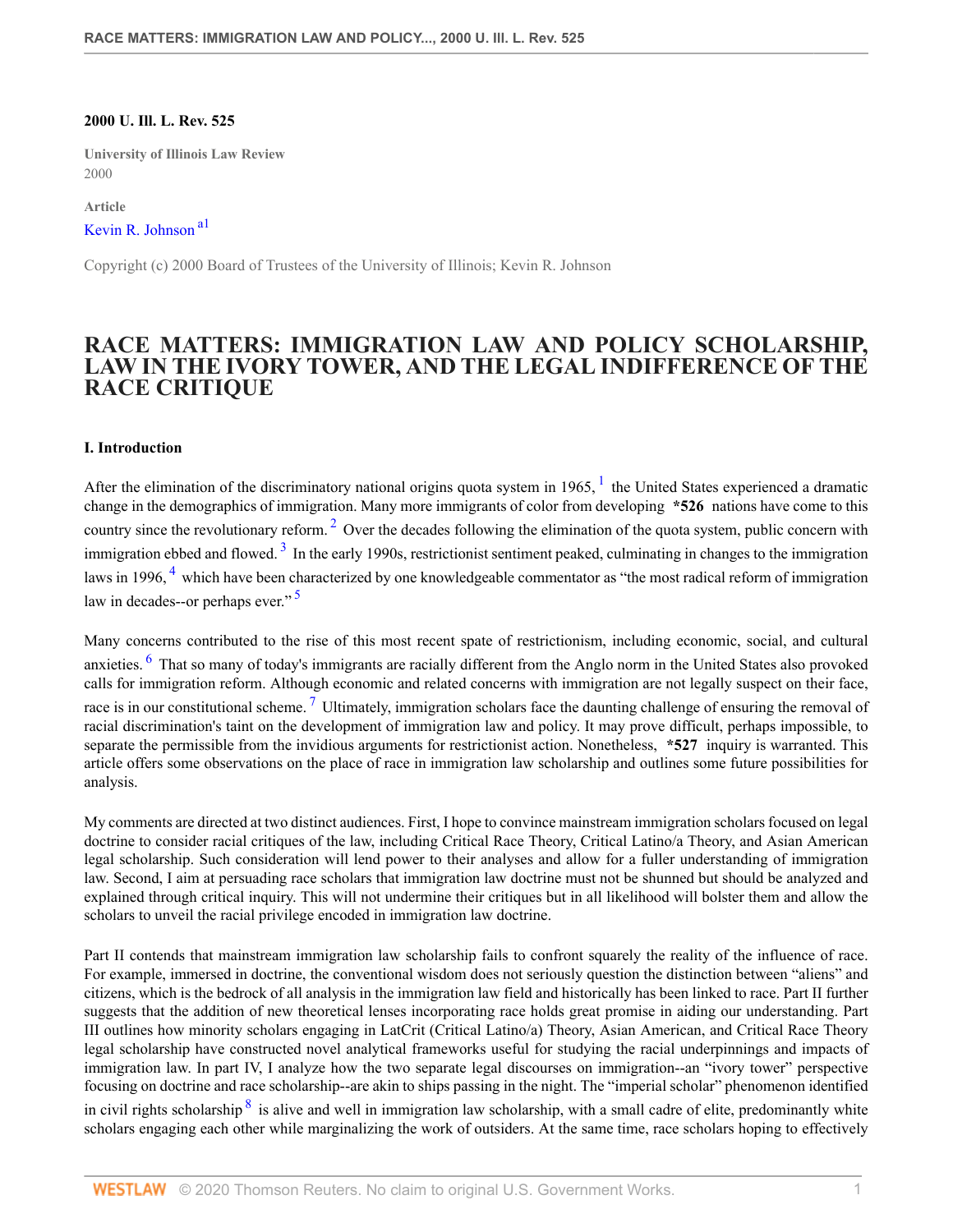challenge the ivory tower wisdom must unravel the intricacies of legal doctrine and the racial discrimination that it obscures.

<span id="page-1-0"></span>They must confront the traditionalists in the conventional immigration venues<sup>[9](#page-11-4)</sup> and initiate a true race and immigration dialogue. Although not without costs, mainstreaming the race critique of immigration law will assist in prodding scholars in the field to confront the issues and offer a better understanding of the law and its enforcement.

#### **\*528 II. Immigration Law Scholarship: The Need for Analysis of Race**

<span id="page-1-2"></span><span id="page-1-1"></span>Race <sup>[10](#page-11-5)</sup> ordinarily has been submerged in modern immigration law scholarship, much of which focuses on thorny doctrinal issues of great importance, such as the plenary power doctrine and its impact, judicial review of removal decisions, detention policies, and eligibility for asylum, to name a few.  $\frac{11}{11}$  $\frac{11}{11}$  $\frac{11}{11}$  Legal scholarship in other fields finds itself similarly immersed in doctrine, or theoretical frameworks not too distant from practical application. For example, in looking at trusts law, two prominent observers find that although "there is an extensive legal literature on the institution of the trust, that literature . . . tends to be doctrinal rather than broadly functional in perspective."  $^{12}$  $^{12}$  $^{12}$  This doctrinal emphasis persists despite critics' longstanding contention that the overemphasis on legal doctrine fails to capture fully how social forces shape the law. <sup>[13](#page-11-8)</sup>

<span id="page-1-6"></span><span id="page-1-5"></span><span id="page-1-4"></span><span id="page-1-3"></span>Doctrinal analysis, of course, is essential to serious legal scholarship. I "do" doctrine; for example, I have analyzed the requirement that an asylum applicant establish a well-founded fear of persecution on account of political opinion. <sup>[14](#page-11-9)</sup> My representation of immigrants, which necessarily required formulating arguments based on legal doctrine, **\*529** significantly contributed to my scholarly interest in immigration and refugee law.  $15$  The point here is not that doctrinal scholarship is unimportant, unworthy, or unwanted. Rather, I believe that an exclusive focus on legal doctrine fails to tell the full story. <sup>[16](#page-11-11)</sup> One can all too easily lose the proverbial forest for the trees.

<span id="page-1-10"></span><span id="page-1-9"></span><span id="page-1-8"></span><span id="page-1-7"></span>A famous immigration example is instructive. During the Chinese exclusion period, immigration debate focused on the nuts and bolts of the various exclusions without full appreciation, much less critical scrutiny, of the racial antipathy toward the Chinese.<sup>[17](#page-12-0)</sup> Although not without blatantly racist statements, some judicial decisions upholding those laws focused on the inability of the Chinese to assimilate into U.S. society because of their cultural differences.  $^{18}$  $^{18}$  $^{18}$  Today, we have no doubt that this exclusionary history is unquestionably racist.  $^{19}$  $^{19}$  $^{19}$  Similarly, contemporary scholars studied the legal requirement before 1952 that naturalization applicants be "white" by considering the consistency of the case law rather than challenging the now-obvious racist premises. [20](#page-12-3)

# <span id="page-1-12"></span><span id="page-1-11"></span>**\*530 A. The Need for a Theoretical Lens to Analyze Immigration Law**

<span id="page-1-14"></span><span id="page-1-13"></span>Applying various theoretical approaches to immigration law promises to offer deeper insights into its underpinnings and operation. Consider a few possibilities. Law and economics has sharpened our analysis of the immigration laws. [21](#page-12-4) An interdisciplinary law and society approach has raised critically important equality issues that go to the core of this nation's vision of itself as a bellwether of freedom. <sup>[22](#page-12-5)</sup> The emerging law and religion scholarship  $^{23}$  $^{23}$  $^{23}$  also provides an innovative critique of immigration and welfare reform.<sup>[24](#page-12-7)</sup> Feminist theory has shed much-needed light on some of the darker, often hidden impacts of our immigration laws on women. [25](#page-12-8)

<span id="page-1-18"></span><span id="page-1-17"></span><span id="page-1-16"></span><span id="page-1-15"></span>**\*531** One "big picture" issue still lacking a theoretical compass remains to be fully explored, however. The racial impacts of the modern immigration laws have been touched on in mainstream legal scholarship but not carefully scrutinized.  $26$  This is odd, especially because the bedrock principle of modern immigration law--the plenary power doctrine and its bar on judicial review of Congress's substantive immigration judgments--grew out of the racist laws designed to exclude, deport, and punish Chinese immigrants.  $27$  The failure to analyze race in immigration law scholarship appears all the more anomalous in light of the frequent charge by public observers that restrictionist measures and their proponents are racist.  $^{28}$  $^{28}$  $^{28}$ 

#### <span id="page-1-19"></span>**\*532 B. The Unquestionable Relevance of Race**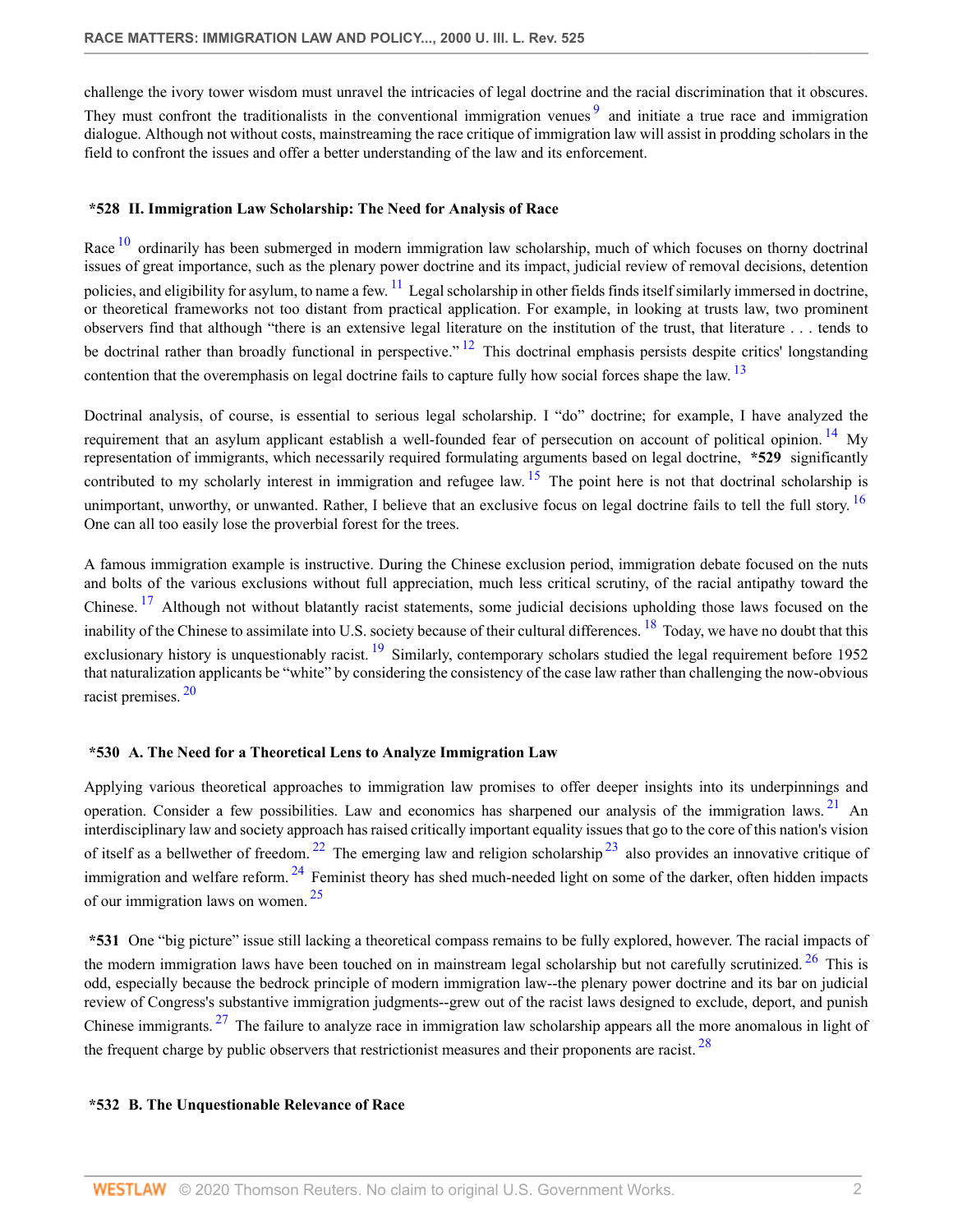<span id="page-2-2"></span><span id="page-2-1"></span><span id="page-2-0"></span>The modern immigration debate often is racially polarized. Unlike the old Chinese exclusion laws, however, the modern immigration laws for the most part are facially race-neutral. Despite the facade of neutrality, these laws have unmistakably disparate impacts on immigrants of color from developing nations. The per-country limits (a ceiling on the number of immigrants from any one nation) and the "diversity" visa program (a formulaic program that favors immigration from "low" immigration countries, thereby favoring white immigration) have precisely such effects. <sup>[29](#page-14-1)</sup> The immigration laws historically have operated to limit immigration from Africa.<sup>[30](#page-14-2)</sup> Southern border enforcement, including the efforts to exclude and deport Mexican and Central American immigrants, also has disparate impacts.  $31$  The U.S. government's interdiction of Haitian refugees before they make it to our shores and of Chinese persons after the ill-fated Golden Venture ran aground in New York in the early 1990s by design impede migration of certain national origin (and racial) groups.  $32$  The reinvigorated "public charge" exclusion, which excludes **\*533** poor and working people because their incomes and assets are found to render them likely to become public benefit recipients, likewise discourages potential immigrants of color from developing nations, as well as citizens and immigrants of color in this country seeking to reunite families.  $33$  Similarly, the welfare "reform" legislation of 1996  $34$ adversely affects immigrants of color. [35](#page-14-7)

<span id="page-2-8"></span><span id="page-2-6"></span><span id="page-2-4"></span><span id="page-2-3"></span>Race unquestionably is not the full story behind the various restrictionist measures; class, social, and economic considerations also factor into the analysis. People, including U.S. citizens who are members of racial minority groups, <sup>[36](#page-15-0)</sup> worry about competition from cheap immigrant labor. Concerns that poor immigrants will sap public resources in a myriad of ways also enter the mix.<sup>[37](#page-15-1)</sup> Moreover, the political power of certain  $*534$  groups  $38$  and U.S. foreign policy  $39$  toward other nations affect immigration law and immigrant flows.

Factors that appear racially neutral, however, may mask legally impermissible racial motives. This potential legal disguise poses analytical difficulty for immigration law scholars:

<span id="page-2-11"></span><span id="page-2-10"></span><span id="page-2-9"></span><span id="page-2-7"></span><span id="page-2-5"></span>Many critics of restrictionism charge that despite their more pragmatic appearance, cost arguments are really proxies for arguments about race . . . . There is not much question that the antidiscrimination norm has driven much of the racial animus in the immigration debates underground and that cost arguments [sometimes] have a racial subtext.  $40$  This point, in my estimation, also applies to some extent to many of the arguments for restrictionist measures.

<span id="page-2-12"></span>At the same time, we must acknowledge that, since 1965, people of color have comprised a majority of all immigrants. Nine of the top ten immigrant-sending countries for fiscal year 1997 were Mexico, the Philippines, China, Vietnam, India, Cuba, the Dominican Republic, El Salvador, and Jamaica, thereby making it eminently clear that a racially diverse group of immigrants is coming to the United States.<sup>[41](#page-15-5)</sup> Consequently, one cannot categorically state that the U.S. immigration laws are "racist." Nonetheless, a greater percentage of immigrants would be people of color without the many screening devices that disparately impact potential immigrants from developing nations.

<span id="page-2-14"></span><span id="page-2-13"></span>In the end, one cannot plausibly contend that the racial demographics of immigration have not contributed to the negative reaction toward immigrants. <sup>[42](#page-15-6)</sup> The corpus of immigration law scholarship, however, lacks a systematic discussion of race. Not much immigration law scholarship, for example, considered the influence of race on the anti- **\*535** immigrant backlash of the 1990s. <sup>[43](#page-15-7)</sup> Rather, doctrinal topics predominate. Reflecting the scholarship's focus, presentations and panels at the conventional immigration law conferences and programs generally have not considered race. Before the 1998 immigration law teacher workshop in Berkeley, which included a panel devoted to the topic, the two previous workshops, Albuquerque, 1994 and Boulder, 1996, did not offer much on the connection between race and the immigration laws. <sup>[44](#page-15-8)</sup> Similarly, the Section on Immigration Law programs at the annual meetings of the Association of American Law Schools until recently have not generally looked at issues of race. <sup>[45](#page-16-0)</sup>

# <span id="page-2-16"></span><span id="page-2-15"></span>**III. Race Scholars on Immigration: The Missing Link**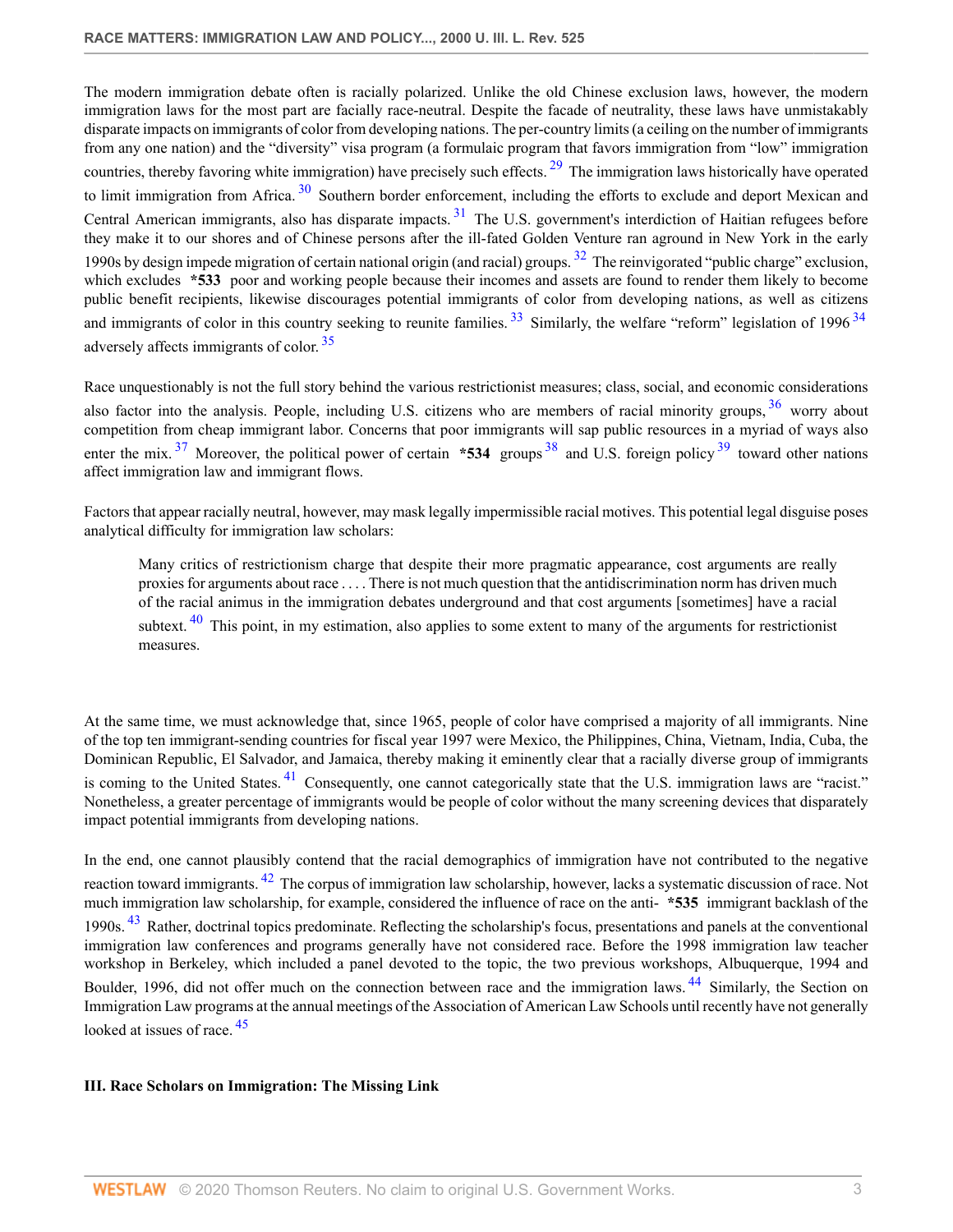While mainstream immigration law scholarship has proceeded on a nonracial, primarily doctrinal course, other bodies of scholarship have begun the analysis of race and immigration law. Although not fully immersed in the doctrinal details, the race scholarship on immigration, which offers different perspectives and approaches, warrants consideration. <sup>[46](#page-16-1)</sup>

#### <span id="page-3-0"></span>**\*536 A. LatCrit Theory**

<span id="page-3-1"></span>The lack of discussion of race in current mainstream immigration law scholarship contrasts sharply with developments in civil rights and race scholarship during the 1990s. Presentations on immigration law and race can be seen regularly at conferences and symposia sponsored by minority groups. For example, the emerging LatCrit, or Critical Latino/a, Theory movement, which analyzes legal issues of particular importance to the Latino/a community,  $^{47}$  $^{47}$  $^{47}$  has specifically engaged race and immigration law and the impact on the civil rights of Latino/as in the United States. At the third annual LatCrit conference in Miami in 1998, for example, a keynote speaker discussed "InterGroup Coalitions and Immigration Politics: The Haitian Experience in Florida." <sup>[48](#page-16-3)</sup> Other presentations were entitled "Immigration, Assimilation, and Language Regulation" <sup>[49](#page-16-4)</sup> and "The Crisis of Citizenship." <sup>[50](#page-16-5)</sup>

<span id="page-3-6"></span><span id="page-3-5"></span><span id="page-3-4"></span><span id="page-3-3"></span><span id="page-3-2"></span>The growing body of immigration-related LatCrit scholarship is directly relevant to the analysis in mainstream immigration scholarship of the membership of immigrants in U.S. society.<sup>[51](#page-16-6)</sup> For example, Professor **\*537** Rachel Moran has analyzed the relationship between civil rights and immigration for the Latino/a community  $52$  and, among other things, examined whether Latino/as, with their immigrant history, are full members of U.S. society enjoying the panoply of civil rights that citizens possess.

<span id="page-3-10"></span><span id="page-3-9"></span><span id="page-3-8"></span><span id="page-3-7"></span>In this vein, consider what the efforts to keep Mexican citizens out of the country reveal about society's deeper views about Mexican American citizens and immigrants in the country. Mexican Americans find themselves stigmatized by efforts to seal the borders and prevent more Mexicans from entering the country.<sup>[53](#page-17-1)</sup> The practical difficulty of drawing lines between persons of the same ancestry based on immigration status  $54$  contributes to the treatment of Mexican Americans as perpetual "foreigners," a phenomenon analyzed in LatCrit literature.<sup>[55](#page-17-3)</sup> Attacks on undocumented immigrants transform into attacks on undocumented Mexicans (the largest group of undocumented persons),  $56$  which translate into attacks on documented Mexican immigrants and Mexican American citizens in the United States. [57](#page-17-5) It is little surprise that **\*538** border enforcement disparately impacts all persons of Mexican ancestry, not just noncitizens. [58](#page-17-6)

#### <span id="page-3-12"></span><span id="page-3-11"></span>**1. Latino/a Assimilation into the Mainstream**

<span id="page-3-13"></span>Concerns about assimilation often are directed at Latino/a immigrants and citizens. For example, in his book The Disuniting of America, historian Arthur Schlesinger proclaims that "[a] cult of ethnicity has arisen both among non-Anglo whites and among nonwhite minorities to denounce the idea of a melting pot . . ., and to protect, promote, and perpetuate separate ethnic and racial communities."<sup>[59](#page-17-7)</sup> Peter Brimelow worries that the assimilation of Asian Americans is threatened because some feel alienated from U.S. society; he fears that "massive Hispanic immigration" may "wreck the assimilation of" Mexican Americans who may want to return to "their roots."  $\frac{60}{10}$  $\frac{60}{10}$  $\frac{60}{10}$  In the words of one commentator, "[n]ativists say that immigrants cannot assimilate. They wrap themselves in particularist definitions of American nationhood, issue bleak predictions about the future, and seem to derive satisfaction from their talk of decline."  $61$ 

<span id="page-3-22"></span><span id="page-3-21"></span><span id="page-3-20"></span><span id="page-3-19"></span><span id="page-3-18"></span><span id="page-3-17"></span><span id="page-3-16"></span><span id="page-3-15"></span><span id="page-3-14"></span>**\*539** The assimilationist demand has concrete impacts on Latino/a lives. Consider, for example, English-only laws and rules. [62](#page-18-2) Latino/as are told that, like the European immigrants of generations past, they should learn English and become "American," indistinguishable from the rest of society, as suggested by the "melting pot" mythology.  $63$  Past generations have been pressured to anglicize their Spanish surnames, to claim a "Spanish" ancestry, and to discard the Spanish language. <sup>[64](#page-18-4)</sup> Although some Latino/as in the media spotlight ardently advocate assimilation,  $^{65}$  $^{65}$  $^{65}$  physical, cultural, and other differences limit the ability of many Latino/as to gain full acceptance by the majority.  $^{66}$  $^{66}$  $^{66}$  Building on philosopher Charles Taylor's influential scholarship on multiculturalism,  $^{67}$  $^{67}$  $^{67}$  Professor George Martínez contends that society cannot morally require the impossible and that the socially imposed limits on Latino/a assimilation suggest that society cannot morally demand their assimilation. <sup>[68](#page-18-8)</sup>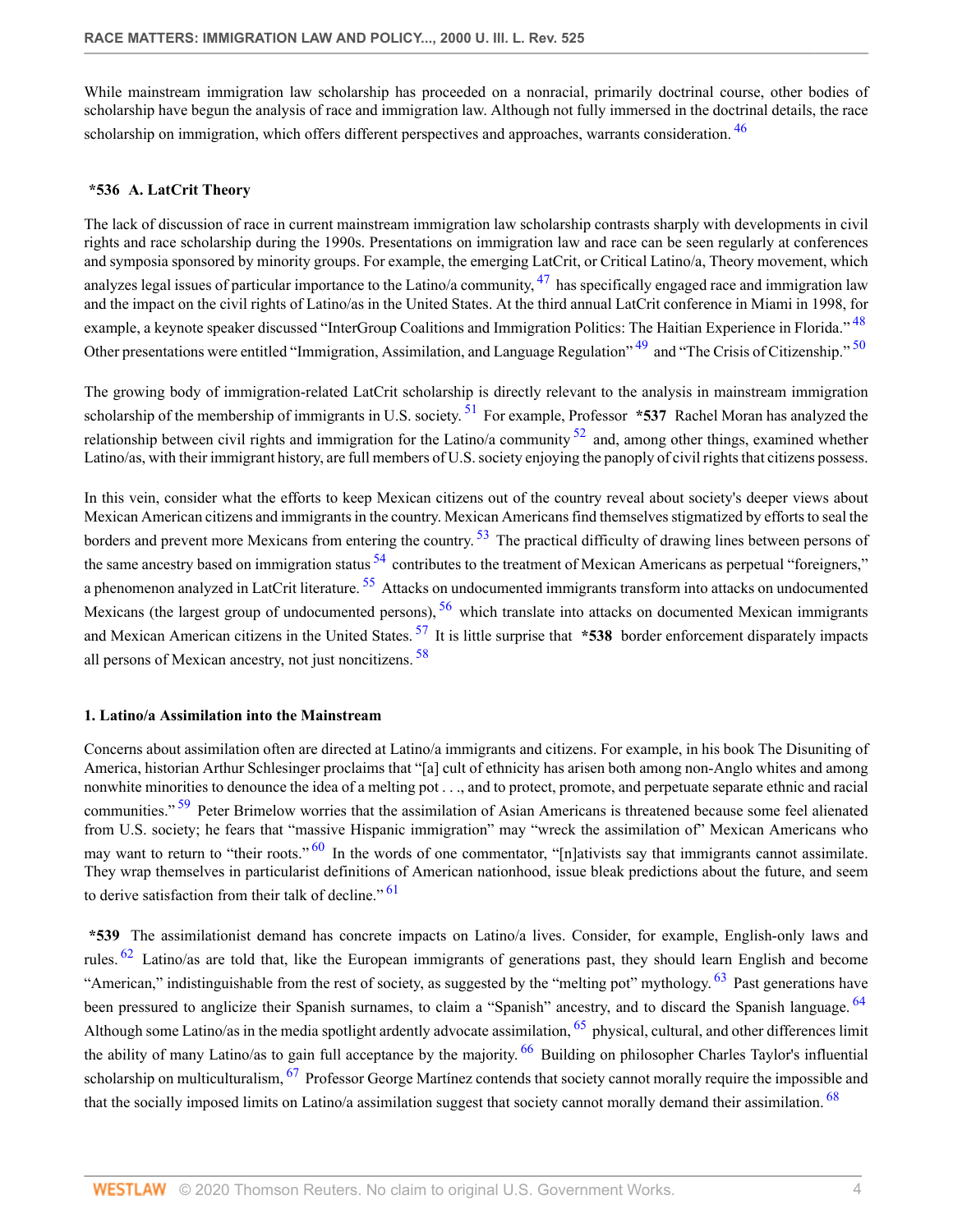<span id="page-4-0"></span>**\*540** In an attempt to institutionalize the assimilationist demand on Latin American, Asian, and other immigrants, the blue-ribbon Commission on Immigration Reform in a 1997 report embraced the need to encourage the "Americanization" of immigrants. <sup>[69](#page-18-9)</sup> Although attempts to integrate immigrants (at least attempts not including forced assimilation) into the social and economic fabric of the national community may be laudable, "Americanization" is a cruelly ironic term given the shameful history of previous identically named campaigns.  $\frac{70}{10}$  $\frac{70}{10}$  $\frac{70}{10}$  The organizers of the 1920s Americanization programs shared former President Teddy Roosevelt's frustration with "hyphenated Americans" making the United States a "poly-glot boarding house."  $71$  This crusade--and it was a crusade --

<span id="page-4-5"></span><span id="page-4-4"></span><span id="page-4-3"></span><span id="page-4-2"></span><span id="page-4-1"></span>was the most determined national effort to coerce conformity to the values of the dominant culture. Government officials joined private organizations in a zealous effort to press foreign-born Europeans to become citizens, to abandon their native languages for English, to suppress any expression of "anti-American" sympathies . . . . The message was simple: to belong, you must conform.  $^{72}$  $^{72}$  $^{72}$ 

The Commission on Immigration Reform sought to transform the word "Americanize" to mean "the cultivation of a shared commitment to American values of liberty, democracy and equal opportunity."<sup>[73](#page-19-3)</sup> One remains to wonder what this precisely means and how an Americanization program might operate in practice. In The Unmaking of Americans, John Miller, who finds the Americanization efforts of the 1920s to be an ideal "blueprint" for today's policymakers,  $^{74}$  $^{74}$  $^{74}$  offers his vision of a modern program. His plan would, among other things, eliminate bilingual education, allow employers to adopt English-only rules, end exemptions to the English language requirements for the elderly seeking naturalization, abolish affirmative action, stop allowing the Bureau of the Census to **\*541** collect race and ethnic information, end the counting of noncitizens in electoral apportionment, and deny welfare to noncitizens. [75](#page-19-5)

<span id="page-4-8"></span><span id="page-4-7"></span><span id="page-4-6"></span>Many reject Miller's Americanization plan, including the Commission on Immigration Reform, which advocated much-needed naturalization reform, ensuring access to English language classes, and restoring public benefits to immigrants.  $^{76}$  $^{76}$  $^{76}$  But when the federal government adopts talismans like Americanization, great care must be taken to restrain the zeal for enforced conformity emblematic of this nation's nativist past.  $^{77}$  $^{77}$  $^{77}$  Minority communities with immigrant histories, such as Asians and Latino/as, face persistent pressure to conform without any formal governmental declaration that they must "Americanize." For that reason, LatCrit theorists have created an analytical framework for evaluating these sorts of mandatory assimilation programs.

# **2. Naturalization and Citizenship**

<span id="page-4-18"></span><span id="page-4-17"></span><span id="page-4-16"></span><span id="page-4-15"></span><span id="page-4-14"></span><span id="page-4-13"></span><span id="page-4-12"></span><span id="page-4-11"></span><span id="page-4-10"></span><span id="page-4-9"></span>For mainstream immigration law scholars, naturalization traditionally has been considered the last step in the integration process for immigrants and the end of the line for analysis.  $^{78}$  $^{78}$  $^{78}$  This assumption, however, neglects the nation's historical failure to integrate minority citizens fully into the mainstream, a failure that LatCrit and other race theorists have scrutinized.  $^{79}$  $^{79}$  $^{79}$ Few would dispute that African Americans, whose ancestors were forced to migrate to the United States, are not completely incorporated on equal terms with whites. This is true despite the fact that the Fourteenth Amendment overruled Dred Scott v. Sandford  $80$  and has guaranteed citizenship to African Americans for well over a century.  $81$  Similarly, although the Supreme Court embraced birthright citizenship for all persons, including racial minorities, in 1898,  $82$  this ruling did not instantly make Chinese American citizens equal members in the national community. <sup>[83](#page-19-13)</sup> Puerto Ricans are U.S. citizens but clearly are not full members of U.S. society; their rates of poverty, political representation, life expectancy, and educational attainment lag far behind whites. [84](#page-19-14) Consider **\*542** also that the classification of Mexican immigrants as "white" for naturalization purposes in the early 1900s occurred simultaneously with widespread segregation, discrimination, and violence against persons of Mexican ancestry in the Southwest. <sup>[85](#page-19-15)</sup> More recently, the fracas over naturalization "abuse" in the 1990s, whereby the voting qualifications of many new citizens were challenged, appears to have had an anti-Latino/a core.  $86$  Like other citizen groups, such as women, lesbians and gay men, and religious minorities, minority citizens may feel as if they do not truly "belong" to the national community and, in effect, are second-class citizens. [87](#page-20-1)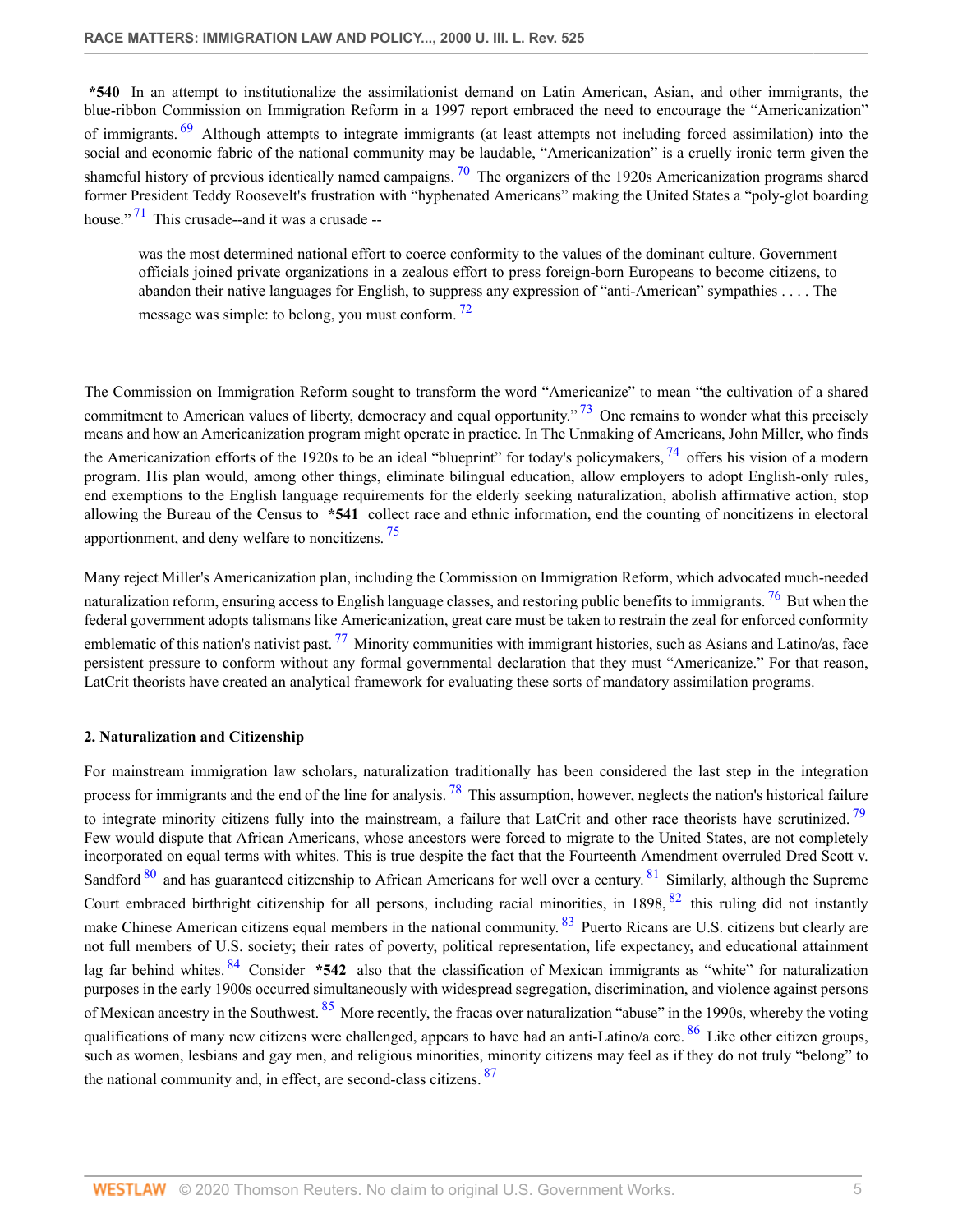In sum, a growing body of LatCrit literature critically analyzes immigration and citizenship questions and related civil rights concerns, such as the assimilationist demand and how formal legal citizenship has not ensured full equality for Latino/as. The perspective differs in outlook as **\*543** well as substance from the dominant immigration law scholarship and offers insights worthy of attention by mainstream immigration scholars.

# **B. A Diversity of Race Critiques**

<span id="page-5-1"></span><span id="page-5-0"></span>Besides LatCrit Theory, a growing body of Asian American legal scholarship focuses on the racial impacts of immigration law. <sup>[88](#page-20-2)</sup> Similar to LatCrit Theory, this body of scholarship considers the impact of immigration law and policy on Asian immigrants and, more generally, the Asian American community. This perspective is critically important, given that Asian exclusion served as the linchpin of the U.S. immigration laws until 1965.  $89$  Moreover, the increase in Asian immigration since 1965, and the legal and political responses to it, present important new opportunities for scholarly inquiry.

<span id="page-5-2"></span>Immigration also has been a topic of discussion among scholars of color in diverse settings. For example, at the Critical Race Theory Conference at Yale Law School in 1997, panels focused on Critical Race Theory and international human rights and the assimilation of Mexican Americans in the Southwest.  $90$  Some critical race theorists previously had considered interethnic conflict, often attributed to immigration, among Korean and African Americans in south central Los Angeles, which grabbed national attention with the violence of May 1992.  $91$ 

<span id="page-5-5"></span><span id="page-5-4"></span><span id="page-5-3"></span>Critical Race Theory, however, has yet to explore carefully immigration law and policy, although efforts are now being made to remedy this omission.<sup>[92](#page-20-6)</sup> It has tended to focus on civil rights in the United States as mediating relations between African Americans and whites, without full consideration of Asian Americans, Latino/as, Native Americans, and other minority groups. [93](#page-20-7) Generally speaking, immigration often is not **\*544** seen as central to the modern African American experience (except for the important issue of the Haitians  $94$ ) nor as a component of African American identity, as it is to Asians and Latino/as.  $\frac{95}{95}$  $\frac{95}{95}$  $\frac{95}{95}$ 

<span id="page-5-10"></span><span id="page-5-9"></span><span id="page-5-8"></span><span id="page-5-7"></span><span id="page-5-6"></span>Nonetheless, Critical Race Theory insights offer great promise for enhancing our understanding of immigration law. A central Critical Race Theory concept, Professor Derrick Bell's interest-convergence theory, <sup>[96](#page-21-2)</sup> may help explain certain immigration law developments. For example, business interests have frequently opposed immigration restrictions and thus, at times, taken a position that may be described as pro-immigrant to ensure a cheap labor force. <sup>[97](#page-21-3)</sup> Similarly, the concept of intersectionality from Critical Race Theory teaches much about the impact of immigration law on poor, immigrant women of color. <sup>[98](#page-21-4)</sup> Commentators, including **\*545** influential critical race theorist Kimberlé Crenshaw, have considered how the Immigration Marriage Fraud Amendments of 1986 failed to consider the negative impacts on immigrant women of color victimized by spouse abuse. <sup>[99](#page-21-5)</sup> Much more is to be said on the subject of intersectionality in the immigration law realm,  $100$  especially because women of color form such a large portion of the immigrant population.  $101$ 

<span id="page-5-21"></span><span id="page-5-20"></span><span id="page-5-19"></span><span id="page-5-18"></span><span id="page-5-17"></span><span id="page-5-16"></span><span id="page-5-15"></span><span id="page-5-14"></span><span id="page-5-13"></span><span id="page-5-12"></span><span id="page-5-11"></span>Besides Critical Race Theory scholarship, the Regional Teachers of Color Conferences, organized by minority scholars in various regions of the country, have also served as forums for the presentation of papers touching on immigration-related issues. <sup>[102](#page-21-8)</sup> At the Western Teachers of Color Conference at Oregon in March 1998, for example, a number of papers focused on immigration. <sup>[103](#page-21-9)</sup> Two of the Oregon law professors who planned the conference, Keith Aoki and Ibrahim Gassama, previously organized a symposium spanning two issues in the Oregon Law Review on Citizenship and Its Discontents. <sup>[104](#page-22-0)</sup> Neil Gotanda's contribution to the symposium critically analyzed Peter Schuck and Rogers Smith's controversial book,  $105$  which called for reevaluation of the long-settled view that birthright citizenship was constitutionally compelled by the Fourteenth Amendment. <sup>[106](#page-22-2)</sup> Another contribution focused on the racial impacts of the immigration laws and how those laws affect relations between minority groups and whites.  $107$  Other contributions to the symposium, including one analyzing the experiences of Jamaican immigrant women [108](#page-22-4) and another studying the treatment of Asian Americans being categorized **\*546** as perpetual "foreigners" in the United States,  $\frac{109}{20}$  $\frac{109}{20}$  $\frac{109}{20}$  considered immigration-related topics as well.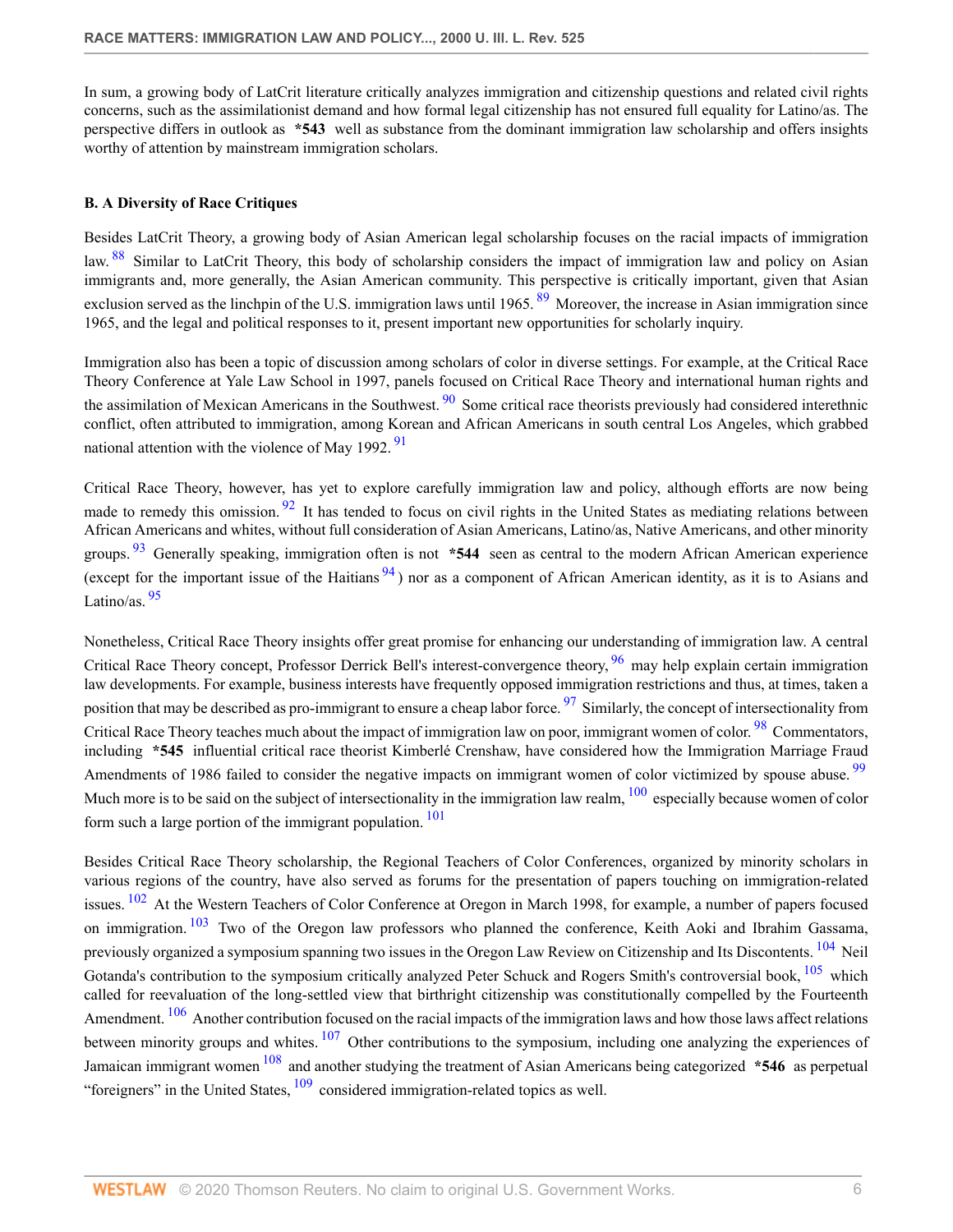Much of the analysis of race and immigration among communities of color is interdisciplinary, influenced by scholarship in history, philosophy, psychology, sociology, ethnic studies, Asian American studies, Chicano/a studies, critical theory, and cultural studies. Some mainstream immigration scholarship has been interdisciplinary, tending toward history, philosophy, social science, and economics literature. Not much, however, focuses in detail on the ethnic studies scholarship, which by definition scrutinizes issues of race, although some of this scholarship is cited as support for the historical racism of the U.S. immigration laws. [110](#page-22-6)

<span id="page-6-0"></span>In conclusion, a growing body of scholarship analyzes the racial impacts and workings of immigration law. Latino/a and Asian American scholars particularly have been focused on these impacts, in no small part because of the historical and continuing impact of the laws on their communities. This important scholarship spans both immigration law and civil rights.

# **IV. The Ivory Tower and Race on the Front Lines**

<span id="page-6-1"></span>Despite the great interest in immigration within communities of color in the legal academy, mainstream immigration law scholarship lags in the serious analysis of race. Race scholarship, on the other hand, tends to ignore legal doctrine. To this point, little effort has been made to link the two strands of scholarship. Rather, traditional and race-immigration scholarship exist almost in two distinct vacuums--separate conferences, separate symposia, and separate discourses. <sup>[111](#page-22-7)</sup> Immigration law scholars interested in race are attracted to the race conferences where analysis of the influence of race on immigration law is warmly received as opposed to serving as the subject of quiet derision, indifference, and occasional hostility at the traditional conferences. At the same time, the analysis of doctrine may seem out of place at these alternative venues.

# <span id="page-6-2"></span>**\*547 A. The Imperial Scholar in the Ivory Tower**

<span id="page-6-3"></span>One palpable result of the two separate discourses goes far to demonstrate the need for mutual engagement. Race immigration scholarship often goes ignored in the mainstream scholarship.  $\frac{112}{112}$  $\frac{112}{112}$  $\frac{112}{112}$  This is understandable at some level because it proves difficult to fit a broad race critique into doctrinal analysis, especially if one does not consider race to significantly influence immigration law and policy. Even assuming that this may be true, the answer is not to ignore the damning charges of the race scholars but to take them seriously, whether through refutation, agreement, or otherwise.  $^{113}$  $^{113}$  $^{113}$  At a minimum, we should acknowledge the relevance of race, perhaps at an unconscious level,  $^{114}$  $^{114}$  $^{114}$  to immigration law and policymaking. As it stands, however, majority scholars tend to marginalize, downplay, or ignore race scholarship on immigration law.

<span id="page-6-5"></span><span id="page-6-4"></span>This essay will not attempt to comprehensively document the "imperial scholar" phenomenon in immigration law that Richard Delgado analyzed in the civil rights context, where well-meaning white liberal scholars almost exclusively cite to each other in analyzing the civil rights of minorities.  $\frac{115}{115}$  $\frac{115}{115}$  $\frac{115}{115}$  Evidence suggests, however, that this practice thrives in immigration law. As one observer noted, "[t]hat immigration scholarship **\*548** has remained relatively insular and fairly reliant on traditional writers and methods of interpretation seems to reflect a form of imperial scholarship suggestive of a closed clique of writers almost entirely dependent on self-reference and conventional means." <sup>[116](#page-22-12)</sup> For example, a well-known book advocating reconsideration of birthright citizenship cites the scholarship of only one minority law professor in over twenty-five pages of copious notes. <sup>[117](#page-23-0)</sup> Some of the works of other established immigration law scholars rarely cite to minority law professors. <sup>[118](#page-23-1)</sup>

<span id="page-6-13"></span><span id="page-6-12"></span><span id="page-6-11"></span><span id="page-6-10"></span><span id="page-6-9"></span><span id="page-6-8"></span><span id="page-6-7"></span><span id="page-6-6"></span>Similarly, in the two leading immigration law casebooks, excerpts from minority law professors are few and far between, even though roughly forty-two percent of the immigration law teachers are minorities, and many write in the field.  $^{119}$  $^{119}$  $^{119}$  In one of the casebooks, only two of sixty-nine excerpted publications reprinted in the casebook were written by minority law professors (besides three written by one Asian American coauthor), neither of whom writes primarily in the field of immigration law.  $^{120}$  $^{120}$  $^{120}$ This particular casebook also is quite selective in its citation to minority **\*549** legal scholars. In a competing casebook, none of the twenty-seven excerpts presented were by minority law professors, although at least one selection appears to have been written by a minority author.  $121$  Unlike the competitor, however, this casebook extensively cites the work of minority scholars. For example, although this casebook cites six articles by Professor Michael A. Olivas (including one that has become a Critical Race Theory classic), <sup>[122](#page-23-5)</sup> a former chair of the Association of American Law Schools Section on Immigration Law and chair of the planning committee that organized the first immigration law teachers workshop in 1994, the competitor cites none. <sup>[123](#page-23-6)</sup>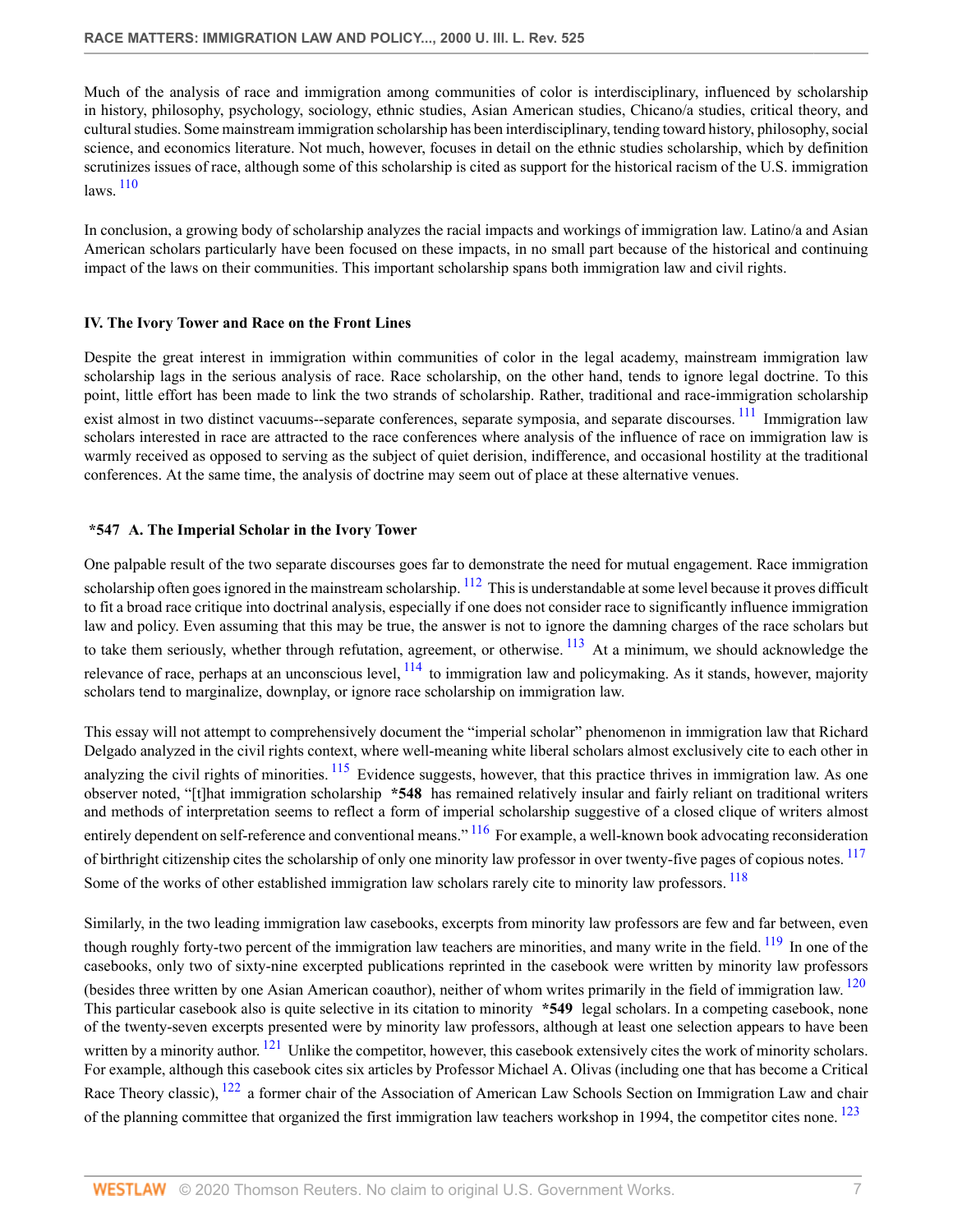<span id="page-7-0"></span>Neither casebook, however, attempts to engage seriously the work or teachings of race theorists' analysis of immigration. <sup>[124](#page-23-7)</sup> Admittedly, casebook preparation requires difficult judgment calls, and these two casebooks prove to be excellent for teaching in many ways. Nonetheless, important lessons could be taught to students by integrating a racial critique of immigration law and policy.

<span id="page-7-2"></span><span id="page-7-1"></span>The separation of two distinct immigration discourses is readily apparent and can be seen in the treatment of the 1997 book Immigrants Out! The New Nativism and the Anti-Immigrant Impulse in the United States, which includes the contributions of a number of minority legal scholars who critically analyze the U.S. immigration laws. <sup>[125](#page-24-0)</sup> Although cited with regularity in race immigration literature, the book has for the most part been ignored in the ivory tower immigration scholarship. One prominent immigration scholar summarily dismisses Immigrants Out! as **\*550** exaggeration based on "false" premises. <sup>[126](#page-24-1)</sup> As of January 25, 2000, the book had been cited seventy-two times, fifty-one times by minority scholars and seven times in student writings.<sup>[127](#page-24-2)</sup>

<span id="page-7-6"></span><span id="page-7-5"></span><span id="page-7-4"></span><span id="page-7-3"></span>Importantly, any divide between the traditional- and race-immigration scholars is not necessarily along liberal/open borders versus conservative/restrictionist lines. [128](#page-24-3) Many, perhaps most, immigration law scholars are sympathetic to the rights of immigrants and frequently criticize immigration doctrine in a way that generally could be classified as "pro-immigrant." <sup>[129](#page-24-4)</sup> The white, liberal immigration law scholars, however, often do not fully acknowledge the racial influences or impact of the immigration laws and, consequently, do not squarely address the thrust of the race-immigration scholarship.  $130$  This may be a result of the "ivory tower" syndrome, viewing abstract legal principles without a concrete, real-life appreciation of how they actually operate in practice. <sup>[131](#page-24-6)</sup>

<span id="page-7-9"></span><span id="page-7-8"></span><span id="page-7-7"></span>The failure to incorporate minority voices into mainstream immigration scholarship has costs. Most importantly, it allows for the question of the influence of race on immigration law to be avoided by the most prominent and influential immigration scholars in the legal academy, which may well retard study and policy reform in the field for years to **\*551** come. In addition, majority scholars may operate from "factual ignorance or naiveté" and "a failure of empathy, an inability to share the values, desires, and perspectives of the population whose rights are under consideration." <sup>[132](#page-24-7)</sup> Minorities from communities deeply affected by immigration, such as Latino/as and Asian Americans, generally can be expected to have different perspectives on and concrete knowledge about how immigration law and policy work in the "real" world, as opposed to an abstract, theoretical perspective. Scholars distant from those realities may not fully appreciate the facts or fail to empathize with immigrants. <sup>[133](#page-24-8)</sup> Consider that the leading--and unquestionably liberal--article exhaustively documenting the legislative developments culminating in the Refugee Act of 1980 virtually ignores the desire among some members of Congress, and their constituents, to limit Vietnamese refugee admissions that had increased in the 1970s with the fall of Saigon,  $134$  while a leading Asian American scholar demonstrated how the new law was motivated in significant part by anti-Vietnamese sentiment.<sup>[135](#page-24-10)</sup>

<span id="page-7-12"></span><span id="page-7-11"></span><span id="page-7-10"></span>Evidence shows factual inaccuracies and lack of empathy in ivory tower immigration law scholarship. For example, although they recognize the need to control undocumented immigration, traditional immigration scholars often assume that enforcement measures will be applied in a race-neutral fashion despite evidence suggesting the contrary. <sup>[136](#page-25-0)</sup> Much "ivory tower" work is abstract, distant from the impact on the lives of people affected by the operation of the law. Juiceless analysis of "the law," however, fails to capture the law's true effect on people's lives. Being questioned about your citizenship when you are a fifthgeneration U.S. citizen or having a relative, friend, or acquaintance deal with the INS in removal proceedings "teaches" volumes about how the U.S. immigration laws work in practice. [137](#page-25-1) Although obviously not the whole **\*552** story, these practical impacts certainly are part of it, and they cannot help but influence a scholar's perspective on immigration law and enforcement.

# <span id="page-7-13"></span>B. The Race Scholars: Off on Their Own

Many minority scholars interested in immigration exhibit relatively little interest in the Section on Immigration Law program at the Association of American Law Schools annual meeting or the biannual conference of immigration law teachers--the two regularly scheduled events showcasing immigration law scholarship. It is unclear why this is so, although some might conclude

<span id="page-7-14"></span>that these conventional sites are not comfortable with, conducive to, or supportive of racial critiques of immigration law. <sup>[138](#page-25-2)</sup> Interestingly, these events laudably have striven to include practitioners and clinicians, as well as other academics. Despite the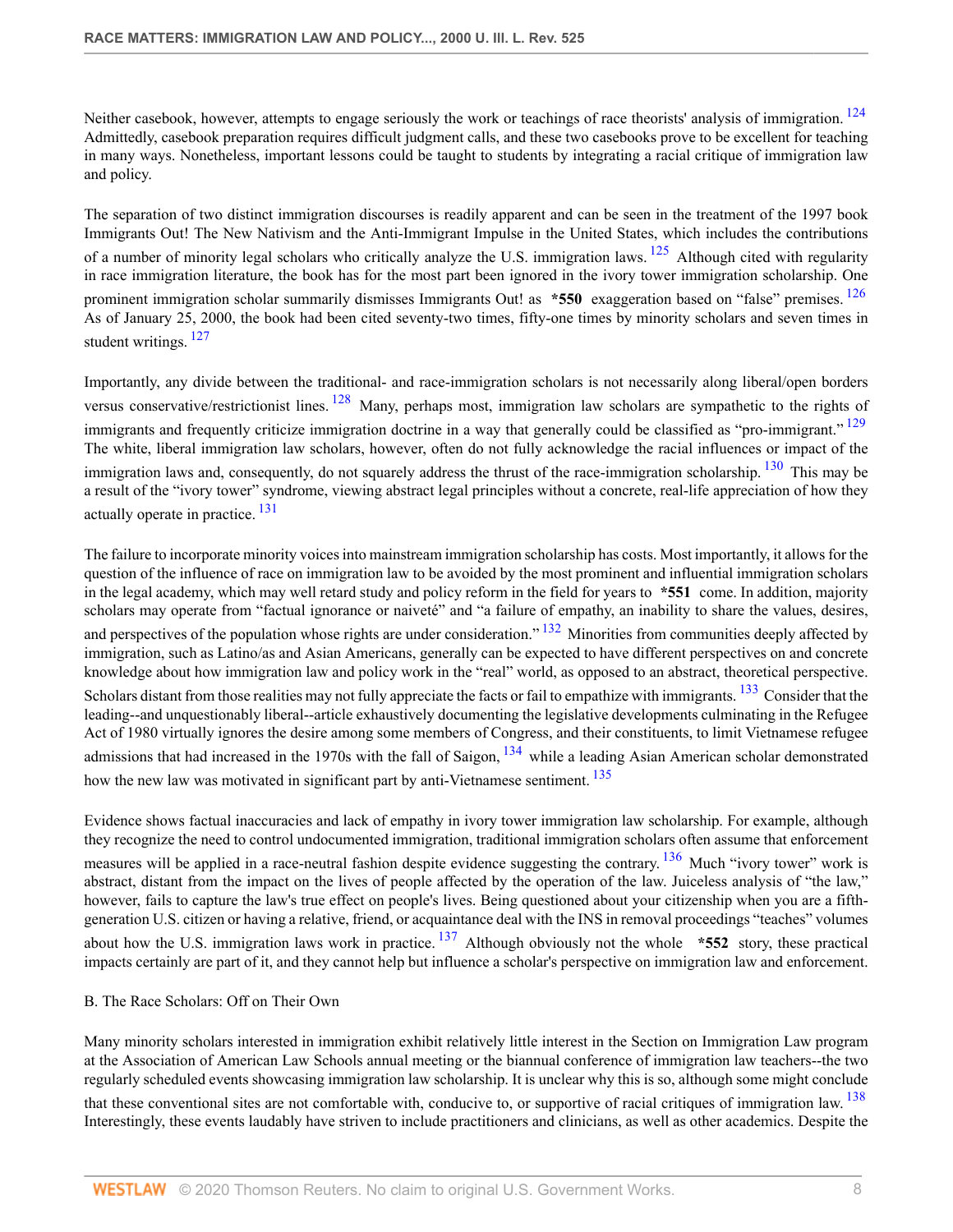<span id="page-8-1"></span><span id="page-8-0"></span>fact that more than forty percent of the immigration law teachers are persons of color, many are not interested in the traditional immigration venues. <sup>[139](#page-25-3)</sup> They may feel as if we are failing to engage the central issue of modern immigration law and policy. How, for example, can you talk about abolishing birthright citizenship in the abstract without discussing the impact on persons of Mexican ancestry in the United States? <sup>[140](#page-25-4)</sup> Similarly, how could one analyze the greatly enhanced border enforcement directed at Mexican immigrants,  $^{141}$  $^{141}$  $^{141}$  the public charge exclusion,  $^{142}$  $^{142}$  $^{142}$  or the interdiction of Haitian and Chinese immigrants  $^{143}$  $^{143}$  $^{143}$  without considering the racial impacts? I have not yet been able to formulate persuasive answers to these and similar questions.

<span id="page-8-5"></span><span id="page-8-4"></span><span id="page-8-3"></span><span id="page-8-2"></span>Because of the lack of published scholarship in the area, it is difficult to say how the ivory tower scholars of immigration law might respond. One possibility is that they believe that race is not a significant **\*553** factor in the formulation of modern immigration law and policymaking and that the race scholarship overstates the influence of race.  $^{144}$  $^{144}$  $^{144}$  Another is that the doctrine is neutral, and the race scholars have failed to make the case that race factors into the analysis. One, however, might hope that those who hold these views would explain and defend them rather than wholly ignore the racial critique of immigration law and policy.

<span id="page-8-6"></span>The probing questions about immigration law posed by the race scholars reveal a schism between race and conventional scholarship. Ivory tower immigration law scholarship draws an important legal boundary between citizens and immigrants. Because of the importance of citizenship, much of the focus of immigration law is on such topics as the admission and removal of noncitizens, as well as attaining citizenship. In race scholarship, a clear boundary between immigrants and citizens does not exist; rather, the focus of the literature tends to be on the civil rights of all people of color.  $145$  The future challenge for scholarship in the field will be to expand its scope to include analysis of the effects that immigration law and its enforcement have on minority citizens. Immigration and civil rights law intersect at this juncture in fascinating ways deserving serious scholarly attention.

None of this should be read to suggest that the race immigration scholars have all the answers. Far from it. Although ivory tower immigration law scholarship fails meaningfully to engage race, some minority critics have not engaged the complexities of immigration law. Put differently, race theorists distrustful of "the law" generally have not spent much time trying to unravel immigration doctrine. Not surprisingly, mainstream immigration scholars focused on doctrine and critics, disdainful of it, may feel as if they have little in common.

<span id="page-8-9"></span><span id="page-8-8"></span><span id="page-8-7"></span>A curious problem for critical race theorists scrutinizing immigration law revolves around their distrust of the legal system. <sup>[146](#page-25-10)</sup> Much critical scholarship questions the efficacy of law in bringing about social change, though an emerging strand of analysis moves beyond this in an attempt to blaze a new path.  $147$  Critical analysis of legal doctrine can show how the law obscures racial motives and impacts. <sup>[148](#page-25-12)</sup> It is important to avoid simple deconstruction but to engage doctrine to reveal that immigration **\*554** law, although wrapped in facial neutrality, may have concrete racial impacts, intended or not.

<span id="page-8-11"></span><span id="page-8-10"></span>Critical inquiry could add much to the study of how doctrine obscures racial impacts and maintains racial subordination. <sup>[149](#page-25-13)</sup> For example, a critical race theorist analyzed the cases interpreting the whiteness requirement for naturalization in place from 1790-1952 and how the requirement fit into a larger picture of the social construction of race.  $150$  This would seem to be clearly within the purview of traditional immigration scholarship. The fact that this important work was not done until the 1990s exemplifies how immigration law scholarship has failed to engage the role of race in the development of the law.

# **C. The Need for Mutual Engagement**

<span id="page-8-12"></span>Race and mainstream scholars need to engage in meaningful dialogue allowing for the exchange of ideas. Race scholars benefit much by taking their insights into traditional venues and attempting to inject the question of race into mainstream discourse, which receives the most attention from scholars in legal and other disciplines.  $151$  They also avoid having race, as well as their scholarship on the subject, marginalized. This is important so that race and race scholars are not relegated to the periphery of legal scholarship and academia. The discussion envisioned here by necessity must be a two-way conversation. Race scholars must address ivory tower scholars and consider doctrine, not as an unattractive nuisance, but as a source for insight into the racial dynamics of how immigration law works in the real world. By engaging doctrine, race scholars may reveal the insidiousness of modern discrimination hidden by the **\*555** immigration laws' facade of neutrality. Although the analysis cannot end at the consideration of doctrine, it is part of the big picture.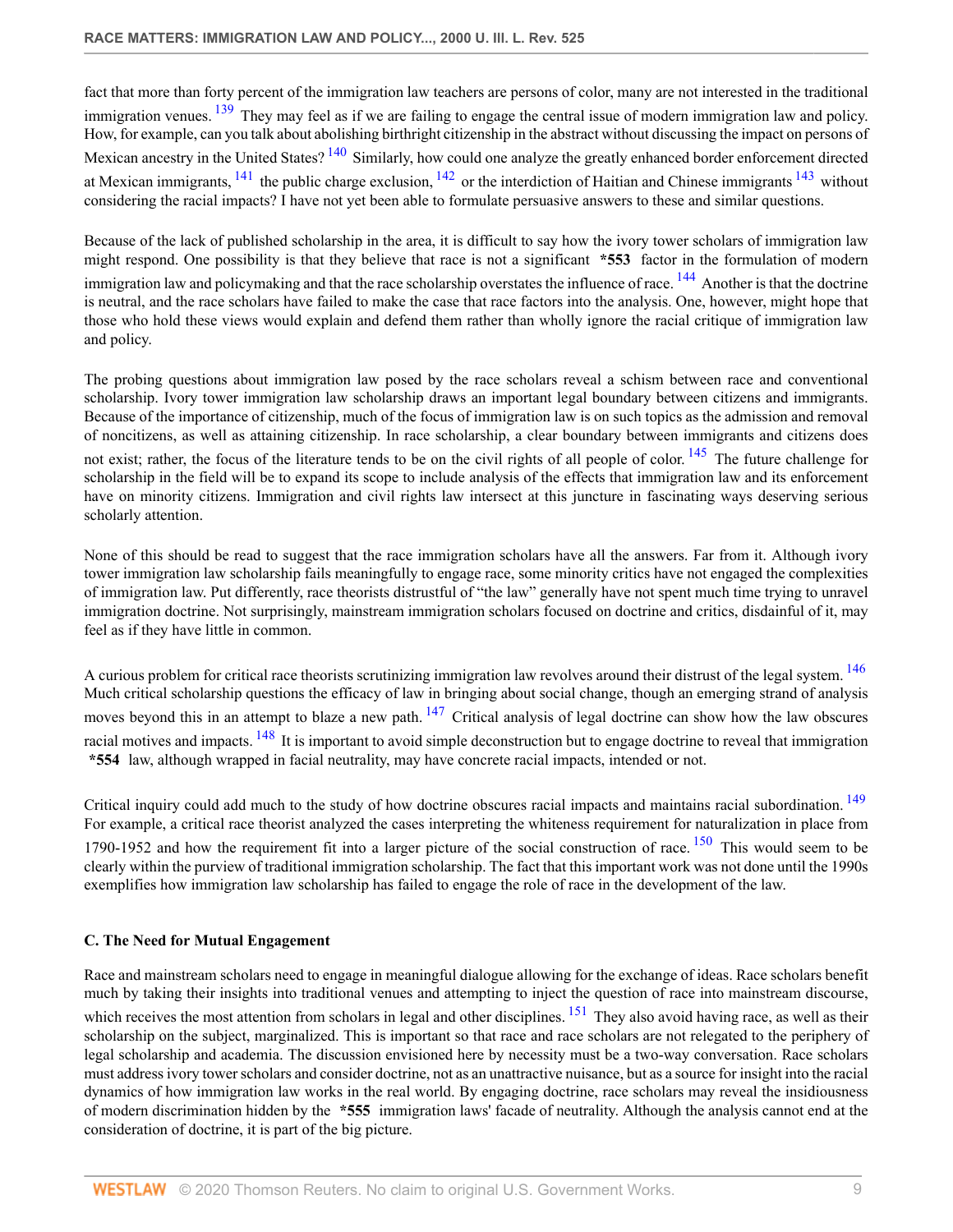Mainstreaming may improve policymaking as well. To the extent that mainstream immigration law scholarship helps shape immigration law and policy, the incorporation of race is more likely to affect policymaking. It is crucial to build a race conscious approach to policymaking that considers the racial impacts of facially neutral policy.

<span id="page-9-0"></span>In all likelihood, mainstreaming will not prove to be easy. Race scholars challenging the status quo will be challenged, perhaps harshly.  $152$  The intellectual rough-and-tumble will not always be comfortable or comforting. At the same time, adding the race critique of immigration law to mainstream venues increases the chances that it will be placed on the agenda of important questions to be addressed in the field.

<span id="page-9-1"></span>My modest contribution to the discourse has been to attempt in my immigration scholarship to straddle the two discourses, with a mix of doctrine and analysis of the political, social, and economic context underlying the doctrinal developments. <sup>[153](#page-26-2)</sup> Because of the linkages between immigration and the Mexican American experience in the United States, it is artificial to compartmentalize "immigration" and "race" issues. Immigration law doctrine, though facially neutral, disparately affects persons of Mexican and Asian ancestry in practice. Although generally unexplored in ivory tower immigration law scholarship, this is not a novel observation but one made long ago by Chicano/a  $^{154}$  $^{154}$  $^{154}$  and Asian American Studies  $^{155}$  $^{155}$  $^{155}$  scholars, who often condemn much more forcefully the immigration status quo than the race scholars do.

<span id="page-9-4"></span><span id="page-9-3"></span><span id="page-9-2"></span>Ultimately, race must be considered in immigration law and policy analysis. Such consideration will allow for a better understanding of the social dynamics at work and the adoption of laws and policies suited to operating without invidious racial impacts disguised in facial neutrality.  $\frac{156}{156}$  $\frac{156}{156}$  $\frac{156}{156}$  Scholars who forego the opportunity to integrate race into the analysis will miss a critical opportunity as it becomes increasingly apparent over **\*556** the next century that race is central to the social debate over immigration law and policy.<sup>[157](#page-26-6)</sup>

# <span id="page-9-5"></span>**V. Conclusion**

This article outlines the current state of the analysis of race in immigration law scholarship. Ultimately, the study of the racial impacts of the immigration laws will not go ignored. The question is simply one of timing. I contend that this important analysis should not be marginalized or left to this generation of race scholars to debate among themselves. The day will come when the consensus will be that race is central, not peripheral, to a full understanding of modern immigration and nationality law and policy. As scholars, we should strive to see that day come sooner rather than later. We all must engage in this central question if we are seriously interested in either immigration or race relations in the United States.

This article also challenges scholars interested in immigration to engage seriously the influence of race on the laws and their enforcement. To do so, we must begin by bringing the separate discourses on immigration law together and combine the explanatory power of the two modes of analysis. This will require some movement by all involved.

On the one hand, race scholars should work to intervene in the conventional immigration venues and "mainstream" racial critiques of immigration law. They also should not ignore the intricacies of the law and the opportunity to reveal how facially neutral doctrine in fact discriminates against racial minorities and may hide invidious motives. Doctrine must be engaged to reveal the hidden vestiges of racism.

<span id="page-9-6"></span>On the other hand, mainstream immigration scholars should attempt to address the serious questions posed by the minority immigration scholarship. Integration of race promises to offer a fuller picture of the prerequisites for full membership in the United States, one of the areas of mainstream immigration scholarship. <sup>[158](#page-26-7)</sup> Majority scholars should keep in mind that immigrants today more likely than not are people of color, which greatly complicates matters.

<span id="page-9-7"></span>Put simply, not all immigrants are created equal in the United States. We must build into the body of immigration law scholarship the influence of race, as well as that of class, gender, and sexual orientation. These issues are too important for immigration scholars and U.S. society to ignore any longer. Ironically, immigration law scholars have spent more time analyzing the work of Peter Brimelow, an ardent restrictionist **\*557** ideologue contending that the immigration laws must be reclaimed for white America, <sup>[159](#page-26-8)</sup> than the work of race scholars challenging the discrimination embedded in modern immigration law.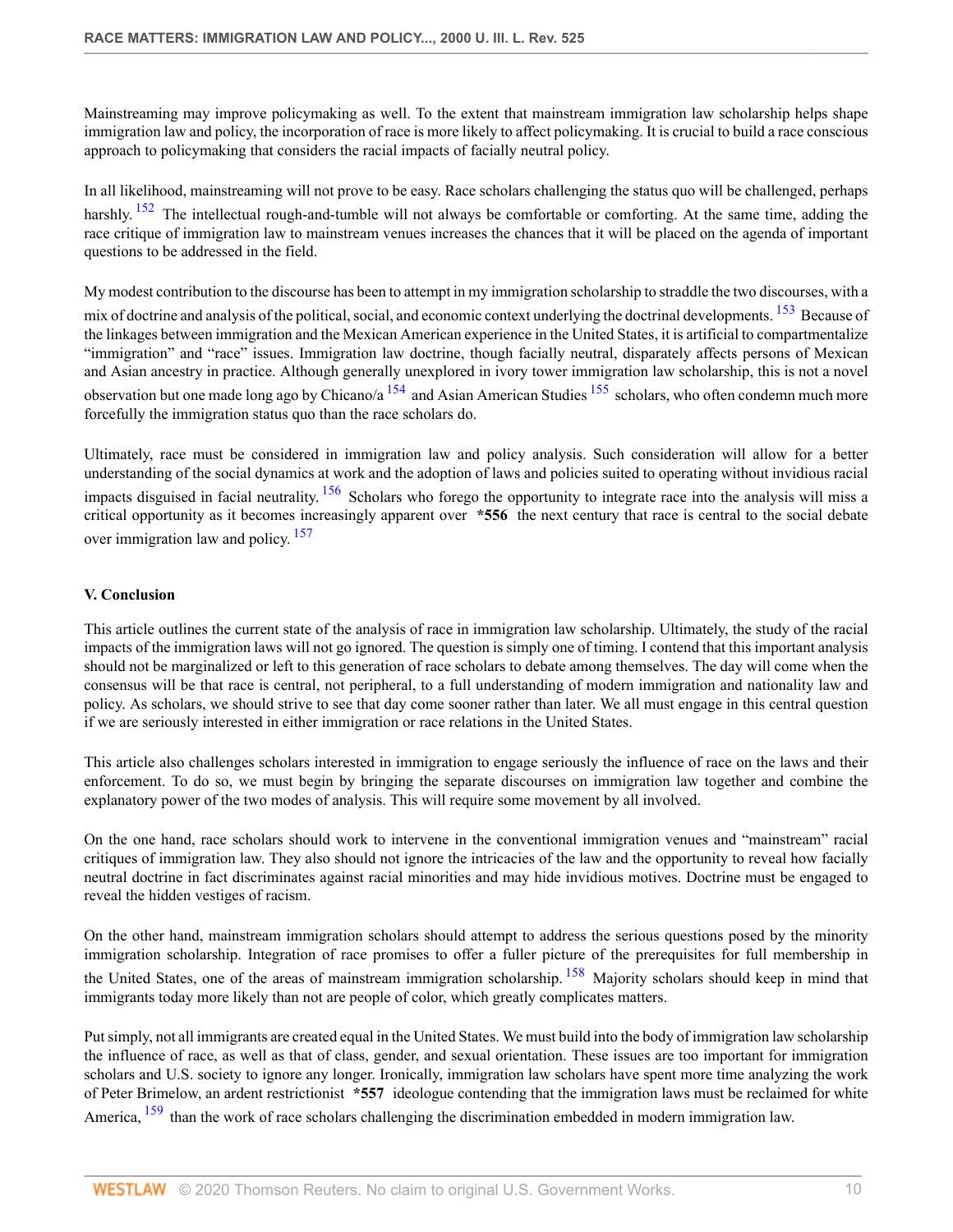Some mainstream and race scholars undoubtedly will be critical of the arguments presented in this article. Critics may claim that I am fanning the flames of race hysteria or myopically viewing race as the be all and end all of immigration law. I only contend, however, that analyzing how race influences immigration law and policy has added much to our understanding and that we collectively have much to gain, and everything to lose, including civil strife and violence, by not incorporating race into mainstream immigration discourse. All I ask is that readers evaluate for themselves whether the scholarship of those who have integrated race as one, although not the only, important element of analysis into the mix has contributed to our collective understanding.

#### **Footnotes**

<span id="page-10-0"></span>[a1](#page-0-0) Associate Dean for Academic Affairs and Professor of Law, University of California, Davis School of Law. A.B., University of California at Berkeley; J.D., Harvard University.

The author borrows the introductory phrase in the title from Cornel West, Race Matters (1993).

This essay builds on comments made at the Immigration Law Teachers Workshop at the University of California, Berkeley School of Law in May 1998. Thanks to Michael Scaperlanda and Patty Blum for their leadership in organizing the workshop and allowing me to participate. Although I previously had shared the ideas generally expressed here with several people, this essay began in earnest as introductory remarks to the panel entitled "Different Perspectives on Immigration Law and Policy" at the workshop. I am indebted to the panelists, Gil Gott, George A. Martínez, and John A. Scanlan, for preparing papers that stimulated my thinking. Some of the ideas expressed here were also developed for the Section on Immigration Law program "Perspectives on Citizenship" at the Association of American Law Schools (AALS) 1999 annual meeting. Thanks to my co-panelists, Neil Gotanda, Susan Forbes Martin, Dorothy Roberts, Peter Schuck, Anna Williams Shavers, and Peter Spiro, for making presentations that challenged my analysis. Some of the ideas articulated here were also presented at the American Society of International Law 1999 annual meeting, where my co-panelists (Gil Gott, Susan Akram, and Leti Volpp) and the audience, especially Peter Spiro, offered helpful feedback. Thanks to Berta Hernandez and Gil Gott for arranging this platform. This paper benefited from comments of the Asian Pacific American Critical Race Theory reading group at UC Davis. Thanks to Kent Ono for inviting me to present this paper and to Angie Chabram-Dernersesian, Bill Ong Hing, Wendy Ho, Beatriz Pesquera, and Karen Shimikawa for their thoughtful comments. The presentations at the AALS 2000 annual meeting of Linda Bosniak, Lolita Buckner Innis, George A. Martínez, Natsu Taylor Saito, and John A. Scanlan on the joint program of the Minority Groups and Immigration Law Sections on Race and Immigration Law also informed my analysis. I appreciate the thoughtful comments of Cecelia Espenoza, Bill Ong Hing, George A. Martínez, Michael A. Olivas, Victor C. Romero, Michael Scaperlanda, Leti Volpp, Gil Gott, Peter Margulies, Anupam Chander, and Joel C. Dobris on a draft of this article, as well as the financial and other support of Dean Rex R. Perschbacher. Finally, thanks to Joan Fitzpatrick, Bill Ong Hing, George A. Martínez, Michael A. Olivas, and John A. Scanlan for engaging the ideas in my article in this special issue.

- <span id="page-10-1"></span><sup>[1](#page-0-1)</sup> See Immigration Act of 1965, Pub. L. No. 89-236, 79 Stat. 911 (codified as amended in scattered sections of 8 U.S.C. (1994 & Supp. III 1997)).
- <span id="page-10-2"></span><sup>[2](#page-0-2)</sup> See Gabriel J. Chin, The [Civil Rights Revolution Comes to Immigration Law: A New Look at the Immigration and](http://www.westlaw.com/Link/Document/FullText?findType=Y&serNum=0107102041&pubNum=1199&originatingDoc=Icfe969814b0211dba16d88fb847e95e5&refType=LR&fi=co_pp_sp_1199_276&originationContext=document&vr=3.0&rs=cblt1.0&transitionType=DocumentItem&contextData=(sc.UserEnteredCitation)#co_pp_sp_1199_276) [Nationality Act of 1965, 75 N.C. L. Rev. 273, 276 \(1996\)](http://www.westlaw.com/Link/Document/FullText?findType=Y&serNum=0107102041&pubNum=1199&originatingDoc=Icfe969814b0211dba16d88fb847e95e5&refType=LR&fi=co_pp_sp_1199_276&originationContext=document&vr=3.0&rs=cblt1.0&transitionType=DocumentItem&contextData=(sc.UserEnteredCitation)#co_pp_sp_1199_276) (noting that, since 1965, 75% of immigrants to the United States have come from Africa, Asia, and Latin America).
- <span id="page-10-3"></span>[3](#page-0-3) See generally Peter H. Schuck, The Politics of Rapid Legal Change: Immigration Policy in the 1980s, 6 Stud. Am. Pol. Dev. 37 (1992) (analyzing immigration politics of the 1980s).
- <span id="page-10-4"></span><sup>[4](#page-0-4)</sup> See Illegal Immigration Reform and Immigrant Responsibility Act of 1996, [Pub. L. No. 104-208, 110 Stat. 3009-5](http://www.westlaw.com/Link/Document/FullText?findType=l&pubNum=1077005&cite=UUID(I747341D64B-9E4A43B3D8A-975AE78FBD0)&originatingDoc=Icfe969814b0211dba16d88fb847e95e5&refType=SL&originationContext=document&vr=3.0&rs=cblt1.0&transitionType=DocumentItem&contextData=(sc.UserEnteredCitation))46 (codified as amended in scattered sections of 8 U.S.C.); Antiterrorism and Effective Death Penalty Act of 1996, [Pub. L.](http://www.westlaw.com/Link/Document/FullText?findType=l&pubNum=1077005&cite=UUID(I197F8ECB45-7D49F884ADE-46EC6317A0A)&originatingDoc=Icfe969814b0211dba16d88fb847e95e5&refType=SL&originationContext=document&vr=3.0&rs=cblt1.0&transitionType=DocumentItem&contextData=(sc.UserEnteredCitation)) [No. 104-132, 110 Stat. 1214 \(](http://www.westlaw.com/Link/Document/FullText?findType=l&pubNum=1077005&cite=UUID(I197F8ECB45-7D49F884ADE-46EC6317A0A)&originatingDoc=Icfe969814b0211dba16d88fb847e95e5&refType=SL&originationContext=document&vr=3.0&rs=cblt1.0&transitionType=DocumentItem&contextData=(sc.UserEnteredCitation))codified as amended in scattered sections of 8 U.S.C. & 28 U.S.C.). California's Proposition 187, designed to reduce public benefits to undocumented immigrants, see infra note 35, served as a precursor to some of the recent federal restrictionist laws. During the same time period, attacks on affirmative action [des](https://1.next.westlaw.com/Link/RelatedInformation/Flag?documentGuid=I027bac5f9c4b11d991d0cc6b54f12d4d&transitionType=InlineKeyCiteFlags&originationContext=docHeaderFlag&Rank=0&contextData=(sc.UserEnteredCitation) )igned to remedy discrimination against racial minorities and ensure diversity were increasingly successful. See, e.g.,

[Adarand Constructors, Inc. v. Pena, 515 U.S. 200 \(1995\)](http://www.westlaw.com/Link/Document/FullText?findType=Y&serNum=1995125532&pubNum=780&originatingDoc=Icfe969814b0211dba16d88fb847e95e5&refType=RP&originationContext=document&vr=3.0&rs=cblt1.0&transitionType=DocumentItem&contextData=(sc.UserEnteredCitation)) (applying strict scrutiny to a federal program encouraging

prime contractors on government projects to hire subcontractors from disadvantaged groups); [Hopwood v. Texas,](http://www.westlaw.com/Link/Document/FullText?findType=Y&serNum=1996073511&pubNum=506&originatingDoc=Icfe969814b0211dba16d88fb847e95e5&refType=RP&originationContext=document&vr=3.0&rs=cblt1.0&transitionType=DocumentItem&contextData=(sc.UserEnteredCitation))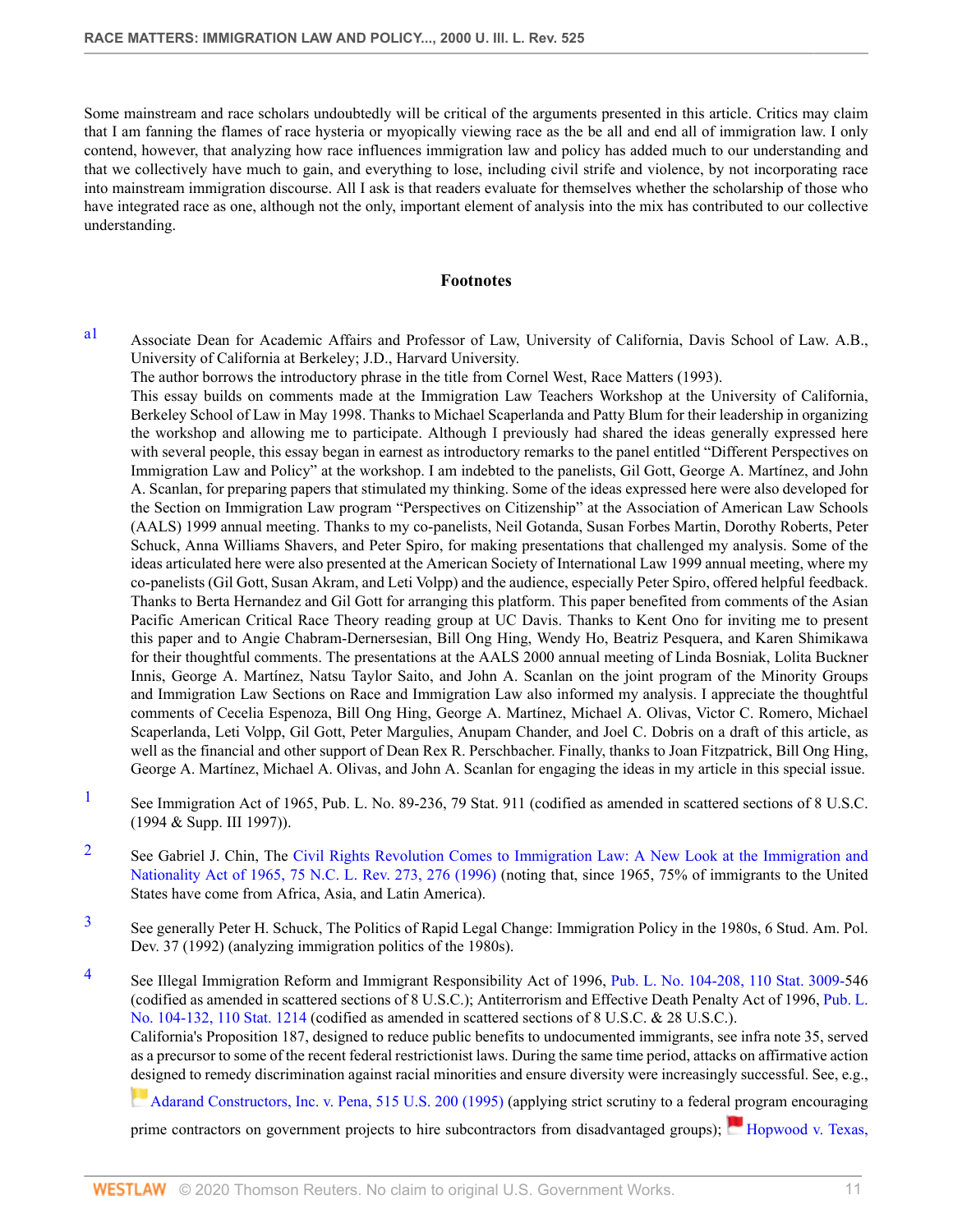[78 F.3d 932 \(5th Cir. 1996\)](http://www.westlaw.com/Link/Document/FullText?findType=Y&serNum=1996073511&pubNum=506&originatingDoc=Icfe969814b0211dba16d88fb847e95e5&refType=RP&originationContext=document&vr=3.0&rs=cblt1.0&transitionType=DocumentItem&contextData=(sc.UserEnteredCitation)) (holding that a law school affirmative action program that considered race violated equal protection), cert. denied, [518 U.S. 1033 \(1996\).](http://www.westlaw.com/Link/Document/FullText?findType=Y&pubNum=780&cite=518US1033&originatingDoc=Icfe969814b0211dba16d88fb847e95e5&refType=RP&originationContext=document&vr=3.0&rs=cblt1.0&transitionType=DocumentItem&contextData=(sc.UserEnteredCitation)) In 1997, California voters passed Proposition 227 prohibiting bilingual education in the public schools, which had a disparate impact on the Mexican immigrant community in the state. See [Pro](https://1.next.westlaw.com/Link/RelatedInformation/Flag?documentGuid=N8A716581486D11E48D1DBF63EDE82962&transitionType=InlineKeyCiteFlags&originationContext=docHeaderFlag&Rank=0&contextData=(sc.UserEnteredCitation) )position 227, English Language in Public Schools Initiative Statute, 1998 Cal. Legis. Serv. A-6 (West) (codified at

[Cal Educ. Code §§ 300](http://www.westlaw.com/Link/Document/FullText?findType=L&pubNum=1000205&cite=CAEDS300&originatingDoc=Icfe969814b0211dba16d88fb847e95e5&refType=LQ&originationContext=document&vr=3.0&rs=cblt1.0&transitionType=DocumentItem&contextData=(sc.UserEnteredCitation))[-340 \(West Supp. 2000\);](http://www.westlaw.com/Link/Document/FullText?findType=L&pubNum=1000205&cite=CAEDS340&originatingDoc=Icfe969814b0211dba16d88fb847e95e5&refType=LQ&originationContext=document&vr=3.0&rs=cblt1.0&transitionType=DocumentItem&contextData=(sc.UserEnteredCitation)) [Valeria G. v. Wilson, 12 F. Supp.2d 1007, 1026 \(N.D. Cal. 1998\)](http://www.westlaw.com/Link/Document/FullText?findType=Y&serNum=1998151220&pubNum=4637&originatingDoc=Icfe969814b0211dba16d88fb847e95e5&refType=RP&fi=co_pp_sp_4637_1026&originationContext=document&vr=3.0&rs=cblt1.0&transitionType=DocumentItem&contextData=(sc.UserEnteredCitation)#co_pp_sp_4637_1026) (refusing to enjoin implementation of initiative). These contemporaneous events suggest a relationship between antiimmigrant and antiminority sentiment.

- <span id="page-11-0"></span>[5](#page-0-5) Peter H. Schuck, Citizens, Strangers, and In-Betweens 143 (1998).
- <span id="page-11-1"></span>[6](#page-0-6) See generally, e.g., Roy Beck, The Case Against Immigration: The Moral, Economic, Social, and Environmental Reasons for Reducing Immigration Back to Traditional Levels (1996).
- <span id="page-11-2"></span>[7](#page-0-7) See, e.g., [Adarand, 515 U.S. at 213-18](http://www.westlaw.com/Link/Document/FullText?findType=Y&serNum=1995125532&pubNum=780&originatingDoc=Icfe969814b0211dba16d88fb847e95e5&refType=RP&fi=co_pp_sp_780_213&originationContext=document&vr=3.0&rs=cblt1.0&transitionType=DocumentItem&contextData=(sc.UserEnteredCitation)#co_pp_sp_780_213) (applying strict scrutiny to the consideration of race in a federal program

designed to increase the number of minority contractors); see also [Bush v. Vera, 517 U.S. 952, 958-59 \(1996\)](http://www.westlaw.com/Link/Document/FullText?findType=Y&serNum=1996134859&pubNum=780&originatingDoc=Icfe969814b0211dba16d88fb847e95e5&refType=RP&fi=co_pp_sp_780_958&originationContext=document&vr=3.0&rs=cblt1.0&transitionType=DocumentItem&contextData=(sc.UserEnteredCitation)#co_pp_sp_780_958) (plurality opinion) (stating that because electoral district lines are facially neutral, "a more searching inquiry is necessary before strict scrutiny can be found applicable" and that "plaintiffs must prove that... legitimate districting principles were 'subordinated' to race," that is, "that race [was] 'the predominant factor motivating the legislature's redistricting

decision"' (citations and emphasis omitted)); [Miller v. Johnson, 515 U.S. 900, 905 \(1995\)](http://www.westlaw.com/Link/Document/FullText?findType=Y&serNum=1995137594&pubNum=780&originatingDoc=Icfe969814b0211dba16d88fb847e95e5&refType=RP&fi=co_pp_sp_780_905&originationContext=document&vr=3.0&rs=cblt1.0&transitionType=DocumentItem&contextData=(sc.UserEnteredCitation)#co_pp_sp_780_905) (stating that the equal protection clause "extends not just to explicit racial classifications, but also to laws neutral on their face but unexplainable on grounds other than race" (citations omitted)).

- <span id="page-11-3"></span>[8](#page-0-8) See infra text accompanying notes 112-37 (explaining the phenomenon).
- <span id="page-11-4"></span>[9](#page-1-0) See infra text accompanying notes 44-45 (describing the mainstream immigration law conferences).
- <span id="page-11-5"></span>[10](#page-1-1) I employ the term "race" based on the understanding that the concept is a social rather than a biological construction. See generally Michael Omi & Howard Winant, Racial Formation in the United States (2d ed. 1994) (exploring how concepts of race are formed and change and how they have come to permeate U.S. society).
- <span id="page-11-6"></span>[11](#page-1-2) See Peter Margulies, [Democratic Transitions and the Future of Asylum Law, 71 U. Colo. L. Rev. 3 \(2000\)](http://www.westlaw.com/Link/Document/FullText?findType=Y&serNum=0113271763&pubNum=1260&originatingDoc=Icfe969814b0211dba16d88fb847e95e5&refType=LR&originationContext=document&vr=3.0&rs=cblt1.0&transitionType=DocumentItem&contextData=(sc.UserEnteredCitation)) (criticizing a "formalistic" view of asylum law). Similarly, although offering a new theoretical approach, the "membership" literature, which focuses on which members of U.S. society are entitled to certain legal rights, attempts to explain the extension of legal rights to noncitizens. See infra note 51 and accompanying text.
- <span id="page-11-7"></span>[12](#page-1-3) Henry Hansmann & Ugo Mattei, The [Functions of Trust Law: A Comparative Legal and Economic Analysis, 73 N.Y.U.](http://www.westlaw.com/Link/Document/FullText?findType=Y&serNum=0108818759&pubNum=1206&originatingDoc=Icfe969814b0211dba16d88fb847e95e5&refType=LR&fi=co_pp_sp_1206_435&originationContext=document&vr=3.0&rs=cblt1.0&transitionType=DocumentItem&contextData=(sc.UserEnteredCitation)#co_pp_sp_1206_435) [L. Rev. 434, 435 \(1998\)](http://www.westlaw.com/Link/Document/FullText?findType=Y&serNum=0108818759&pubNum=1206&originatingDoc=Icfe969814b0211dba16d88fb847e95e5&refType=LR&fi=co_pp_sp_1206_435&originationContext=document&vr=3.0&rs=cblt1.0&transitionType=DocumentItem&contextData=(sc.UserEnteredCitation)#co_pp_sp_1206_435) (footnote omitted). For a notable exception in the trusts and estates scholarship, see Joel C. Dobris, [Changes in the Role and the Form of the Trust at the New Millennium, or, We Don't Have to Think of England](http://www.westlaw.com/Link/Document/FullText?findType=Y&serNum=0110317066&pubNum=3105&originatingDoc=Icfe969814b0211dba16d88fb847e95e5&refType=LR&originationContext=document&vr=3.0&rs=cblt1.0&transitionType=DocumentItem&contextData=(sc.UserEnteredCitation)) [Anymore, 62 Alb. L. Rev. 543 \(1998\);](http://www.westlaw.com/Link/Document/FullText?findType=Y&serNum=0110317066&pubNum=3105&originatingDoc=Icfe969814b0211dba16d88fb847e95e5&refType=LR&originationContext=document&vr=3.0&rs=cblt1.0&transitionType=DocumentItem&contextData=(sc.UserEnteredCitation)) cf. Holly Doremus, The Rhetoric of Nature Protection: Toward a New Discourse, 57 Wash. & Lee L. Rev. (2000) (analyzing stories used by nature advocates seeking environmental protection).
- <span id="page-11-8"></span>[13](#page-1-4) See generally Karl N. Llewellyn, The Bramble Bush (1930) (Legal Realists); The Politics of Law: A Progressive Critique (David Kairys ed., 3d ed. 1998) (Critical Legal Studies); Critical Race Theory: The Cutting Edge (Richard Delgado ed., 1995) (Critical Race Theory); Critical Race Theory: The Key Writings That Formed the Movement (Kimberlé Crenshaw et al. eds., 1995) (same).
- <span id="page-11-9"></span>[14](#page-1-5) See, e.g., Deborah E. Anker et al., The Supreme Court's Decision in [INS v. Elias-Zacarias: Is There Any "There" There?,](http://www.westlaw.com/Link/Document/FullText?findType=Y&serNum=0116487990&pubNum=129431&originatingDoc=Icfe969814b0211dba16d88fb847e95e5&refType=LR&originationContext=document&vr=3.0&rs=cblt1.0&transitionType=DocumentItem&contextData=(sc.UserEnteredCitation)) [69 Interpreter Releases 285 \(1992\),](http://www.westlaw.com/Link/Document/FullText?findType=Y&serNum=0116487990&pubNum=129431&originatingDoc=Icfe969814b0211dba16d88fb847e95e5&refType=LR&originationContext=document&vr=3.0&rs=cblt1.0&transitionType=DocumentItem&contextData=(sc.UserEnteredCitation)) reprinted as adapted in 4 Int'l J. Refugee L. 267 (1992).
- <span id="page-11-10"></span>[15](#page-1-6) See, e.g., [Barapind v. Rogers, 114 F.3d 1193 \(9th Cir. 1997\);](http://www.westlaw.com/Link/Document/FullText?findType=Y&serNum=1997113967&pubNum=506&originatingDoc=Icfe969814b0211dba16d88fb847e95e5&refType=RP&originationContext=document&vr=3.0&rs=cblt1.0&transitionType=DocumentItem&contextData=(sc.UserEnteredCitation)) Brief for Amicus Curiae American Immigration Lawyers Associationin Support of Respondent, [INS v. Elias-Zacarias, 502 U.S. 478 \(1992\)](http://www.westlaw.com/Link/Document/FullText?findType=Y&serNum=1992027349&pubNum=780&originatingDoc=Icfe969814b0211dba16d88fb847e95e5&refType=RP&originationContext=document&vr=3.0&rs=cblt1.0&transitionType=DocumentItem&contextData=(sc.UserEnteredCitation)) (No. 90-1342).
- <span id="page-11-11"></span>[16](#page-1-7) To the extent that race is part of the story and ultimately must be factored into any comprehensive analysis, I agree with Professor Martínez that my article calls for a paradigm shift. See George A. Martínez, [Race and Immigration Law: A](http://www.westlaw.com/Link/Document/FullText?findType=Y&serNum=0281956433&pubNum=1264&originatingDoc=Icfe969814b0211dba16d88fb847e95e5&refType=LR&originationContext=document&vr=3.0&rs=cblt1.0&transitionType=DocumentItem&contextData=(sc.UserEnteredCitation)) [Paradigm Shift?, 2000 U. Ill. L. Rev. 517.](http://www.westlaw.com/Link/Document/FullText?findType=Y&serNum=0281956433&pubNum=1264&originatingDoc=Icfe969814b0211dba16d88fb847e95e5&refType=LR&originationContext=document&vr=3.0&rs=cblt1.0&transitionType=DocumentItem&contextData=(sc.UserEnteredCitation))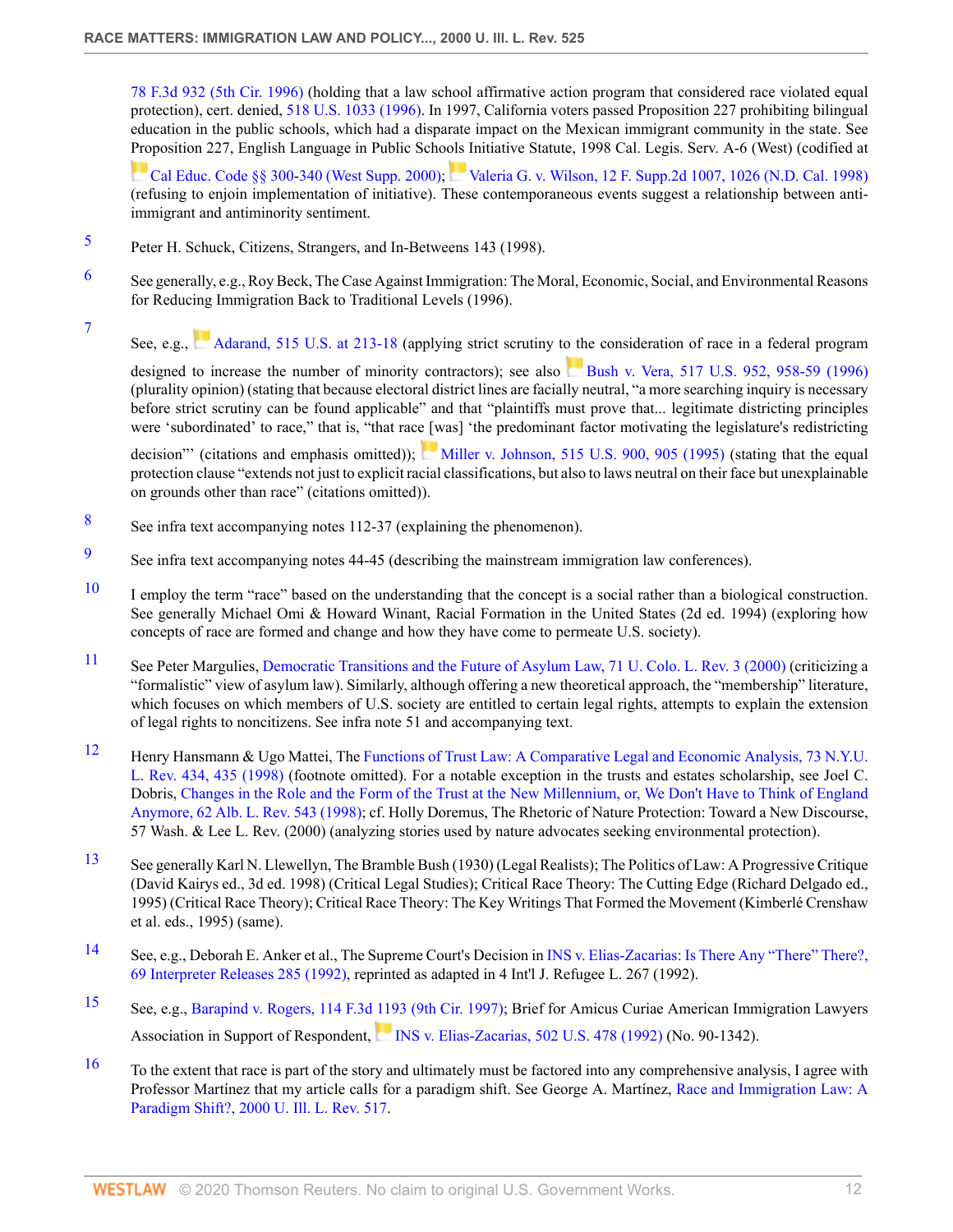- <span id="page-12-0"></span>[17](#page-1-8) See, e.g., Ruben H. Klainer, Deportation of Aliens, 15 B.U. L. Rev. 663, 665-66, 675, 710-12 (1935); Thomas R. Powell, [Judicial Review of Administrative Action in Immigration Proceedings, 22 Harv. L. Rev. 360, 360-65 \(1909\).](http://www.westlaw.com/Link/Document/FullText?findType=Y&serNum=0344765634&pubNum=3084&originatingDoc=Icfe969814b0211dba16d88fb847e95e5&refType=LR&fi=co_pp_sp_3084_360&originationContext=document&vr=3.0&rs=cblt1.0&transitionType=DocumentItem&contextData=(sc.UserEnteredCitation)#co_pp_sp_3084_360)
- <span id="page-12-1"></span>[18](#page-1-9) See [Fong Yue Ting v. United States, 149 U.S. 698, 717 \(1893\)](http://www.westlaw.com/Link/Document/FullText?findType=Y&serNum=1893180034&pubNum=780&originatingDoc=Icfe969814b0211dba16d88fb847e95e5&refType=RP&fi=co_pp_sp_780_717&originationContext=document&vr=3.0&rs=cblt1.0&transitionType=DocumentItem&contextData=(sc.UserEnteredCitation)#co_pp_sp_780_717); [Chae Chan Ping v. United States \(The Chinese](http://www.westlaw.com/Link/Document/FullText?findType=Y&serNum=1889180091&pubNum=780&originatingDoc=Icfe969814b0211dba16d88fb847e95e5&refType=RP&fi=co_pp_sp_780_595&originationContext=document&vr=3.0&rs=cblt1.0&transitionType=DocumentItem&contextData=(sc.UserEnteredCitation)#co_pp_sp_780_595) [Exclusion Case\), 130 U.S. 581, 595 \(1889\)](http://www.westlaw.com/Link/Document/FullText?findType=Y&serNum=1889180091&pubNum=780&originatingDoc=Icfe969814b0211dba16d88fb847e95e5&refType=RP&fi=co_pp_sp_780_595&originationContext=document&vr=3.0&rs=cblt1.0&transitionType=DocumentItem&contextData=(sc.UserEnteredCitation)#co_pp_sp_780_595).
- <span id="page-12-2"></span>[19](#page-1-10) See T. Alexander Aleinikoff et al., Immigration and Citizenship: Process and Policy 152 (4th ed. 1998) ("Some federal [immigration laws] have been blatantly racist, prohibiting immigration and naturalization of aliens from China and Japan and favoring northern and western Europeans over southern and eastern Europeans."); Louis Henkin, The [Constitution and United States Foreign Sovereignty: A Century of Chinese Exclusion and Its Progeny, 100 Harv. L.](http://www.westlaw.com/Link/Document/FullText?findType=Y&serNum=0102054538&pubNum=3084&originatingDoc=Icfe969814b0211dba16d88fb847e95e5&refType=LR&fi=co_pp_sp_3084_859&originationContext=document&vr=3.0&rs=cblt1.0&transitionType=DocumentItem&contextData=(sc.UserEnteredCitation)#co_pp_sp_3084_859) [Rev. 853, 859 \(1987\)](http://www.westlaw.com/Link/Document/FullText?findType=Y&serNum=0102054538&pubNum=3084&originatingDoc=Icfe969814b0211dba16d88fb847e95e5&refType=LR&fi=co_pp_sp_3084_859&originationContext=document&vr=3.0&rs=cblt1.0&transitionType=DocumentItem&contextData=(sc.UserEnteredCitation)#co_pp_sp_3084_859) ("[T]he Chinese Exclusion doctrine and its extensions have permitted, and perhaps encouraged, paranoia, xenophobia, and racism, particularly during periods of international tension."). This nonrecognition of racism is consistent with the fact that people generally fail to perceive the racism of their day. See Richard Delgado  $\&$  Jean Stefancic, [Images of the Outsider in American Law and Culture: Can Free Expression Remedy Systemic Social Ills?,](http://www.westlaw.com/Link/Document/FullText?findType=Y&serNum=0102729521&pubNum=1111&originatingDoc=Icfe969814b0211dba16d88fb847e95e5&refType=LR&fi=co_pp_sp_1111_1275&originationContext=document&vr=3.0&rs=cblt1.0&transitionType=DocumentItem&contextData=(sc.UserEnteredCitation)#co_pp_sp_1111_1275) [77 Cornell L. Rev. 1258, 1275-84 \(1992\)](http://www.westlaw.com/Link/Document/FullText?findType=Y&serNum=0102729521&pubNum=1111&originatingDoc=Icfe969814b0211dba16d88fb847e95e5&refType=LR&fi=co_pp_sp_1111_1275&originationContext=document&vr=3.0&rs=cblt1.0&transitionType=DocumentItem&contextData=(sc.UserEnteredCitation)#co_pp_sp_1111_1275).
- <span id="page-12-3"></span>[20](#page-1-11) See, e.g., George W. Gold, The Racial Prerequisite in the Naturalization Law, 15 B.U. L. Rev. 462, 462 (1935) (reviewing case law interpreting the legal requirement without seriously questioning it but suggesting that it was justified because, "[w]hile such exclusion is in a sense arbitrary, it is not without foundation in reason"); see also [United States v. Thind,](http://www.westlaw.com/Link/Document/FullText?findType=Y&serNum=1923123496&pubNum=780&originatingDoc=Icfe969814b0211dba16d88fb847e95e5&refType=RP&fi=co_pp_sp_780_214&originationContext=document&vr=3.0&rs=cblt1.0&transitionType=DocumentItem&contextData=(sc.UserEnteredCitation)#co_pp_sp_780_214) [261 U.S. 204, 214-15 \(1923\)](http://www.westlaw.com/Link/Document/FullText?findType=Y&serNum=1923123496&pubNum=780&originatingDoc=Icfe969814b0211dba16d88fb847e95e5&refType=RP&fi=co_pp_sp_780_214&originationContext=document&vr=3.0&rs=cblt1.0&transitionType=DocumentItem&contextData=(sc.UserEnteredCitation)#co_pp_sp_780_214) (noting that Asian immigrants as nonwhite could not assimilate into the mainstream but denying any claim of "racial superiority," rationalizing that "[w]hat we suggest is merely racial difference, and it is of such a character and extent that the great body of our people instinctively recognize it and reject the thought of assimilation"). See generally Ian Haney López, White By Law: The Legal Construction of Race (1996) (analyzing the significance of case law applying the whiteness requirement). United States citizenship laws historically have been exclusionary on racial, gender, and other grounds. See generally Candice Lewis Bredbenner, A Nationality of Her Own: Women, Marriage, and the Law of Citizenship (1998) (documenting the history of gender discrimination in citizenship laws); Rogers Smith, Civic Ideals: Conflicting Visions of Citizenship in U.S. History (1997) (analyzing the history of exclusionary citizenship laws designed to limit citizenship to white males). Although the most invidious discrimination in the naturalization laws has been removed, the legacy of exclusion must be

examined to ensure that its discriminatory influence can be extracted root and branch. Cf. Eric Schnapper, [Perpetuation of](http://www.westlaw.com/Link/Document/FullText?findType=Y&serNum=0101322179&pubNum=3084&originatingDoc=Icfe969814b0211dba16d88fb847e95e5&refType=LR&originationContext=document&vr=3.0&rs=cblt1.0&transitionType=DocumentItem&contextData=(sc.UserEnteredCitation)) [Past Discrimination, 96 Harv. L. Rev. 828 \(1983\)](http://www.westlaw.com/Link/Document/FullText?findType=Y&serNum=0101322179&pubNum=3084&originatingDoc=Icfe969814b0211dba16d88fb847e95e5&refType=LR&originationContext=document&vr=3.0&rs=cblt1.0&transitionType=DocumentItem&contextData=(sc.UserEnteredCitation)) (studying the problem of employing legal doctrine to bar perpetuation of past racial discrimination).

- <span id="page-12-4"></span>[21](#page-1-12) See Howard F. Chang, [Liberalized Immigration as Free Trade: Economic Welfare and the Optimal Immigration Policy,](http://www.westlaw.com/Link/Document/FullText?findType=Y&serNum=0108033995&pubNum=1268&originatingDoc=Icfe969814b0211dba16d88fb847e95e5&refType=LR&fi=co_pp_sp_1268_1150&originationContext=document&vr=3.0&rs=cblt1.0&transitionType=DocumentItem&contextData=(sc.UserEnteredCitation)#co_pp_sp_1268_1150) [145 U. Pa. L. Rev. 1147, 1150 \(1997\)](http://www.westlaw.com/Link/Document/FullText?findType=Y&serNum=0108033995&pubNum=1268&originatingDoc=Icfe969814b0211dba16d88fb847e95e5&refType=LR&fi=co_pp_sp_1268_1150&originationContext=document&vr=3.0&rs=cblt1.0&transitionType=DocumentItem&contextData=(sc.UserEnteredCitation)#co_pp_sp_1268_1150); see also Jean-Pierre Benoit & Lewis A. Kornhauser, [Unsafe Havens, 59 U. Chi. L.](http://www.westlaw.com/Link/Document/FullText?findType=Y&serNum=0102877017&pubNum=3039&originatingDoc=Icfe969814b0211dba16d88fb847e95e5&refType=LR&fi=co_pp_sp_3039_1424&originationContext=document&vr=3.0&rs=cblt1.0&transitionType=DocumentItem&contextData=(sc.UserEnteredCitation)#co_pp_sp_3039_1424) [Rev. 1421, 1424 \(1992\)](http://www.westlaw.com/Link/Document/FullText?findType=Y&serNum=0102877017&pubNum=3039&originatingDoc=Icfe969814b0211dba16d88fb847e95e5&refType=LR&fi=co_pp_sp_3039_1424&originationContext=document&vr=3.0&rs=cblt1.0&transitionType=DocumentItem&contextData=(sc.UserEnteredCitation)#co_pp_sp_3039_1424) (employing economic analysis to study Haitian refugees' decisions to flee the political violence of their homeland).
- <span id="page-12-5"></span>[22](#page-1-13) See Linda S. Bosniak, [Membership, Equality, and the Difference That Alienage Makes, 69 N.Y.U. L. Rev. 1047, 1051](http://www.westlaw.com/Link/Document/FullText?findType=Y&serNum=0105532494&pubNum=1206&originatingDoc=Icfe969814b0211dba16d88fb847e95e5&refType=LR&fi=co_pp_sp_1206_1051&originationContext=document&vr=3.0&rs=cblt1.0&transitionType=DocumentItem&contextData=(sc.UserEnteredCitation)#co_pp_sp_1206_1051) [\(1994\)](http://www.westlaw.com/Link/Document/FullText?findType=Y&serNum=0105532494&pubNum=1206&originatingDoc=Icfe969814b0211dba16d88fb847e95e5&refType=LR&fi=co_pp_sp_1206_1051&originationContext=document&vr=3.0&rs=cblt1.0&transitionType=DocumentItem&contextData=(sc.UserEnteredCitation)#co_pp_sp_1206_1051) [hereinafter Bosniak, Membership]; Linda S. Bosniak, [Opposing Prop. 187: Undocumented Immigrants and the](http://www.westlaw.com/Link/Document/FullText?findType=Y&serNum=0106945004&pubNum=2276&originatingDoc=Icfe969814b0211dba16d88fb847e95e5&refType=LR&originationContext=document&vr=3.0&rs=cblt1.0&transitionType=DocumentItem&contextData=(sc.UserEnteredCitation)) [National Imagination, 28 Conn. L. Rev. 555 \(1996\)](http://www.westlaw.com/Link/Document/FullText?findType=Y&serNum=0106945004&pubNum=2276&originatingDoc=Icfe969814b0211dba16d88fb847e95e5&refType=LR&originationContext=document&vr=3.0&rs=cblt1.0&transitionType=DocumentItem&contextData=(sc.UserEnteredCitation)).
- <span id="page-12-6"></span>[23](#page-1-14) See generally, e.g., Milner S. Ball, The Word and the Law (1993) (aligning the study of law and religion); Anthony E. Cook, [Beyond Critical Legal Studies: The Reconstructive Theology of Dr. Martin Luther King, Jr., 103 Harv. L. Rev.](http://www.westlaw.com/Link/Document/FullText?findType=Y&serNum=0101203383&pubNum=3084&originatingDoc=Icfe969814b0211dba16d88fb847e95e5&refType=LR&originationContext=document&vr=3.0&rs=cblt1.0&transitionType=DocumentItem&contextData=(sc.UserEnteredCitation)) [985 \(1990\)](http://www.westlaw.com/Link/Document/FullText?findType=Y&serNum=0101203383&pubNum=3084&originatingDoc=Icfe969814b0211dba16d88fb847e95e5&refType=LR&originationContext=document&vr=3.0&rs=cblt1.0&transitionType=DocumentItem&contextData=(sc.UserEnteredCitation)) (demonstrating how Dr. King's philosophy applies to Critical Legal Studies scholarship).
- <span id="page-12-7"></span>[24](#page-1-15) See Michael Scaperlanda, [Who Is My Neighbor?: An Essay on Immigrants, Welfare Reform, and the Constitution,](http://www.westlaw.com/Link/Document/FullText?findType=Y&serNum=0108647166&pubNum=2276&originatingDoc=Icfe969814b0211dba16d88fb847e95e5&refType=LR&fi=co_pp_sp_2276_1588&originationContext=document&vr=3.0&rs=cblt1.0&transitionType=DocumentItem&contextData=(sc.UserEnteredCitation)#co_pp_sp_2276_1588) [29 Conn. L. Rev. 1587, 1588-92 \(1997\)](http://www.westlaw.com/Link/Document/FullText?findType=Y&serNum=0108647166&pubNum=2276&originatingDoc=Icfe969814b0211dba16d88fb847e95e5&refType=LR&fi=co_pp_sp_2276_1588&originationContext=document&vr=3.0&rs=cblt1.0&transitionType=DocumentItem&contextData=(sc.UserEnteredCitation)#co_pp_sp_2276_1588) [hereinafter Scaperlanda, Who is My Neighbor?]; Michael Scaperlanda, Immigration Justice: Beyond Liberal Egalitarian and Communitarian Perspectives, 57 Rev. Soc. Econ. 523 (1999).
- <span id="page-12-8"></span>[25](#page-1-16) See generally, e.g., Janet M. Calvo, [Spouse-Based Immigration Laws: The Legacies of Coverture, 28 San Diego L.](http://www.westlaw.com/Link/Document/FullText?findType=Y&serNum=0102844281&pubNum=1232&originatingDoc=Icfe969814b0211dba16d88fb847e95e5&refType=LR&originationContext=document&vr=3.0&rs=cblt1.0&transitionType=DocumentItem&contextData=(sc.UserEnteredCitation)) [Rev. 593 \(1991\)](http://www.westlaw.com/Link/Document/FullText?findType=Y&serNum=0102844281&pubNum=1232&originatingDoc=Icfe969814b0211dba16d88fb847e95e5&refType=LR&originationContext=document&vr=3.0&rs=cblt1.0&transitionType=DocumentItem&contextData=(sc.UserEnteredCitation)) (analyzing the legacy of the common law doctrine of coverture in modern immigration laws); Joan Fitzpatrick, The [Gender Dimension of U.S. Immigration Policy, 9 Yale J.L. & Feminism 23 \(1997\)](http://www.westlaw.com/Link/Document/FullText?findType=Y&serNum=0108522753&pubNum=100136&originatingDoc=Icfe969814b0211dba16d88fb847e95e5&refType=LR&originationContext=document&vr=3.0&rs=cblt1.0&transitionType=DocumentItem&contextData=(sc.UserEnteredCitation)) (arguing that Congress is largely oblivious to the effects of immigration laws on migrant women); Joan Fitzpatrick & Katrina R. Kelly, [Gendered Aspects of Migration: Law and the Female Migrant, 22 Hastings Int'l & Comp. L. Rev. 47 \(1995\)](http://www.westlaw.com/Link/Document/FullText?findType=Y&serNum=0111339751&pubNum=1158&originatingDoc=Icfe969814b0211dba16d88fb847e95e5&refType=LR&originationContext=document&vr=3.0&rs=cblt1.0&transitionType=DocumentItem&contextData=(sc.UserEnteredCitation)) (analyzing how migration is gendered and the legal impact of immigration laws on women); Pamela Goldberg, [Anyplace But Home:](http://www.westlaw.com/Link/Document/FullText?findType=Y&serNum=0103371194&pubNum=1110&originatingDoc=Icfe969814b0211dba16d88fb847e95e5&refType=LR&originationContext=document&vr=3.0&rs=cblt1.0&transitionType=DocumentItem&contextData=(sc.UserEnteredCitation)) [Asylum in the United States for Women Fleeing Intimate Violence, 26 Cornell Int'l L.J. 565 \(1993\)](http://www.westlaw.com/Link/Document/FullText?findType=Y&serNum=0103371194&pubNum=1110&originatingDoc=Icfe969814b0211dba16d88fb847e95e5&refType=LR&originationContext=document&vr=3.0&rs=cblt1.0&transitionType=DocumentItem&contextData=(sc.UserEnteredCitation)) (discussing asylum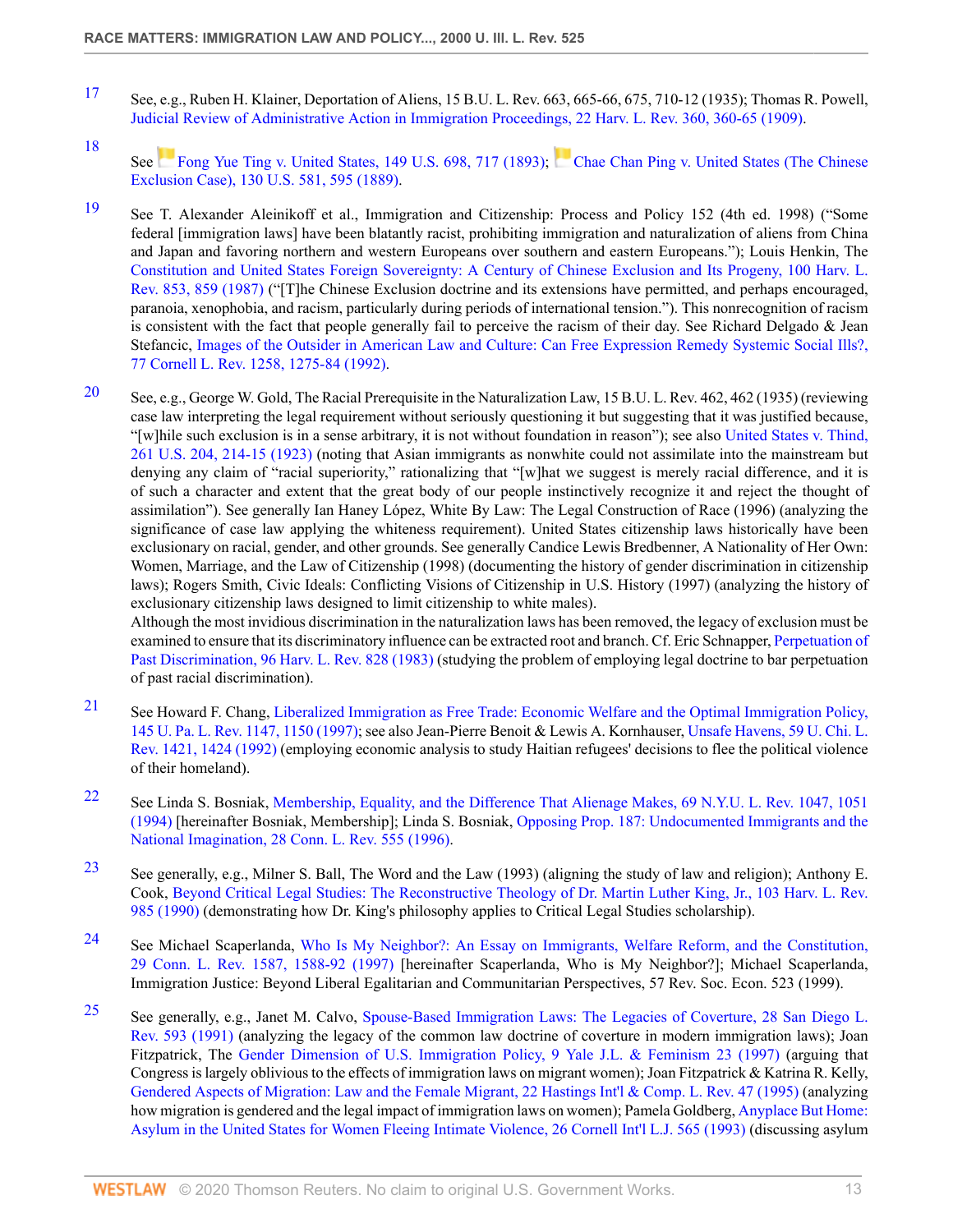claims of battered women); Linda Kelly, [Stories From the Front: Seeking Refuge for Battered Immigrants in the Violence](http://www.westlaw.com/Link/Document/FullText?findType=Y&serNum=0108786925&pubNum=1214&originatingDoc=Icfe969814b0211dba16d88fb847e95e5&refType=LR&originationContext=document&vr=3.0&rs=cblt1.0&transitionType=DocumentItem&contextData=(sc.UserEnteredCitation)) [Against Women Act, 92 Nw. U. L. Rev. 665 \(1998\)](http://www.westlaw.com/Link/Document/FullText?findType=Y&serNum=0108786925&pubNum=1214&originatingDoc=Icfe969814b0211dba16d88fb847e95e5&refType=LR&originationContext=document&vr=3.0&rs=cblt1.0&transitionType=DocumentItem&contextData=(sc.UserEnteredCitation)) (analyzing legal rules applicable to battered immigrant women). Indeed, feminist analysis of immigration and immigrant law, especially that touching on issues of race, may be one of the most intellectually vibrant areas in the field. See, e.g., Isabelle R. Gunning, Arrogant Perception, World-Traveling and Multicultural Feminism: The Case of Female Genital Surgeries, 23 Colum. Hum. Rts. L. Rev. 189 (1992) (analyzing the inability of international human rights law to address the problem of female genital surgeries); Hope Lewis, [Between](http://www.westlaw.com/Link/Document/FullText?findType=Y&serNum=0105510043&pubNum=100479&originatingDoc=Icfe969814b0211dba16d88fb847e95e5&refType=LR&originationContext=document&vr=3.0&rs=cblt1.0&transitionType=DocumentItem&contextData=(sc.UserEnteredCitation)) [Irua and "Female Genital Mutilation": Feminist Human Rights Discourse and the Cultural Divide, 8 Harv. Hum.](http://www.westlaw.com/Link/Document/FullText?findType=Y&serNum=0105510043&pubNum=100479&originatingDoc=Icfe969814b0211dba16d88fb847e95e5&refType=LR&originationContext=document&vr=3.0&rs=cblt1.0&transitionType=DocumentItem&contextData=(sc.UserEnteredCitation)) [Rts. J. 1 \(1995\)](http://www.westlaw.com/Link/Document/FullText?findType=Y&serNum=0105510043&pubNum=100479&originatingDoc=Icfe969814b0211dba16d88fb847e95e5&refType=LR&originationContext=document&vr=3.0&rs=cblt1.0&transitionType=DocumentItem&contextData=(sc.UserEnteredCitation)) (studying similar issues); Leti Volpp, [Talking "Culture": Gender, Race, Nation, and the Politics of](http://www.westlaw.com/Link/Document/FullText?findType=Y&serNum=0107018454&pubNum=3050&originatingDoc=Icfe969814b0211dba16d88fb847e95e5&refType=LR&originationContext=document&vr=3.0&rs=cblt1.0&transitionType=DocumentItem&contextData=(sc.UserEnteredCitation)) [Multiculturalism, 96 Colum. L. Rev. 1573 \(1996\)](http://www.westlaw.com/Link/Document/FullText?findType=Y&serNum=0107018454&pubNum=3050&originatingDoc=Icfe969814b0211dba16d88fb847e95e5&refType=LR&originationContext=document&vr=3.0&rs=cblt1.0&transitionType=DocumentItem&contextData=(sc.UserEnteredCitation)) (addressing linkages between gender and race in analysis of culture); see also Celina Romany, Women as Aliens: A Feminist Critique of the Public/Private Distinction in International Human Rights Law, 6 Harv. Hum. Rts. J. 87 (1993) (criticizing the failure of international human rights norms to protect women). Feminist immigration analysis has positively influenced the law for women immigrants during a time when the law

became increasingly onerous for immigrants generally. See, e.g., [Fatin v. INS, 12 F.3d 1233, 1241-42 \(3d Cir. 1993\)](http://www.westlaw.com/Link/Document/FullText?findType=Y&serNum=1993237255&pubNum=506&originatingDoc=Icfe969814b0211dba16d88fb847e95e5&refType=RP&fi=co_pp_sp_506_1241&originationContext=document&vr=3.0&rs=cblt1.0&transitionType=DocumentItem&contextData=(sc.UserEnteredCitation)#co_pp_sp_506_1241) (recognizing that feminism might constitute a political opinion for purposes of asylum laws and holding that, in certain

circumstances, women from Iran might be eligible for asylum); [In re Kasinga, Int. Dec. 3278, at 17 \(BIA June 13,](http://www.westlaw.com/Link/Document/FullText?findType=Y&serNum=1996286968&pubNum=0001651&originatingDoc=Icfe969814b0211dba16d88fb847e95e5&refType=CA&originationContext=document&vr=3.0&rs=cblt1.0&transitionType=DocumentItem&contextData=(sc.UserEnteredCitation)) [1996\)](http://www.westlaw.com/Link/Document/FullText?findType=Y&serNum=1996286968&pubNum=0001651&originatingDoc=Icfe969814b0211dba16d88fb847e95e5&refType=CA&originationContext=document&vr=3.0&rs=cblt1.0&transitionType=DocumentItem&contextData=(sc.UserEnteredCitation)) (en banc) (ruling that a woman who fled possible female genital mutilation was eligible for asylum); Janet Calvo, The [Violence Against Women Act: An Opportunity for the Justice Department to Confront Domestic Violence, 72](http://www.westlaw.com/Link/Document/FullText?findType=Y&serNum=0116477915&pubNum=129431&originatingDoc=Icfe969814b0211dba16d88fb847e95e5&refType=LR&fi=co_pp_sp_129431_487&originationContext=document&vr=3.0&rs=cblt1.0&transitionType=DocumentItem&contextData=(sc.UserEnteredCitation)#co_pp_sp_129431_487) [Interpreter Releases 485, 487 \(1995\)](http://www.westlaw.com/Link/Document/FullText?findType=Y&serNum=0116477915&pubNum=129431&originatingDoc=Icfe969814b0211dba16d88fb847e95e5&refType=LR&fi=co_pp_sp_129431_487&originationContext=document&vr=3.0&rs=cblt1.0&transitionType=DocumentItem&contextData=(sc.UserEnteredCitation)#co_pp_sp_129431_487) (analyzing the Violence Against Women Act (VAWA), which includes provisions remedying certain negative impacts on women); Cecelia Espenoza, No Relief for the Weary: VAWA Relief Denied for Battered Immigrants Lost in the Intersections, [83 Marq. L. Rev. 163 \(1999\)](http://www.westlaw.com/Link/Document/FullText?findType=Y&serNum=0112938768&pubNum=1186&originatingDoc=Icfe969814b0211dba16d88fb847e95e5&refType=LR&originationContext=document&vr=3.0&rs=cblt1.0&transitionType=DocumentItem&contextData=(sc.UserEnteredCitation)) (analyzing how VAWA provisions fail to fully protect women immigrants); Memorandum from Phyllis Coven, INS Office of International Affairs, to All INS Asylum Officers and HQASM Coordinators (May 26, 1995), reprinted in 72 Interpreter Releases 781, 782-84 (1995)

(offering guidelines to ensure that women's asylum claims are fairly adjudicated). But see In re R-A, Int. Dec.  $3403$ [\(BIA June 11, 1999\)](http://www.westlaw.com/Link/Document/FullText?findType=Y&serNum=2002095738&pubNum=0001651&originatingDoc=Icfe969814b0211dba16d88fb847e95e5&refType=CA&originationContext=document&vr=3.0&rs=cblt1.0&transitionType=DocumentItem&contextData=(sc.UserEnteredCitation)) (denying asylum to a Guatemalan woman brutalized by her husband for over a decade).

During roughly the same time period, immigration commentary challenging the discrimination against homosexuals in the immigration laws, see, e.g., Robert Foss, The [Demise of the Homosexual Exclusion: New Possibilities for Gay](http://www.westlaw.com/Link/Document/FullText?findType=Y&serNum=0104490504&pubNum=1151&originatingDoc=Icfe969814b0211dba16d88fb847e95e5&refType=LR&originationContext=document&vr=3.0&rs=cblt1.0&transitionType=DocumentItem&contextData=(sc.UserEnteredCitation)) [and Lesbian Immigration, 29 Harv. C.R.-C.L. L. Rev. 439 \(1994\)](http://www.westlaw.com/Link/Document/FullText?findType=Y&serNum=0104490504&pubNum=1151&originatingDoc=Icfe969814b0211dba16d88fb847e95e5&refType=LR&originationContext=document&vr=3.0&rs=cblt1.0&transitionType=DocumentItem&contextData=(sc.UserEnteredCitation)); Suzanne B. Goldberg, [Give Me Liberty or Give Me](http://www.westlaw.com/Link/Document/FullText?findType=Y&serNum=0103371195&pubNum=1110&originatingDoc=Icfe969814b0211dba16d88fb847e95e5&refType=LR&originationContext=document&vr=3.0&rs=cblt1.0&transitionType=DocumentItem&contextData=(sc.UserEnteredCitation)) [Death: Political Asylum and the Global Persecution of Lesbians and Gay Men, 26 Cornell Int'l L.J. 605 \(1993\)](http://www.westlaw.com/Link/Document/FullText?findType=Y&serNum=0103371195&pubNum=1110&originatingDoc=Icfe969814b0211dba16d88fb847e95e5&refType=LR&originationContext=document&vr=3.0&rs=cblt1.0&transitionType=DocumentItem&contextData=(sc.UserEnteredCitation)), has been accompanied by improvements in the treatment of gay men and lesbian immigrants. See, e.g., [Pitcherskaia v. INS, 118](http://www.westlaw.com/Link/Document/FullText?findType=Y&serNum=1997133356&pubNum=506&originatingDoc=Icfe969814b0211dba16d88fb847e95e5&refType=RP&fi=co_pp_sp_506_646&originationContext=document&vr=3.0&rs=cblt1.0&transitionType=DocumentItem&contextData=(sc.UserEnteredCitation)#co_pp_sp_506_646)

[F.3d 641, 646-47 \(9th Cir. 1997\);](http://www.westlaw.com/Link/Document/FullText?findType=Y&serNum=1997133356&pubNum=506&originatingDoc=Icfe969814b0211dba16d88fb847e95e5&refType=RP&fi=co_pp_sp_506_646&originationContext=document&vr=3.0&rs=cblt1.0&transitionType=DocumentItem&contextData=(sc.UserEnteredCitation)#co_pp_sp_506_646) [Matter of Toboso-Alfonso, 20 I. & N. Dec. 819, 823 \(BIA 1990\)](http://www.westlaw.com/Link/Document/FullText?findType=Y&serNum=1990190721&pubNum=0001650&originatingDoc=Icfe969814b0211dba16d88fb847e95e5&refType=CA&fi=co_pp_sp_1650_823&originationContext=document&vr=3.0&rs=cblt1.0&transitionType=DocumentItem&contextData=(sc.UserEnteredCitation)#co_pp_sp_1650_823)

- <span id="page-13-0"></span><sup>[26](#page-1-17)</sup> For example, in an in-depth review of Peter Brimelow, Alien Nation: Common Sense About America's Immigration Disaster (1995), which calls for drastic reductions in immigration because of the racial and cultural differences of today's immigrants, Peter Schuck admits that the charge could be made that Brimelow is racist, but he relegates the discussion to a long footnote. [See Peter H. Schuck, Alien Rumination, 105 Yale L.J. 1963, 1968 n.25 \(1996\)](http://www.westlaw.com/Link/Document/FullText?findType=Y&serNum=0106465525&pubNum=1292&originatingDoc=Icfe969814b0211dba16d88fb847e95e5&refType=LR&fi=co_pp_sp_1292_1968&originationContext=document&vr=3.0&rs=cblt1.0&transitionType=DocumentItem&contextData=(sc.UserEnteredCitation)#co_pp_sp_1292_1968) (book review). At the 1998 Immigration Law Teachers Workshop in Berkeley, see supra note \*, Alex Aleinikoff suggested that immigration law scholarship could benefit from some Critical Race Theory (CRT) insights, as well as those from a number of other fields. My discussion here is generally consistent with this suggestion.
- <span id="page-13-1"></span>[27](#page-1-18)

See [Chae Chan Ping v. United States \(The Chinese Exclusion Case\), 130 U.S. 581 \(1889\)](http://www.westlaw.com/Link/Document/FullText?findType=Y&serNum=1889180091&pubNum=780&originatingDoc=Icfe969814b0211dba16d88fb847e95e5&refType=RP&originationContext=document&vr=3.0&rs=cblt1.0&transitionType=DocumentItem&contextData=(sc.UserEnteredCitation)); supra text accompanying notes 17-20; see also Gerald L. Neuman, Strangers to the Constitution: Immigrants, Borders and Fundamental Law 119 (1996) (noting that the Chinese Exclusion Case, similar to other Supreme Court decisions of the era, "was influenced by... racist assumptions..., but set forth more general reasoning in support of congressional power" over immigration); Lucy E. Salyer, Laws Harsh as Tigers: Chinese Immigrants and the Shaping of Modern Immigration Law 69-93 (1995) (analyzing the enforcement of restrictionist laws during this period). Interestingly, until relatively recently, legal historians ignored the significance of the rich history of anti-Chinese laws that dominated this period of U.S. history. See Richard P. Cole & Gabriel J. Chin, [Emerging from the Margins of Historical Consequences: Chinese Immigrants and the History of](http://www.westlaw.com/Link/Document/FullText?findType=Y&serNum=0111050086&pubNum=100334&originatingDoc=Icfe969814b0211dba16d88fb847e95e5&refType=LR&originationContext=document&vr=3.0&rs=cblt1.0&transitionType=DocumentItem&contextData=(sc.UserEnteredCitation)) [American Law, 17 Law & Hist. Rev. 325 \(1999\)](http://www.westlaw.com/Link/Document/FullText?findType=Y&serNum=0111050086&pubNum=100334&originatingDoc=Icfe969814b0211dba16d88fb847e95e5&refType=LR&originationContext=document&vr=3.0&rs=cblt1.0&transitionType=DocumentItem&contextData=(sc.UserEnteredCitation)).

The Supreme Court consistently has refused to curtail the plenary power doctrine, see, e.g., [Miller v. Albright,](http://www.westlaw.com/Link/Document/FullText?findType=Y&serNum=1998093006&pubNum=780&originatingDoc=Icfe969814b0211dba16d88fb847e95e5&refType=RP&originationContext=document&vr=3.0&rs=cblt1.0&transitionType=DocumentItem&contextData=(sc.UserEnteredCitation))

[523 U.S. 420 \(1998\)](http://www.westlaw.com/Link/Document/FullText?findType=Y&serNum=1998093006&pubNum=780&originatingDoc=Icfe969814b0211dba16d88fb847e95e5&refType=RP&originationContext=document&vr=3.0&rs=cblt1.0&transitionType=DocumentItem&contextData=(sc.UserEnteredCitation)) (gender discrimination); [Kleindienst v. Mandel, 408 U.S. 753, 769-70 \(1972\)](http://www.westlaw.com/Link/Document/FullText?findType=Y&serNum=1972127184&pubNum=780&originatingDoc=Icfe969814b0211dba16d88fb847e95e5&refType=RP&fi=co_pp_sp_780_769&originationContext=document&vr=3.0&rs=cblt1.0&transitionType=DocumentItem&contextData=(sc.UserEnteredCitation)#co_pp_sp_780_769) (ideological exclusions), and the doctrine is the topic of a large body of immigration scholarship. See, e.g., Stephen H. Legomsky, [Ten More Years of Plenary Power: Immigration, Congress, and the Courts, 22 Hastings Const. L.Q. 925 \(1995\)](http://www.westlaw.com/Link/Document/FullText?findType=Y&serNum=0105915033&pubNum=1157&originatingDoc=Icfe969814b0211dba16d88fb847e95e5&refType=LR&originationContext=document&vr=3.0&rs=cblt1.0&transitionType=DocumentItem&contextData=(sc.UserEnteredCitation)); Hiroshi Motomura, The [Curious Evolution of Immigration Law: Procedural Surrogates for Substantive Constitutional Rights,](http://www.westlaw.com/Link/Document/FullText?findType=Y&serNum=0102724909&pubNum=3050&originatingDoc=Icfe969814b0211dba16d88fb847e95e5&refType=LR&originationContext=document&vr=3.0&rs=cblt1.0&transitionType=DocumentItem&contextData=(sc.UserEnteredCitation))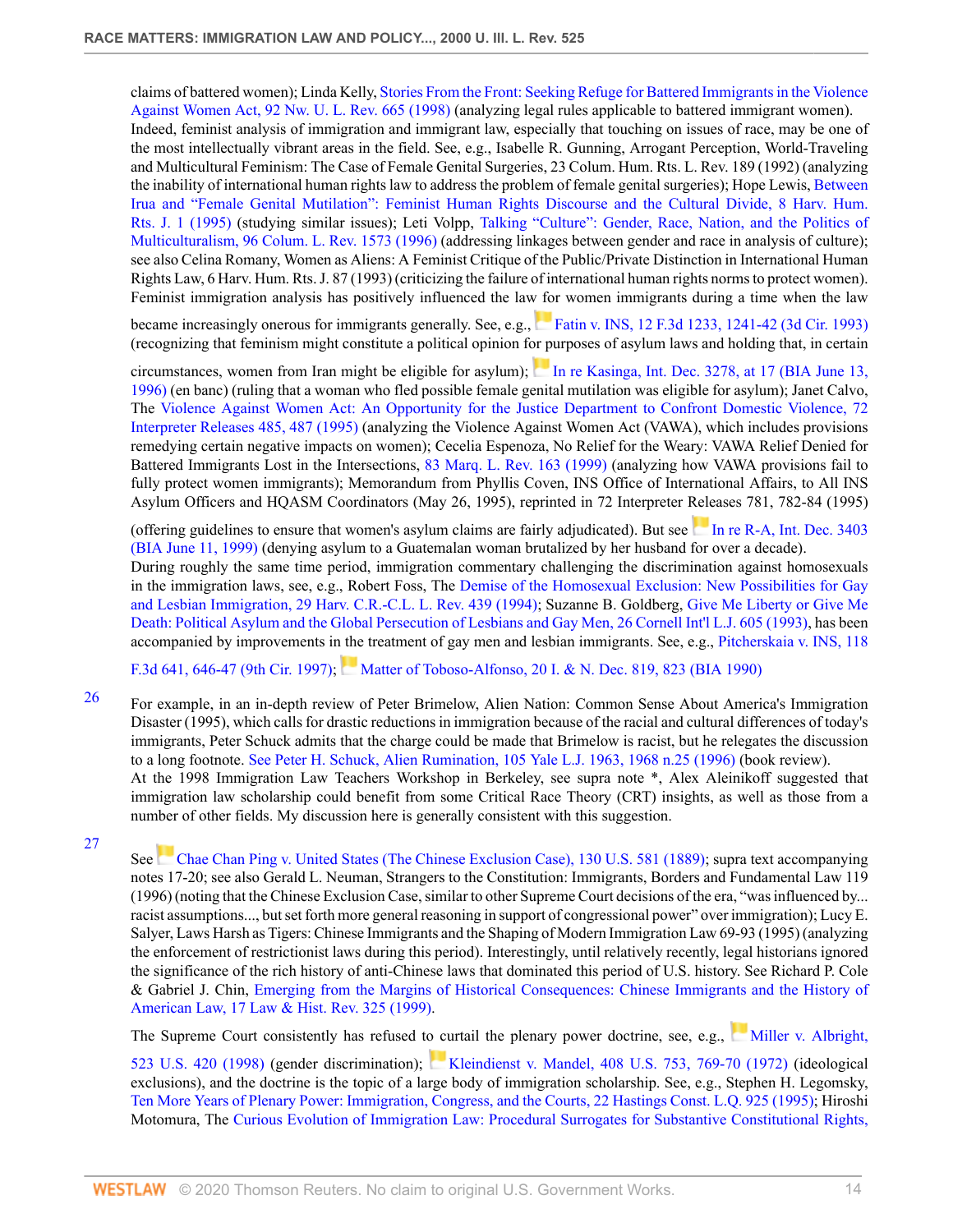[92 Colum. L. Rev. 1625 \(1992\)](http://www.westlaw.com/Link/Document/FullText?findType=Y&serNum=0102724909&pubNum=3050&originatingDoc=Icfe969814b0211dba16d88fb847e95e5&refType=LR&originationContext=document&vr=3.0&rs=cblt1.0&transitionType=DocumentItem&contextData=(sc.UserEnteredCitation)); Margaret H. Taylor, [Detained Aliens Challenging Conditions of Confinement and the](http://www.westlaw.com/Link/Document/FullText?findType=Y&serNum=0105915036&pubNum=1157&originatingDoc=Icfe969814b0211dba16d88fb847e95e5&refType=LR&originationContext=document&vr=3.0&rs=cblt1.0&transitionType=DocumentItem&contextData=(sc.UserEnteredCitation)) [Porous Border of the Plenary Power Doctrine, 22 Hastings Const. L.Q. 1087 \(1995\)](http://www.westlaw.com/Link/Document/FullText?findType=Y&serNum=0105915036&pubNum=1157&originatingDoc=Icfe969814b0211dba16d88fb847e95e5&refType=LR&originationContext=document&vr=3.0&rs=cblt1.0&transitionType=DocumentItem&contextData=(sc.UserEnteredCitation)).

- <span id="page-14-0"></span>[28](#page-1-19) See, e.g., Jodi Wilgoren, Chastised GOP Softens Stance on Immigration, L.A. Times, Nov. 23, 1997, at A1 (reporting that some Republican politicians feared being labeled as racist because of their support for immigration reform); see also Susan Pinkus, Latinos, Asians Figure Prominently in California's New Electoral Landscape, 10 Pub. Persp. 116, 117 (1998) (stating that Republicans in California were trying to mend political fences with Latino/a voters after Governor Pete Wilson's Proposition 187 campaign, which was widely viewed among Latino/as as anti-Latino/a as well as antiimmigrant). Restrictionist advocates challenge this charge as chilling the discussion about immigration reform. See, e.g., Brimelow, supra note 26, at 9 ("[A]nyone who says anything critical of immigration is going to be accused of racism." (emphasis omitted)); Richard D. Lamm & Gary Imhoff, The Immigration Time Bomb 19-22 (1985) (stating that the claims of racism stalled immigration reform in the 1980s).
- <span id="page-14-1"></span>[29](#page-2-0) See Stephen H. Legomsky, [Immigration, Equality and Diversity, 31 Colum. J. Transnat'l L. 319, 320, 333 \(1993\)](http://www.westlaw.com/Link/Document/FullText?findType=Y&serNum=0103292192&pubNum=1117&originatingDoc=Icfe969814b0211dba16d88fb847e95e5&refType=LR&fi=co_pp_sp_1117_320&originationContext=document&vr=3.0&rs=cblt1.0&transitionType=DocumentItem&contextData=(sc.UserEnteredCitation)#co_pp_sp_1117_320); Jan C. Ting, ["Other Than a Chinaman": How U.S. Immigration Law Resulted from and Still Reflects a Policy of Excluding](http://www.westlaw.com/Link/Document/FullText?findType=Y&serNum=0106090322&pubNum=102108&originatingDoc=Icfe969814b0211dba16d88fb847e95e5&refType=LR&fi=co_pp_sp_102108_308&originationContext=document&vr=3.0&rs=cblt1.0&transitionType=DocumentItem&contextData=(sc.UserEnteredCitation)#co_pp_sp_102108_308) [and Restricting Asian Immigration, 4 Temp. Pol. & Civ. Rts. L. Rev. 301, 308-10 \(1995\).](http://www.westlaw.com/Link/Document/FullText?findType=Y&serNum=0106090322&pubNum=102108&originatingDoc=Icfe969814b0211dba16d88fb847e95e5&refType=LR&fi=co_pp_sp_102108_308&originationContext=document&vr=3.0&rs=cblt1.0&transitionType=DocumentItem&contextData=(sc.UserEnteredCitation)#co_pp_sp_102108_308)
- <span id="page-14-2"></span>[30](#page-2-1) See Bill Ong Hing, [Immigration Policies: Messages of Exclusion to African Americans, 37 How. L.J. 237, 244-47](http://www.westlaw.com/Link/Document/FullText?findType=Y&serNum=0105022635&pubNum=1531&originatingDoc=Icfe969814b0211dba16d88fb847e95e5&refType=LR&fi=co_pp_sp_1531_244&originationContext=document&vr=3.0&rs=cblt1.0&transitionType=DocumentItem&contextData=(sc.UserEnteredCitation)#co_pp_sp_1531_244) [\(1994\).](http://www.westlaw.com/Link/Document/FullText?findType=Y&serNum=0105022635&pubNum=1531&originatingDoc=Icfe969814b0211dba16d88fb847e95e5&refType=LR&fi=co_pp_sp_1531_244&originationContext=document&vr=3.0&rs=cblt1.0&transitionType=DocumentItem&contextData=(sc.UserEnteredCitation)#co_pp_sp_1531_244)
- <span id="page-14-3"></span>[31](#page-2-2) See, e.g., Cecelia M. Espenoza, The [Illusory Provisions of Sanctions: The Immigration Reform and Control Act of](http://www.westlaw.com/Link/Document/FullText?findType=Y&serNum=0104864548&pubNum=1662&originatingDoc=Icfe969814b0211dba16d88fb847e95e5&refType=LR&fi=co_pp_sp_1662_344&originationContext=document&vr=3.0&rs=cblt1.0&transitionType=DocumentItem&contextData=(sc.UserEnteredCitation)#co_pp_sp_1662_344) [1986, 8 Geo. Immigr. L.J. 343, 344 \(1994\)](http://www.westlaw.com/Link/Document/FullText?findType=Y&serNum=0104864548&pubNum=1662&originatingDoc=Icfe969814b0211dba16d88fb847e95e5&refType=LR&fi=co_pp_sp_1662_344&originationContext=document&vr=3.0&rs=cblt1.0&transitionType=DocumentItem&contextData=(sc.UserEnteredCitation)#co_pp_sp_1662_344) (presenting evidence that fear of the imposition of sanctions on employers for hiring undocumented workers increased discrimination against persons of Mexican ancestry); Gerald P. López, Undocumented Mexican Migration: In Search of a Just Immigration Law and Policy, 28 UCLA L. Rev. 615 (1982) (analyzing how the United States historically has encouraged migration from Mexico while, at the same time, enhancing border enforcement); Michael A. Olivas, ["Breaking the Law" on Principle: An Essay on Lawyers' Dilemmas, Unpopular](http://www.westlaw.com/Link/Document/FullText?findType=Y&serNum=0101148839&pubNum=1269&originatingDoc=Icfe969814b0211dba16d88fb847e95e5&refType=LR&fi=co_pp_sp_1269_820&originationContext=document&vr=3.0&rs=cblt1.0&transitionType=DocumentItem&contextData=(sc.UserEnteredCitation)#co_pp_sp_1269_820) [Causes, and Legal Regimes, 52 U. Pitt. L. Rev. 815, 820-33 \(1991\)](http://www.westlaw.com/Link/Document/FullText?findType=Y&serNum=0101148839&pubNum=1269&originatingDoc=Icfe969814b0211dba16d88fb847e95e5&refType=LR&fi=co_pp_sp_1269_820&originationContext=document&vr=3.0&rs=cblt1.0&transitionType=DocumentItem&contextData=(sc.UserEnteredCitation)#co_pp_sp_1269_820) (studying circumstances of undocumented children detained by the INS in south Texas). In fiscal year 1999, almost 90% of all noncitizens removed from the United States were citizens of Mexico or Central American countries. See Immigration & Naturalization Serv., U.S. Dep't of Justice, INS Sets New Removals Record (Nov. 12, 1999) (press release on file with the University of Illinois Law Review); see also Patrick J. McDonnell, Deportations Increase Almost 50% in U.S., L.A. Times, Jan. 9, 1999, at A17 (reporting on the release of the latest INS statistical data on removals for fiscal year 1998). About nine percent of those removed were Central Americans. See id. Thus, 81% of those removed were from Latin America.
- <span id="page-14-4"></span>[32](#page-2-3)

See[Sale v. Haitian Ctrs. Council, Inc., 509 U.S. 155 \(1993\)](http://www.westlaw.com/Link/Document/FullText?findType=Y&serNum=1993125567&pubNum=780&originatingDoc=Icfe969814b0211dba16d88fb847e95e5&refType=RP&originationContext=document&vr=3.0&rs=cblt1.0&transitionType=DocumentItem&contextData=(sc.UserEnteredCitation)); Ting, supra note 29, at 310-12; see also Joyce A. Hughes & Linda R. Crane, [Haitians: Seeking Refuge in the United States, 7 Geo. Immigr. L.J. 747 \(1993\)](http://www.westlaw.com/Link/Document/FullText?findType=Y&serNum=0103371162&pubNum=1662&originatingDoc=Icfe969814b0211dba16d88fb847e95e5&refType=LR&originationContext=document&vr=3.0&rs=cblt1.0&transitionType=DocumentItem&contextData=(sc.UserEnteredCitation)) (criticizing U.S. policy toward Haitian refugees); Janice D. Villiers, [Closed Borders, Closed Ports: The Plight of Haitians Seeking Political](http://www.westlaw.com/Link/Document/FullText?findType=Y&serNum=0105415467&pubNum=3033&originatingDoc=Icfe969814b0211dba16d88fb847e95e5&refType=LR&originationContext=document&vr=3.0&rs=cblt1.0&transitionType=DocumentItem&contextData=(sc.UserEnteredCitation)) [Asylum in the United States, 60 Brook. L. Rev. 841 \(1994\)](http://www.westlaw.com/Link/Document/FullText?findType=Y&serNum=0105415467&pubNum=3033&originatingDoc=Icfe969814b0211dba16d88fb847e95e5&refType=LR&originationContext=document&vr=3.0&rs=cblt1.0&transitionType=DocumentItem&contextData=(sc.UserEnteredCitation)) (same).

- <span id="page-14-5"></span>[33](#page-2-4) See Kevin R. Johnson, [Race, the Immigration Laws, and Domestic Race Relations: A "Magic Mirror" into the Heart](http://www.westlaw.com/Link/Document/FullText?findType=Y&serNum=0109983890&pubNum=1167&originatingDoc=Icfe969814b0211dba16d88fb847e95e5&refType=LR&fi=co_pp_sp_1167_1134&originationContext=document&vr=3.0&rs=cblt1.0&transitionType=DocumentItem&contextData=(sc.UserEnteredCitation)#co_pp_sp_1167_1134) [of Darkness, 73 Ind. L.J. 1111, 1134 n.142 \(1998\)](http://www.westlaw.com/Link/Document/FullText?findType=Y&serNum=0109983890&pubNum=1167&originatingDoc=Icfe969814b0211dba16d88fb847e95e5&refType=LR&fi=co_pp_sp_1167_1134&originationContext=document&vr=3.0&rs=cblt1.0&transitionType=DocumentItem&contextData=(sc.UserEnteredCitation)#co_pp_sp_1167_1134).
- <span id="page-14-6"></span>[34](#page-2-5) See Personal Responsibility and Work Opportunity Reconciliation Act of 1996, [Pub. L. No. 104-193, 110 Stat. 2105](http://www.westlaw.com/Link/Document/FullText?findType=l&pubNum=1077005&cite=UUID(I95B51DA935-3D44B3802DA-C2A3D6F6D60)&originatingDoc=Icfe969814b0211dba16d88fb847e95e5&refType=SL&originationContext=document&vr=3.0&rs=cblt1.0&transitionType=DocumentItem&contextData=(sc.UserEnteredCitation)) (codified as amended in scattered sections of 42 U.S.C.).
- <span id="page-14-7"></span>[35](#page-2-6) See Berta Esperanza Hernández-Truyol & Kimberly A. Johns, [Global Rights, Local Wrongs, and Legal Fixes: An](http://www.westlaw.com/Link/Document/FullText?findType=Y&serNum=0108862812&pubNum=1228&originatingDoc=Icfe969814b0211dba16d88fb847e95e5&refType=LR&fi=co_pp_sp_1228_556&originationContext=document&vr=3.0&rs=cblt1.0&transitionType=DocumentItem&contextData=(sc.UserEnteredCitation)#co_pp_sp_1228_556) [International Human Rights Critique of Immigration and Welfare "Reform," 71 S. Cal. L. Rev. 547, 556 \(1998\)](http://www.westlaw.com/Link/Document/FullText?findType=Y&serNum=0108862812&pubNum=1228&originatingDoc=Icfe969814b0211dba16d88fb847e95e5&refType=LR&fi=co_pp_sp_1228_556&originationContext=document&vr=3.0&rs=cblt1.0&transitionType=DocumentItem&contextData=(sc.UserEnteredCitation)#co_pp_sp_1228_556) (stating that 1996 immigration and welfare reforms affect not only undocumented and lawful immigrants but also "citizens who, because of their race or ethnicity, are perceived as being foreign"); see also Scaperlanda, Who is My Neighbor?, supra note 24, at 1612-25 (suggesting constitutional challenges to the new welfare reform). Congress later restored some benefits for certain categories of immigrants. See Noncitizen Benefit Clarification and Other Technical Amendments

Act of 1998, [Pub. L. No. 105-306, 112 Stat. 2926](http://www.westlaw.com/Link/Document/FullText?findType=l&pubNum=1077005&cite=UUID(I6958F0B71C-EB49D7857B6-78EF1F47E33)&originatingDoc=Icfe969814b0211dba16d88fb847e95e5&refType=SL&originationContext=document&vr=3.0&rs=cblt1.0&transitionType=DocumentItem&contextData=(sc.UserEnteredCitation)) (codifiedas amended at [8 U.S.C. § 1611\(b\)\(5\)](http://www.westlaw.com/Link/Document/FullText?findType=L&pubNum=1000546&cite=8USCAS1611&originatingDoc=Icfe969814b0211dba16d88fb847e95e5&refType=RB&originationContext=document&vr=3.0&rs=cblt1.0&transitionType=DocumentItem&contextData=(sc.UserEnteredCitation)#co_pp_277b00009cfc7) (Supp. IV 1998)). Some states have endeavored to enter the immigration fray. The most prominent example is California's Proposition 187, with its ominous anti-Mexican undertones, which would have reduced public benefits to undocumented persons. See 1994 Cal. Legis. Serv. Prop. 187 (West) (codified at scattered sections of Cal. Penal Code, Cal. Welf. & Inst. Code, Cal.

Health& Safety Code, Cal. Educ. Code, Cal. Gov't Code); see also [League of United Latin Am. Citizens v. Wilson,](http://www.westlaw.com/Link/Document/FullText?findType=Y&serNum=1995234794&pubNum=345&originatingDoc=Icfe969814b0211dba16d88fb847e95e5&refType=RP&fi=co_pp_sp_345_787&originationContext=document&vr=3.0&rs=cblt1.0&transitionType=DocumentItem&contextData=(sc.UserEnteredCitation)#co_pp_sp_345_787)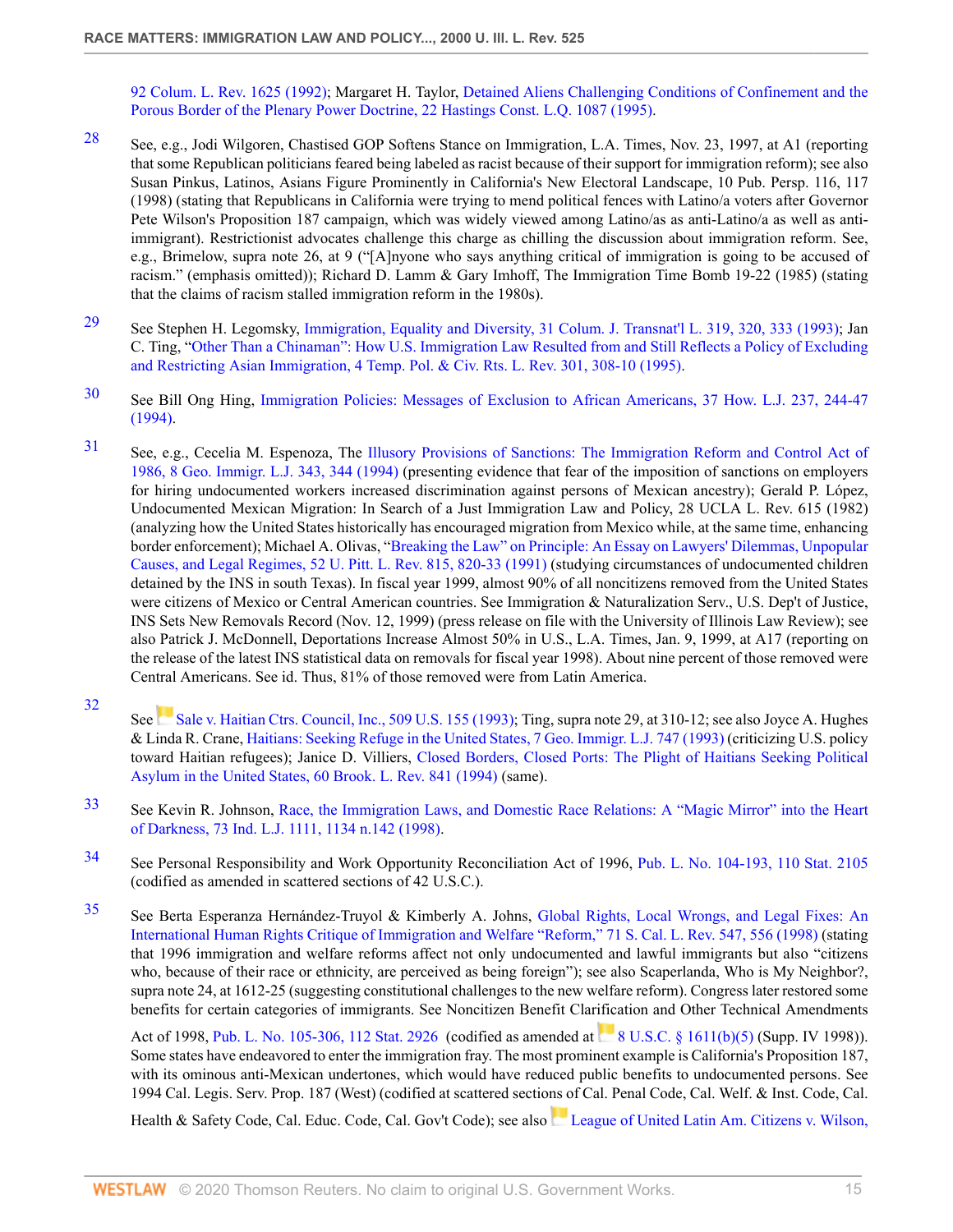[908 F. Supp. 755, 787-94 \(C.D. Cal. 1995\)](http://www.westlaw.com/Link/Document/FullText?findType=Y&serNum=1995234794&pubNum=345&originatingDoc=Icfe969814b0211dba16d88fb847e95e5&refType=RP&fi=co_pp_sp_345_787&originationContext=document&vr=3.0&rs=cblt1.0&transitionType=DocumentItem&contextData=(sc.UserEnteredCitation)#co_pp_sp_345_787) (reprinting the text of Proposition 187 in its entirety); Kevin R. Johnson, An [Essay on Immigration Politics, Popular Democracy, and California's Proposition 187: The Political Relevance and](http://www.westlaw.com/Link/Document/FullText?findType=Y&serNum=0106052078&pubNum=1281&originatingDoc=Icfe969814b0211dba16d88fb847e95e5&refType=LR&originationContext=document&vr=3.0&rs=cblt1.0&transitionType=DocumentItem&contextData=(sc.UserEnteredCitation)) [Legal Irrelevance of Race, 70 Wash. L. Rev. 629 \(1995\)](http://www.westlaw.com/Link/Document/FullText?findType=Y&serNum=0106052078&pubNum=1281&originatingDoc=Icfe969814b0211dba16d88fb847e95e5&refType=LR&originationContext=document&vr=3.0&rs=cblt1.0&transitionType=DocumentItem&contextData=(sc.UserEnteredCitation)) (analyzing the campaign for the measure). A court enjoined

implementationof the initiative. See [League of United Latin Am. Citizens, 908 F. Supp. at 787.](http://www.westlaw.com/Link/Document/FullText?findType=Y&serNum=1995234794&pubNum=345&originatingDoc=Icfe969814b0211dba16d88fb847e95e5&refType=RP&fi=co_pp_sp_345_787&originationContext=document&vr=3.0&rs=cblt1.0&transitionType=DocumentItem&contextData=(sc.UserEnteredCitation)#co_pp_sp_345_787) A century earlier, state and local governments also sought to regulate immigration and immigrants during a period of high Chinese immigration. See generally Charles J. McClain, In Search of Equality: The Chinese Struggle Against Discrimination in Nineteenth Century America (1994) (describing the resistance of the Chinese community to local, state, and federal laws aimed at Chinese persons in the late 1800s).

- <span id="page-15-0"></span>[36](#page-2-7) See David G. Gutiérrez, Walls and Mirrors: Mexican Americans, Mexican Immigrants, and the Politics of Ethnicity (1995) (examining concerns with immigration from Mexico in the Mexican American community); Lawrence H. Fuchs, The Reactions of Black Americans to Immigration, in Immigration Reconsidered: History, Sociology and Politics 293 (Virginia Yans-McLaughlin ed., 1990) (documenting a history of restrictionist sentiment in the African American community); see also Vernon M. Briggs, Jr., Mass Immigration and the National Interest (1992) (contending that "mass immigration" has not been in the national interest and has had various detrimental impacts, especially on the labor market); Kevin R. Johnson, [Immigration and Latino Identity, 19 Chicano-Latino L. Rev. 197 \(1998\)](http://www.westlaw.com/Link/Document/FullText?findType=Y&serNum=0110222944&pubNum=101705&originatingDoc=Icfe969814b0211dba16d88fb847e95e5&refType=LR&originationContext=document&vr=3.0&rs=cblt1.0&transitionType=DocumentItem&contextData=(sc.UserEnteredCitation)) (analyzing conflict between established Mexican Americans and Mexican immigrants). For a much-publicized popular account of the conflict between African Americans and Latin American immigrants, see Jack Miles, Blacks vs. Browns, Atlantic Monthly, Oct. 1992, at 41.
- <span id="page-15-1"></span>[37](#page-2-8) See, e.g., Immigration 2000: The Century of the New American Sweatshop (Federation for American Immigration Reform ed., 1992) (collecting essays on this point).
- <span id="page-15-2"></span><sup>[38](#page-2-9)</sup> For example, Irish Americans successfully pushed for a "diversity" visa program, see Immigration & Nationality Act

§ 203(c), [8 U.S.C. § 1153\(c\)](http://www.westlaw.com/Link/Document/FullText?findType=L&pubNum=1000546&cite=8USCAS1153&originatingDoc=Icfe969814b0211dba16d88fb847e95e5&refType=RB&originationContext=document&vr=3.0&rs=cblt1.0&transitionType=DocumentItem&contextData=(sc.UserEnteredCitation)#co_pp_4b24000003ba5) (1994 & Supp. III 1997), which at its outset benefited Irish immigrants. See Johnson, supra note 33, at 1135. Cubans, in large part due to the political influence of the Cuban American community in Florida, often have received favorable treatment under the immigration laws. See, e.g., Cuban Adjustment Act of 1966, Pub. L. No. 89-732, 80 Stat. 1161 (providing that any Cuban paroled into the United States could seek permanent resident

statuswithin one year of arrival); Immigration and Nationality Act § 235(b)(1)(F),  $\sim 8$  U.S.C. § 1225(b)(1)(F) (Supp. III 1997) (providing in effect that certain Cuban citizens are exempt from the expedited removal provisions applicable to all other aliens).

- <span id="page-15-3"></span>[39](#page-2-10) Foreign policy considerations, for example, have influenced the treatment of asylum seekers. See generally Gil Loescher & John A. Scanlan, Calculated Kindness: Refugees and America's Half-Open Door, 1945 to the Present (1986).
- <span id="page-15-4"></span>[40](#page-2-11) Linda Bosniak, Immigration Crisis, "Nativism" and Legitimacy, 1994 Am. Soc'y Int'l L. Proc. 440, 444.
- <span id="page-15-5"></span>[41](#page-2-12) See U.S. Dep't of Justice, 1997 Statistical Yearbook of the Immigration and Naturalization Service 22 tbl. C (1999) [hereinafter INS Statistical Yearbook].
- <span id="page-15-6"></span>[42](#page-2-13) See Stephen H. Legomsky, [E Pluribus Unum: Immigration, Race, and Other Deep Divides, 21 S. Ill. U. L.J. 101,](http://www.westlaw.com/Link/Document/FullText?findType=Y&serNum=0107172043&pubNum=1229&originatingDoc=Icfe969814b0211dba16d88fb847e95e5&refType=LR&fi=co_pp_sp_1229_108&originationContext=document&vr=3.0&rs=cblt1.0&transitionType=DocumentItem&contextData=(sc.UserEnteredCitation)#co_pp_sp_1229_108) [108 \(1996\)](http://www.westlaw.com/Link/Document/FullText?findType=Y&serNum=0107172043&pubNum=1229&originatingDoc=Icfe969814b0211dba16d88fb847e95e5&refType=LR&fi=co_pp_sp_1229_108&originationContext=document&vr=3.0&rs=cblt1.0&transitionType=DocumentItem&contextData=(sc.UserEnteredCitation)#co_pp_sp_1229_108) ("[I]t seems undeniable that racism is a substantial part of today's anti-immigrant sentiment."); see also Howard F. Chang, [Immigration Policy, Liberal Principles, and the Republican Tradition, 85 Geo. L.J. 2105, 2115 \(1997\)](http://www.westlaw.com/Link/Document/FullText?findType=Y&serNum=0108378977&pubNum=1146&originatingDoc=Icfe969814b0211dba16d88fb847e95e5&refType=LR&fi=co_pp_sp_1146_2115&originationContext=document&vr=3.0&rs=cblt1.0&transitionType=DocumentItem&contextData=(sc.UserEnteredCitation)#co_pp_sp_1146_2115) ("Nativism... is not merely a shameful feature of our past.... Nativism afflicts our politics today, posing a clear and present danger of new anti-immigrant legislation.").
- <span id="page-15-7"></span>[43](#page-2-14) For examples of the few who did consider the role of race in the anti-immigrant backlash, see Bill Ong Hing, [Beyond the](http://www.westlaw.com/Link/Document/FullText?findType=Y&serNum=0103314621&pubNum=1107&originatingDoc=Icfe969814b0211dba16d88fb847e95e5&refType=LR&fi=co_pp_sp_1107_872&originationContext=document&vr=3.0&rs=cblt1.0&transitionType=DocumentItem&contextData=(sc.UserEnteredCitation)#co_pp_sp_1107_872) [Rhetoric of Assimilation and Cultural Pluralism: Addressing the Tension of Separatism and Conflict in an Immigration-](http://www.westlaw.com/Link/Document/FullText?findType=Y&serNum=0103314621&pubNum=1107&originatingDoc=Icfe969814b0211dba16d88fb847e95e5&refType=LR&fi=co_pp_sp_1107_872&originationContext=document&vr=3.0&rs=cblt1.0&transitionType=DocumentItem&contextData=(sc.UserEnteredCitation)#co_pp_sp_1107_872)[Driven Multiracial Society, 81 Cal. L. Rev. 863, 872-74 \(1993\)](http://www.westlaw.com/Link/Document/FullText?findType=Y&serNum=0103314621&pubNum=1107&originatingDoc=Icfe969814b0211dba16d88fb847e95e5&refType=LR&fi=co_pp_sp_1107_872&originationContext=document&vr=3.0&rs=cblt1.0&transitionType=DocumentItem&contextData=(sc.UserEnteredCitation)#co_pp_sp_1107_872); Hughes & Crane, supra note 32 (indicating that the United States excludes Haitian refugees in part because of their race); Legomsky, supra note 29 (discussing the role of ethnicity in the United States' immigration policies); Ting, supra note 29 (discussing the bias of U.S. immigration law against Asian immigrants).
- <span id="page-15-8"></span>[44](#page-2-15) Minority scholars were on panels at these conferences, however. Some touched on issues of race in their presentations, although none of the papers presented generally scrutinized the impact of race on modern immigration law and enforcement. One paper, which garnered an AALS scholarly paper award, claimed that the Supreme Court should overrule the plenary power doctrine insofar as it permits racial discrimination in the immigration laws. See Gabriel J.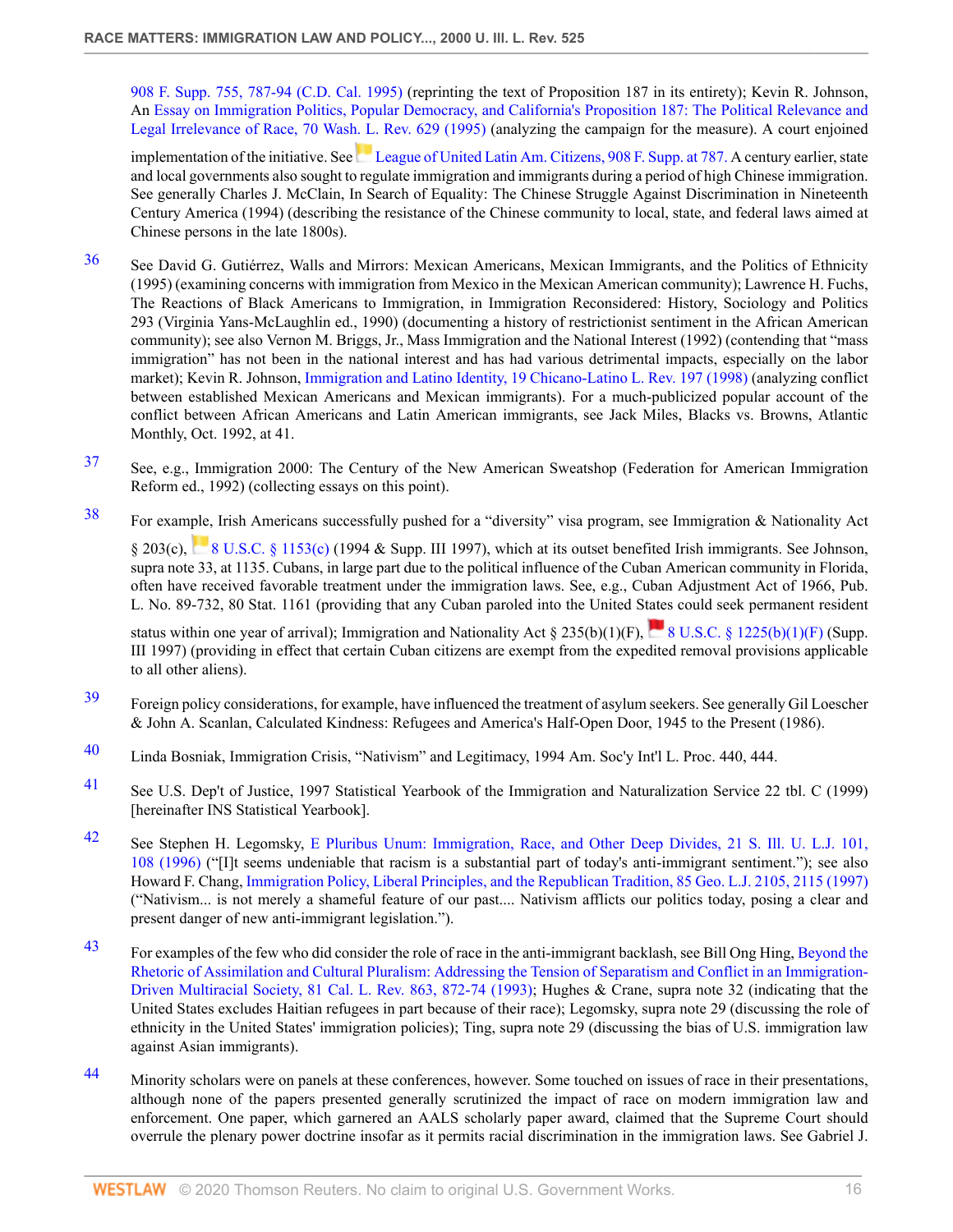Chin, [Segregation's Last Stronghold: Race Discrimination and the Constitutional Law of Immigration, 46 UCLA L. Rev.](http://www.westlaw.com/Link/Document/FullText?findType=Y&serNum=0110115206&pubNum=3041&originatingDoc=Icfe969814b0211dba16d88fb847e95e5&refType=LR&fi=co_pp_sp_3041_1&originationContext=document&vr=3.0&rs=cblt1.0&transitionType=DocumentItem&contextData=(sc.UserEnteredCitation)#co_pp_sp_3041_1) [1, 1 n.1 \(1998\).](http://www.westlaw.com/Link/Document/FullText?findType=Y&serNum=0110115206&pubNum=3041&originatingDoc=Icfe969814b0211dba16d88fb847e95e5&refType=LR&fi=co_pp_sp_3041_1&originationContext=document&vr=3.0&rs=cblt1.0&transitionType=DocumentItem&contextData=(sc.UserEnteredCitation)#co_pp_sp_3041_1) My sense is that the workshops have not been particularly hospitable forums for many scholars, especially junior ones, to discuss the impact of race on immigration law and policy. Generally speaking, various disincentives, including but not limited to marginalization, negative evaluation of scholarship, and ostracization, exist to bringing race to the forefront and challenging the conventional wisdom. Cf. Timothy Davis, The [Myth of the Superspade:](http://www.westlaw.com/Link/Document/FullText?findType=Y&serNum=0105374809&pubNum=1143&originatingDoc=Icfe969814b0211dba16d88fb847e95e5&refType=LR&fi=co_pp_sp_1143_619&originationContext=document&vr=3.0&rs=cblt1.0&transitionType=DocumentItem&contextData=(sc.UserEnteredCitation)#co_pp_sp_1143_619) [The Persistence of Racism in College Athletics, 22 Fordham Urb. L.J. 615, 619 n.15 \(1995\)](http://www.westlaw.com/Link/Document/FullText?findType=Y&serNum=0105374809&pubNum=1143&originatingDoc=Icfe969814b0211dba16d88fb847e95e5&refType=LR&fi=co_pp_sp_1143_619&originationContext=document&vr=3.0&rs=cblt1.0&transitionType=DocumentItem&contextData=(sc.UserEnteredCitation)#co_pp_sp_1143_619) (noting these possible explanations for the failure to examine comprehensively racism in college sports).

- <span id="page-16-0"></span>[45](#page-2-16) Two recent exceptions were the Section on Immigration Law program, "Perspectives on Citizenship," at the AALS 1999 annual meeting, where the four minority scholars on the panel raised issues of race in their discussions of citizenship, and the AALS 2000 annual meeting, where I organized a joint program of the Minority Groups and Immigration Law Sections on Race and Immigration Law. See supra note \* (referencing these panels).
- <span id="page-16-1"></span><sup>[46](#page-3-0)</sup> Some of the commentary in this special issue focuses on narrative methodology employed in some critical scholarship. See Joan Fitzpatrick, [Race, Immigration, and Legal Scholarship: A Response to Kevin Johnson, 2000 U. Ill. L. Rev.](http://www.westlaw.com/Link/Document/FullText?findType=Y&serNum=0281956436&pubNum=1264&originatingDoc=Icfe969814b0211dba16d88fb847e95e5&refType=LR&fi=co_pp_sp_1264_610&originationContext=document&vr=3.0&rs=cblt1.0&transitionType=DocumentItem&contextData=(sc.UserEnteredCitation)#co_pp_sp_1264_610) [603, 610;](http://www.westlaw.com/Link/Document/FullText?findType=Y&serNum=0281956436&pubNum=1264&originatingDoc=Icfe969814b0211dba16d88fb847e95e5&refType=LR&fi=co_pp_sp_1264_610&originationContext=document&vr=3.0&rs=cblt1.0&transitionType=DocumentItem&contextData=(sc.UserEnteredCitation)#co_pp_sp_1264_610) Bill Ong Hing, [No Place for Angels: In Reaction to Kevin Johnson, 2000 U. Ill. L. Rev. 559, 559-83;](http://www.westlaw.com/Link/Document/FullText?findType=Y&serNum=0281956435&pubNum=1264&originatingDoc=Icfe969814b0211dba16d88fb847e95e5&refType=LR&fi=co_pp_sp_1264_559&originationContext=document&vr=3.0&rs=cblt1.0&transitionType=DocumentItem&contextData=(sc.UserEnteredCitation)#co_pp_sp_1264_559) John A. Scanlan, [Call and Response: The Particular and the General, 2000 U. Ill. L. Rev. 639, 639-40.](http://www.westlaw.com/Link/Document/FullText?findType=Y&serNum=0281956438&pubNum=1264&originatingDoc=Icfe969814b0211dba16d88fb847e95e5&refType=LR&fi=co_pp_sp_1264_639&originationContext=document&vr=3.0&rs=cblt1.0&transitionType=DocumentItem&contextData=(sc.UserEnteredCitation)#co_pp_sp_1264_639) Narrative, however, is only one method employed by some critical theorists; indeed, some critical race theorists expressly engage Supreme Court doctrine in sophisticated ways. See, e.g., Richard Delgado & Jean Stefancic, [Home-Grown Racism: Colorado's](http://www.westlaw.com/Link/Document/FullText?findType=Y&serNum=0111323085&pubNum=1260&originatingDoc=Icfe969814b0211dba16d88fb847e95e5&refType=LR&originationContext=document&vr=3.0&rs=cblt1.0&transitionType=DocumentItem&contextData=(sc.UserEnteredCitation)) [Embrace--and Denial--of Equal Opportunity in Higher Education, 70 U. Colo. L. Rev. 703 \(1999\)](http://www.westlaw.com/Link/Document/FullText?findType=Y&serNum=0111323085&pubNum=1260&originatingDoc=Icfe969814b0211dba16d88fb847e95e5&refType=LR&originationContext=document&vr=3.0&rs=cblt1.0&transitionType=DocumentItem&contextData=(sc.UserEnteredCitation)) (analyzing Colorado's history to demonstrate how, as the Supreme Court has approved, past discrimination required affirmative action as a remedial measure); Charles R. Lawrence III, The [Id, the Ego, and Equal Protection: Reckoning with Unconscious](http://www.westlaw.com/Link/Document/FullText?findType=Y&serNum=0102612313&pubNum=1239&originatingDoc=Icfe969814b0211dba16d88fb847e95e5&refType=LR&originationContext=document&vr=3.0&rs=cblt1.0&transitionType=DocumentItem&contextData=(sc.UserEnteredCitation)) [Racism, 39 Stan. L. Rev. 317 \(1987\)](http://www.westlaw.com/Link/Document/FullText?findType=Y&serNum=0102612313&pubNum=1239&originatingDoc=Icfe969814b0211dba16d88fb847e95e5&refType=LR&originationContext=document&vr=3.0&rs=cblt1.0&transitionType=DocumentItem&contextData=(sc.UserEnteredCitation)) (challenging the Supreme Court's requirement that discriminatory intent be established to prove violation of the equal protection clause). The unifying theme to CRT generally is the importance of race to the development of law and its enforcement. See, e.g., Kimberlé Williams Crenshaw, [Race, Reform, and](http://www.westlaw.com/Link/Document/FullText?findType=Y&serNum=0102054495&pubNum=3084&originatingDoc=Icfe969814b0211dba16d88fb847e95e5&refType=LR&originationContext=document&vr=3.0&rs=cblt1.0&transitionType=DocumentItem&contextData=(sc.UserEnteredCitation)) [Retrenchment: Transformation and Legitimation in Antidiscrimination Law, 101 Harv. L. Rev. 1331 \(1988\)](http://www.westlaw.com/Link/Document/FullText?findType=Y&serNum=0102054495&pubNum=3084&originatingDoc=Icfe969814b0211dba16d88fb847e95e5&refType=LR&originationContext=document&vr=3.0&rs=cblt1.0&transitionType=DocumentItem&contextData=(sc.UserEnteredCitation)).
- <span id="page-16-2"></span>[47](#page-3-1) See generally The Latino/a Condition: A Critical Reader (Richard Delgado & Jean Stefancic eds., 1998) (collecting readings on LatCrit theory). For an introduction to themes in the literature, see Francisco Valdes, Foreword: [Under](http://www.westlaw.com/Link/Document/FullText?findType=Y&serNum=0108716398&pubNum=1107&originatingDoc=Icfe969814b0211dba16d88fb847e95e5&refType=LR&originationContext=document&vr=3.0&rs=cblt1.0&transitionType=DocumentItem&contextData=(sc.UserEnteredCitation)) [Construction--LatCrit Consciousness, Community, and Theory, 85 Cal. L. Rev. 1087 \(1997\),](http://www.westlaw.com/Link/Document/FullText?findType=Y&serNum=0108716398&pubNum=1107&originatingDoc=Icfe969814b0211dba16d88fb847e95e5&refType=LR&originationContext=document&vr=3.0&rs=cblt1.0&transitionType=DocumentItem&contextData=(sc.UserEnteredCitation)) published concurrently in [10 La Raza L.J. 1 \(1998\)](http://www.westlaw.com/Link/Document/FullText?findType=Y&serNum=0108723564&pubNum=100135&originatingDoc=Icfe969814b0211dba16d88fb847e95e5&refType=LR&originationContext=document&vr=3.0&rs=cblt1.0&transitionType=DocumentItem&contextData=(sc.UserEnteredCitation)). LatCrit theory has been the subject of a number of symposia in the last few years. See Symposium, LatCrit: Latinas/os and the [Law, 85 Cal. L. Rev. 1087 \(1997\)](http://www.westlaw.com/Link/Document/FullText?findType=Y&serNum=0108716398&pubNum=1107&originatingDoc=Icfe969814b0211dba16d88fb847e95e5&refType=LR&originationContext=document&vr=3.0&rs=cblt1.0&transitionType=DocumentItem&contextData=(sc.UserEnteredCitation)), published concurrently in [10 La Raza L.J.](http://www.westlaw.com/Link/Document/FullText?findType=Y&serNum=0108723564&pubNum=100135&originatingDoc=Icfe969814b0211dba16d88fb847e95e5&refType=LR&originationContext=document&vr=3.0&rs=cblt1.0&transitionType=DocumentItem&contextData=(sc.UserEnteredCitation)) [1 \(1998\)](http://www.westlaw.com/Link/Document/FullText?findType=Y&serNum=0108723564&pubNum=100135&originatingDoc=Icfe969814b0211dba16d88fb847e95e5&refType=LR&originationContext=document&vr=3.0&rs=cblt1.0&transitionType=DocumentItem&contextData=(sc.UserEnteredCitation)); Symposium, LatCrit Theory: Naming and Launching a New Discourse of Critical Legal Scholarship, 2 Harv. Latino L. Rev. 1 (1997).
- <span id="page-16-3"></span>[48](#page-3-2) See Cheryl Little, [InterGroup Coalitions and Immigration Politics: The Haitian Experience in Florida, 53 U. Miami L.](http://www.westlaw.com/Link/Document/FullText?findType=Y&serNum=0113198848&pubNum=3194&originatingDoc=Icfe969814b0211dba16d88fb847e95e5&refType=LR&originationContext=document&vr=3.0&rs=cblt1.0&transitionType=DocumentItem&contextData=(sc.UserEnteredCitation)) [Rev. 717 \(1999\).](http://www.westlaw.com/Link/Document/FullText?findType=Y&serNum=0113198848&pubNum=3194&originatingDoc=Icfe969814b0211dba16d88fb847e95e5&refType=LR&originationContext=document&vr=3.0&rs=cblt1.0&transitionType=DocumentItem&contextData=(sc.UserEnteredCitation))
- <span id="page-16-4"></span>[49](#page-3-3) For the published version, see Yvonne A. Tamayo, [Literal Silencing/Silenciando la Lengua, 53 U. Miami L. Rev. 995](http://www.westlaw.com/Link/Document/FullText?findType=Y&serNum=0113198869&pubNum=3194&originatingDoc=Icfe969814b0211dba16d88fb847e95e5&refType=LR&originationContext=document&vr=3.0&rs=cblt1.0&transitionType=DocumentItem&contextData=(sc.UserEnteredCitation)) [\(1999\).](http://www.westlaw.com/Link/Document/FullText?findType=Y&serNum=0113198869&pubNum=3194&originatingDoc=Icfe969814b0211dba16d88fb847e95e5&refType=LR&originationContext=document&vr=3.0&rs=cblt1.0&transitionType=DocumentItem&contextData=(sc.UserEnteredCitation))
- <span id="page-16-5"></span>[50](#page-3-4) This presentation was based on Yxta Maya Murray, The [Latino-American Crisis of Citizenship, 31 U.C. Davis L. Rev.](http://www.westlaw.com/Link/Document/FullText?findType=Y&serNum=0108645247&pubNum=2779&originatingDoc=Icfe969814b0211dba16d88fb847e95e5&refType=LR&originationContext=document&vr=3.0&rs=cblt1.0&transitionType=DocumentItem&contextData=(sc.UserEnteredCitation)) [503 \(1998\)](http://www.westlaw.com/Link/Document/FullText?findType=Y&serNum=0108645247&pubNum=2779&originatingDoc=Icfe969814b0211dba16d88fb847e95e5&refType=LR&originationContext=document&vr=3.0&rs=cblt1.0&transitionType=DocumentItem&contextData=(sc.UserEnteredCitation)). For the conference proceedings, see Symposium, Comparative Latinas/os: [Identity, Law and Policy in](http://www.westlaw.com/Link/Document/FullText?findType=Y&serNum=0113198845&pubNum=3194&originatingDoc=Icfe969814b0211dba16d88fb847e95e5&refType=LR&originationContext=document&vr=3.0&rs=cblt1.0&transitionType=DocumentItem&contextData=(sc.UserEnteredCitation)) [LatCrit Theory, 53 U. Miami L. Rev. 575 \(1999\)](http://www.westlaw.com/Link/Document/FullText?findType=Y&serNum=0113198845&pubNum=3194&originatingDoc=Icfe969814b0211dba16d88fb847e95e5&refType=LR&originationContext=document&vr=3.0&rs=cblt1.0&transitionType=DocumentItem&contextData=(sc.UserEnteredCitation)).
- <span id="page-16-6"></span>[51](#page-3-5) See, e.g., T. Alexander Aleinikoff, Citizens, Aliens, Membership and the Constitution, 7 Const. Commentary 9 (1990) (arguing that the immigration power should be decoupled from theories of membership to render it less immune from constitutional norms applied to other congressional powers); Bosniak, Membership, supra note 22, at 1053 (discussing the restrictionist vision of limiting alien rights and benefits in the United States to "properly reserve the benefits of membership for those deemed to belong within the moral boundaries of the national community"); Nora V. Demleitner, The [Fallacy of Social "Citizenship," or the Threat of Exclusion, 12 Geo. Immigr. L.J. 35 \(1997\)](http://www.westlaw.com/Link/Document/FullText?findType=Y&serNum=0108692167&pubNum=1662&originatingDoc=Icfe969814b0211dba16d88fb847e95e5&refType=LR&originationContext=document&vr=3.0&rs=cblt1.0&transitionType=DocumentItem&contextData=(sc.UserEnteredCitation)) (arguing that the United States should reconceptualize the concept of citizenship); David A. Martin, [Due Process and Membership in](http://www.westlaw.com/Link/Document/FullText?findType=Y&serNum=0102791663&pubNum=1269&originatingDoc=Icfe969814b0211dba16d88fb847e95e5&refType=LR&originationContext=document&vr=3.0&rs=cblt1.0&transitionType=DocumentItem&contextData=(sc.UserEnteredCitation)) [the National Community: Political Asylum and Beyond, 44 U. Pitt. L. Rev. 165 \(1983\)](http://www.westlaw.com/Link/Document/FullText?findType=Y&serNum=0102791663&pubNum=1269&originatingDoc=Icfe969814b0211dba16d88fb847e95e5&refType=LR&originationContext=document&vr=3.0&rs=cblt1.0&transitionType=DocumentItem&contextData=(sc.UserEnteredCitation)) (exploring membership as a means for evaluating immigration procedures); Michael Scaperlanda, [Partial Membership: Aliens and the Constitutional](http://www.westlaw.com/Link/Document/FullText?findType=Y&serNum=0106685015&pubNum=1168&originatingDoc=Icfe969814b0211dba16d88fb847e95e5&refType=LR&originationContext=document&vr=3.0&rs=cblt1.0&transitionType=DocumentItem&contextData=(sc.UserEnteredCitation)) [Community, 81 Iowa L. Rev. 707 \(1996\)](http://www.westlaw.com/Link/Document/FullText?findType=Y&serNum=0106685015&pubNum=1168&originatingDoc=Icfe969814b0211dba16d88fb847e95e5&refType=LR&originationContext=document&vr=3.0&rs=cblt1.0&transitionType=DocumentItem&contextData=(sc.UserEnteredCitation)) (dividing "alienage jurisprudence" into two paradigms of membership and personhood and contending that membership should be interpreted more inclusively). For a source questioning the utility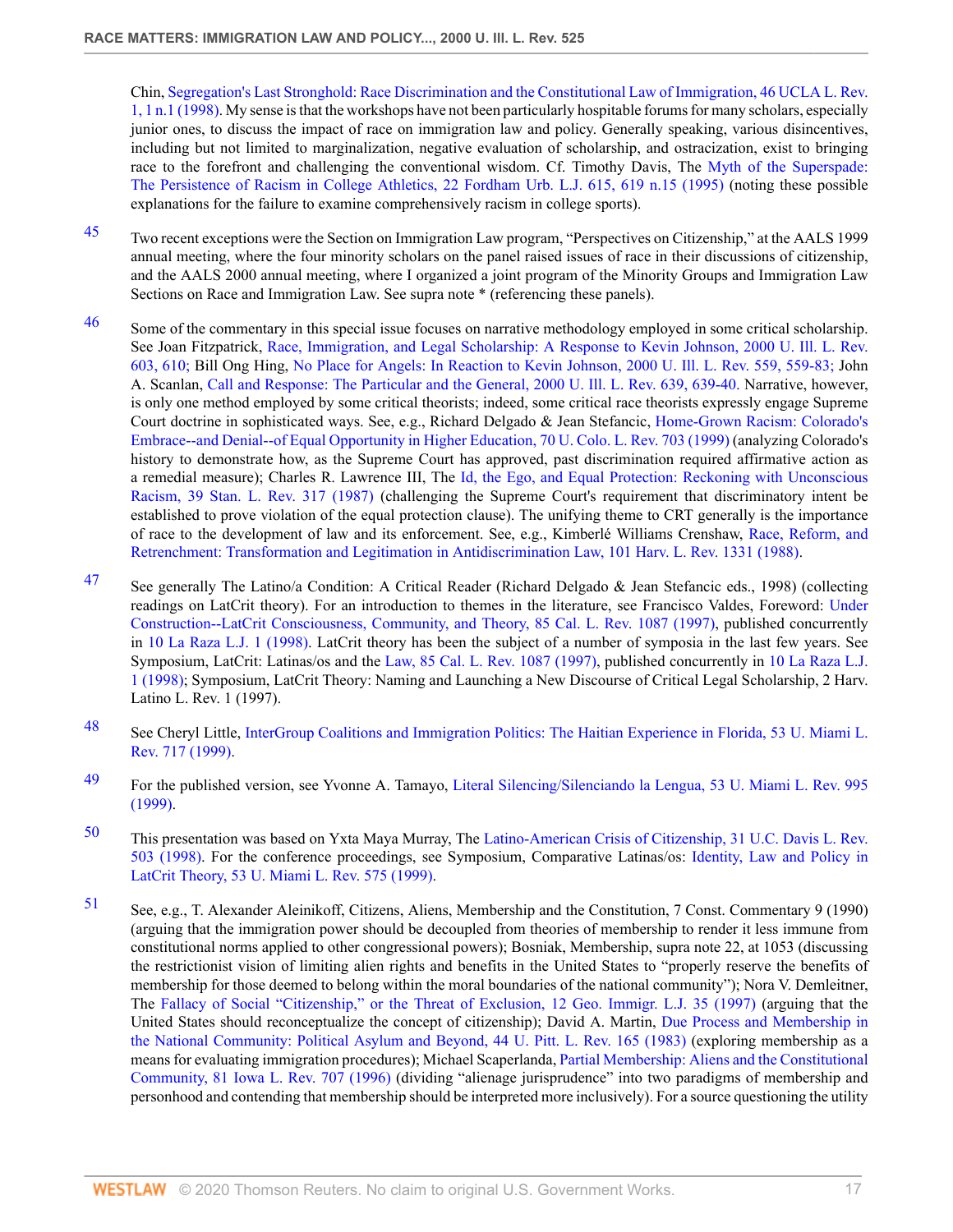of membership theory, see Linda Kelly, [Defying Membership: The Evolving Role of Immigration Jurisprudence, 67 U.](http://www.westlaw.com/Link/Document/FullText?findType=Y&serNum=0110406574&pubNum=1259&originatingDoc=Icfe969814b0211dba16d88fb847e95e5&refType=LR&fi=co_pp_sp_1259_211&originationContext=document&vr=3.0&rs=cblt1.0&transitionType=DocumentItem&contextData=(sc.UserEnteredCitation)#co_pp_sp_1259_211) [Cin. L. Rev. 185, 211-34 \(1998\)](http://www.westlaw.com/Link/Document/FullText?findType=Y&serNum=0110406574&pubNum=1259&originatingDoc=Icfe969814b0211dba16d88fb847e95e5&refType=LR&fi=co_pp_sp_1259_211&originationContext=document&vr=3.0&rs=cblt1.0&transitionType=DocumentItem&contextData=(sc.UserEnteredCitation)#co_pp_sp_1259_211).

- <span id="page-17-0"></span>[52](#page-3-6) See Rachel F. Moran, [Demography and Distrust: The Latino Challenge to Civil Rights and Immigration Policy in the](http://www.westlaw.com/Link/Document/FullText?findType=Y&serNum=0105706360&pubNum=100135&originatingDoc=Icfe969814b0211dba16d88fb847e95e5&refType=LR&originationContext=document&vr=3.0&rs=cblt1.0&transitionType=DocumentItem&contextData=(sc.UserEnteredCitation)) [1990s and Beyond, 8 La Raza L.J. 1 \(1995\);](http://www.westlaw.com/Link/Document/FullText?findType=Y&serNum=0105706360&pubNum=100135&originatingDoc=Icfe969814b0211dba16d88fb847e95e5&refType=LR&originationContext=document&vr=3.0&rs=cblt1.0&transitionType=DocumentItem&contextData=(sc.UserEnteredCitation)) see also Elizabeth M. Iglesias, [Human Rights in International Economic](http://www.westlaw.com/Link/Document/FullText?findType=Y&serNum=0108128876&pubNum=3195&originatingDoc=Icfe969814b0211dba16d88fb847e95e5&refType=LR&originationContext=document&vr=3.0&rs=cblt1.0&transitionType=DocumentItem&contextData=(sc.UserEnteredCitation)) [Law: Locating Latinas/os in the Linkage Debates, 28 U. Miami Inter-Am. L. Rev. 361 \(1996-97\)](http://www.westlaw.com/Link/Document/FullText?findType=Y&serNum=0108128876&pubNum=3195&originatingDoc=Icfe969814b0211dba16d88fb847e95e5&refType=LR&originationContext=document&vr=3.0&rs=cblt1.0&transitionType=DocumentItem&contextData=(sc.UserEnteredCitation)) (analyzing how the rights of Latino/as in United States are affected by international developments).
- <span id="page-17-1"></span>[53](#page-3-7) See Gerald M. Rosberg, The Protection of Aliens From Discriminatory Treatment by the National Government, 1977 Sup. Ct. Rev. 275, 327 (contending that stigma attaches to domestic minorities because of the exclusion of persons who share similar characteristics); Hiroshi Motomura, [Whose Alien Nation?: Two Models of Constitutional Immigration](http://www.westlaw.com/Link/Document/FullText?findType=Y&serNum=0106647509&pubNum=1192&originatingDoc=Icfe969814b0211dba16d88fb847e95e5&refType=LR&fi=co_pp_sp_1192_1947&originationContext=document&vr=3.0&rs=cblt1.0&transitionType=DocumentItem&contextData=(sc.UserEnteredCitation)#co_pp_sp_1192_1947) [Law, 94 Mich. L. Rev. 1927, 1947 \(1996\)](http://www.westlaw.com/Link/Document/FullText?findType=Y&serNum=0106647509&pubNum=1192&originatingDoc=Icfe969814b0211dba16d88fb847e95e5&refType=LR&fi=co_pp_sp_1192_1947&originationContext=document&vr=3.0&rs=cblt1.0&transitionType=DocumentItem&contextData=(sc.UserEnteredCitation)#co_pp_sp_1192_1947) (book review) (same); see also Hing, supra note 30, at 238 (arguing that limits on migration from Africa send "messages of exclusion" to African Americans).
- <span id="page-17-2"></span>[54](#page-3-8) Cf. T. Alexander Aleinikoff, The [Tightening Circle of Membership, 22 Hastings Const. L.Q. 915 \(1995\)](http://www.westlaw.com/Link/Document/FullText?findType=Y&serNum=0105915032&pubNum=1157&originatingDoc=Icfe969814b0211dba16d88fb847e95e5&refType=LR&originationContext=document&vr=3.0&rs=cblt1.0&transitionType=DocumentItem&contextData=(sc.UserEnteredCitation)) (recognizing the difficult line drawing required in the allocation of legal rights between citizens and immigrants).
- <span id="page-17-3"></span>[55](#page-3-9) See, e.g., Berta Esperanza Hernández-Truyol, [Borders \(En\)Gendered: Normativities, Latinas, and a LatCrit Paradigm,](http://www.westlaw.com/Link/Document/FullText?findType=Y&serNum=0108381261&pubNum=1206&originatingDoc=Icfe969814b0211dba16d88fb847e95e5&refType=LR&fi=co_pp_sp_1206_907&originationContext=document&vr=3.0&rs=cblt1.0&transitionType=DocumentItem&contextData=(sc.UserEnteredCitation)#co_pp_sp_1206_907) [72 N.Y.U. L. Rev. 882, 907-11 \(1997\)](http://www.westlaw.com/Link/Document/FullText?findType=Y&serNum=0108381261&pubNum=1206&originatingDoc=Icfe969814b0211dba16d88fb847e95e5&refType=LR&fi=co_pp_sp_1206_907&originationContext=document&vr=3.0&rs=cblt1.0&transitionType=DocumentItem&contextData=(sc.UserEnteredCitation)#co_pp_sp_1206_907); Kevin R. Johnson, Some Thoughts on the Future of Latino Legal Scholarship, 2 Harv. Latino L. Rev. 101, 117-29 (1997).
- <span id="page-17-4"></span>[56](#page-3-10) See INS Statistical Yearbook, supra note 41, at 200 tbl.N (providing statistical data estimating that Mexico was the country of origin for about 54%, or approximately 2.7 of 5 million, of the undocumented immigrants in the United States as of October 1996).
- <span id="page-17-5"></span>[57](#page-3-11) For example, in July 1997, in Chandler, Arizona, local police, in cooperation with the border patrol, participated in "Operation Restoration" (known as "Operation Roundup" in the Mexican American community), in which the police set up checkpoints to stop cars with occupants who "looked Mexican" to request citizenship verification. Police also stopped patrons at convenience and grocery stores allegedly frequented by undocumented persons to inquire about their immigration statuses. See Julie Amparano, Brown Skin: No Civil Rights? July Sweep of Chandler Draws Fire, Ariz. Rep., Aug. 27, 1997, at A1; Ruben Navarrette, Jr., Constitutional Slights: Chandler's INS Sweep Another Black Mark in Valley's Treatment of Latinos, Ariz. Rep., Aug. 31, 1997, at H1; Hector Tobar, An Ugly Stain on a City's Bright and Shining Plan, L.A. Times, Dec. 28, 1998, at A1. According to the Arizona Attorney General's office, Chandler police entered homes of suspected undocumented immigrants without warrants or probable cause and stopped "[n]umerous American citizens and legal residents... on multiple occasions... for no other reason than their skin color or Mexican appearance or use of the Spanish language." Civil Rights Div., Office of the Attorney Gen., Results of the Chandler Survey 31 (1997). A number of lawsuits over the operation have been filed, including one that settled for \$400,000, plus attorneys' fees and other relief. See Janie Magruder, \$400K Settles Roundup Suit in Chandler, Ariz. Rep., Feb. 11, 1999, at A1; Bob Petrie, 2nd Roundup Lawsuit Is Filed, Ariz. Rep., Mar. 2, 1999, at EV1. This type of unlawful

action, unfortunately, is not extraordinary. See, e.g., [Hodgers-Durgin v. De La Vina, 199 F.3d 1037 \(9th Cir. 1999\)](http://www.westlaw.com/Link/Document/FullText?findType=Y&serNum=1999278850&pubNum=506&originatingDoc=Icfe969814b0211dba16d88fb847e95e5&refType=RP&originationContext=document&vr=3.0&rs=cblt1.0&transitionType=DocumentItem&contextData=(sc.UserEnteredCitation)) (en banc) (dismissing on justiciability grounds a class action claiming that the border patrol routinely stops persons of Hispanic appearance without reasonable suspicion); [Murillo v. Musegades, 809 F. Supp. 487 \(W.D. Tex. 1992\)](http://www.westlaw.com/Link/Document/FullText?findType=Y&serNum=1992222811&pubNum=345&originatingDoc=Icfe969814b0211dba16d88fb847e95e5&refType=RP&originationContext=document&vr=3.0&rs=cblt1.0&transitionType=DocumentItem&contextData=(sc.UserEnteredCitation)) (enjoining the border patrol from harassing Hispanic high school students about their immigration status). See generally Alfredo Mirandé, Gringo Justice (1987) (documenting a long history of border patrol abuse of persons of Mexican ancestry).

- <span id="page-17-6"></span>[58](#page-3-12) See, e.g., Elvia R. Arriola, [LatCrit Theory, International Human Rights, Popular Culture, and the Faces of Despair in](http://www.westlaw.com/Link/Document/FullText?findType=Y&serNum=0108128860&pubNum=3195&originatingDoc=Icfe969814b0211dba16d88fb847e95e5&refType=LR&originationContext=document&vr=3.0&rs=cblt1.0&transitionType=DocumentItem&contextData=(sc.UserEnteredCitation)) [INS Raids, 28 U. Miami Inter-Am. L. Rev. 245 \(1996-97\)](http://www.westlaw.com/Link/Document/FullText?findType=Y&serNum=0108128860&pubNum=3195&originatingDoc=Icfe969814b0211dba16d88fb847e95e5&refType=LR&originationContext=document&vr=3.0&rs=cblt1.0&transitionType=DocumentItem&contextData=(sc.UserEnteredCitation)) (telling stories of Mexican immigrant and Mexican American lives affected by border enforcement); see also Laura Ho et al., ([Dis\)Assembling Rights of Women Workers Along](http://www.westlaw.com/Link/Document/FullText?findType=Y&serNum=0106632292&pubNum=1151&originatingDoc=Icfe969814b0211dba16d88fb847e95e5&refType=LR&originationContext=document&vr=3.0&rs=cblt1.0&transitionType=DocumentItem&contextData=(sc.UserEnteredCitation)) [the Global Assembly Line: Human Rights and the Garment Industry, 31 Harv. C.R.-C.L. L. Rev. 383 \(1996\)](http://www.westlaw.com/Link/Document/FullText?findType=Y&serNum=0106632292&pubNum=1151&originatingDoc=Icfe969814b0211dba16d88fb847e95e5&refType=LR&originationContext=document&vr=3.0&rs=cblt1.0&transitionType=DocumentItem&contextData=(sc.UserEnteredCitation)) (studying abuse of immigrant women of color in the garment industry); Peter Margulies, Stranger and Afraid: Undocumented Workers and Federal Employment Law, 38 DePaul L. Rev. 553 (1989) (scrutinizing discrimination in employment against undocumented workers); Maria L. Ontiveros, To [Help Those Most in Need: Undocumented Workers' Rights and](http://www.westlaw.com/Link/Document/FullText?findType=Y&serNum=0104621034&pubNum=1207&originatingDoc=Icfe969814b0211dba16d88fb847e95e5&refType=LR&originationContext=document&vr=3.0&rs=cblt1.0&transitionType=DocumentItem&contextData=(sc.UserEnteredCitation)) [Remedies Under Title VII, 20 N.Y.U. Rev. L. & Soc. Change 607 \(1993-94\)](http://www.westlaw.com/Link/Document/FullText?findType=Y&serNum=0104621034&pubNum=1207&originatingDoc=Icfe969814b0211dba16d88fb847e95e5&refType=LR&originationContext=document&vr=3.0&rs=cblt1.0&transitionType=DocumentItem&contextData=(sc.UserEnteredCitation)) (analyzing the exploitation of immigrant women of color in the workplace).
- <span id="page-17-7"></span>[59](#page-3-13) Arthur M. Schlesinger, Jr., The Disuniting of America 15 (1992); see, e.g., Todd Gitlin, The Twilight of Common Dreams: Why America is Wracked by Culture Wars 161-65 (1995) (lamenting identity politics and divisions in U.S.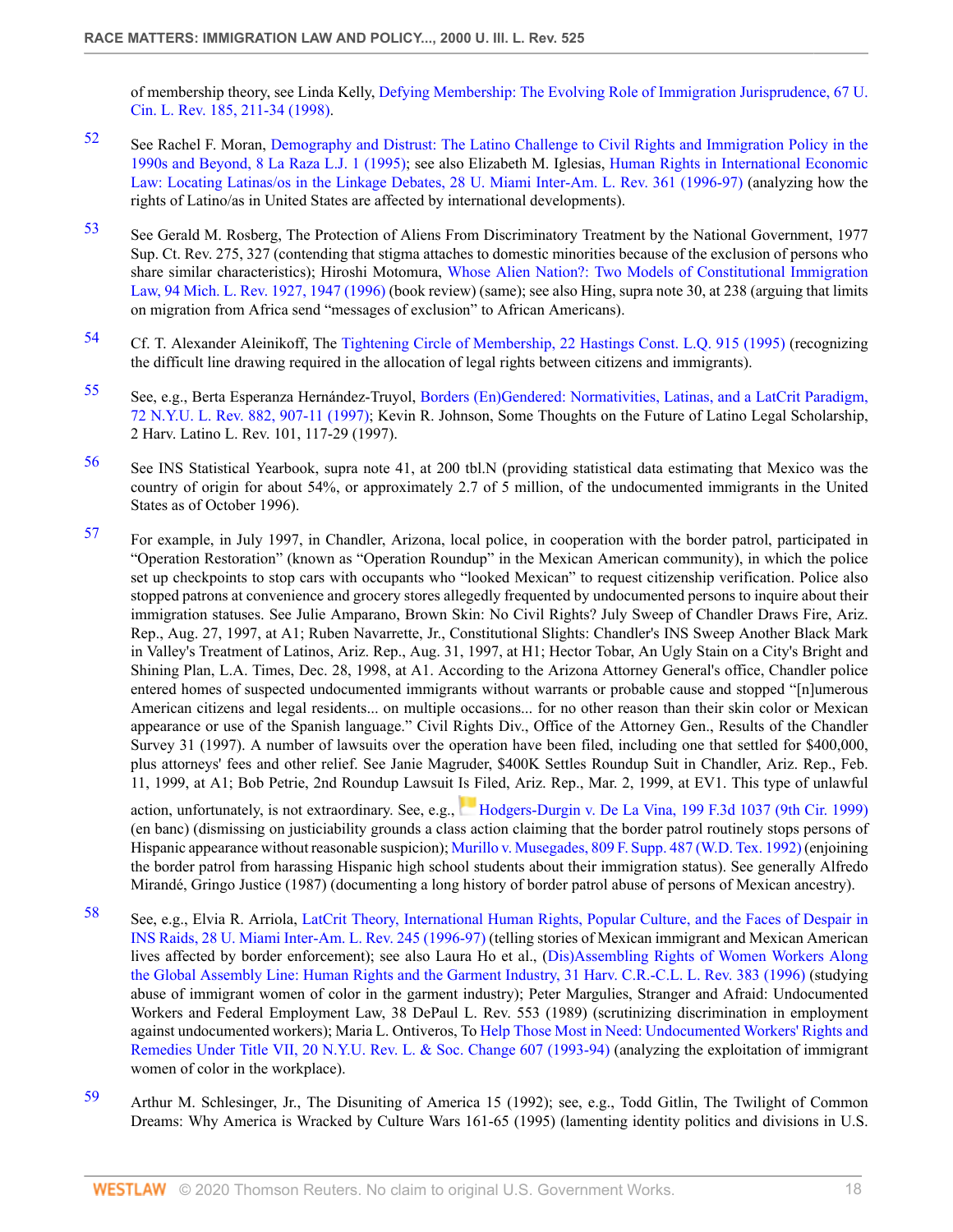society caused by, among others, Asian and Latin American immigrants emphasizing their differences); Michael Lind, The Next American Nation: The New Nationalism and the Fourth American Revolution 129-37 (1995) (complaining that "mass immigration" from Asia and Latin America has resulted in many immigrants being eligible for affirmative action programs designed to remedy discrimination against African Americans).

- <span id="page-18-0"></span> $60$  Brimelow, supra note 26, at 271-74. With respect to Asian American assimilation, Brimelow belittled renowned scholar Ronald Takaki's objection to the frequent assumption by whites that he immigrated to the United States by characterizing the objection as "trivial to the point of paranoia." Id. at 271.
- <span id="page-18-1"></span>[61](#page-3-15) John J. Miller, The Unmaking of Americans: How Multiculturalism Has Undermined America's Assimilation Ethic 236 (1998). Despite this observation, Miller fears that today's immigrants are not assimilating and advocates that steps be taken to ensure their "Americanization." See infra text accompanying notes 74-75 (summarizing his proposals). Thus, although Peter Brimelow would greatly restrict immigration because of his views that immigrants are not assimilating, see Brimelow, supra note 26, at 216-19, Miller would not reduce immigration but instead would adopt policies that, in his view, would promote immigrant assimilation. See Miller, supra, at 15-21.
- <span id="page-18-2"></span>[62](#page-3-16) See Bill Piatt, ¿Only English? Law and Language Policy in the United States 159-60 (1990); Steve W. Bender, Direct Democracy and Distrust: The Relationship Between Language Law Rhetoric and the Language Vigilantism Experience, 2 Harv. Latino L. Rev. 145, 146-47 (1997); Christopher David Ruiz Cameron, How the Garcia Cousins Lost Their Accents: Understanding the Language of Title VII Decisions Approving English-Only Rules as the Product of Racial Dualism, Latino Invisibility, and Legal Indeterminacy, [85 Cal. L. Rev. 1347, 1352-54 \(1997\);](http://www.westlaw.com/Link/Document/FullText?findType=Y&serNum=0108716403&pubNum=1107&originatingDoc=Icfe969814b0211dba16d88fb847e95e5&refType=LR&fi=co_pp_sp_1107_1352&originationContext=document&vr=3.0&rs=cblt1.0&transitionType=DocumentItem&contextData=(sc.UserEnteredCitation)#co_pp_sp_1107_1352) see also Drucilla Cornell & William W. Bratton, [Deadweight Costs and Intrinsic Wrongs of Nativism: Economics, Freedom, and Legal Suppression](http://www.westlaw.com/Link/Document/FullText?findType=Y&serNum=0110718895&pubNum=1111&originatingDoc=Icfe969814b0211dba16d88fb847e95e5&refType=LR&originationContext=document&vr=3.0&rs=cblt1.0&transitionType=DocumentItem&contextData=(sc.UserEnteredCitation)) [of Spanish, 84 Cornell L. Rev. 595, 690-93 \(1999\)](http://www.westlaw.com/Link/Document/FullText?findType=Y&serNum=0110718895&pubNum=1111&originatingDoc=Icfe969814b0211dba16d88fb847e95e5&refType=LR&originationContext=document&vr=3.0&rs=cblt1.0&transitionType=DocumentItem&contextData=(sc.UserEnteredCitation)) (offering the case for invalidating English-only regulations based on economic, moral, and political theory).
- <span id="page-18-3"></span>[63](#page-3-17) See Sylvia R. Lazos Vargas, [Deconstructing Homo\[geneous\] Americanus: The White Ethnic Immigrant Narrative and](http://www.westlaw.com/Link/Document/FullText?findType=Y&serNum=0109041658&pubNum=1254&originatingDoc=Icfe969814b0211dba16d88fb847e95e5&refType=LR&fi=co_pp_sp_1254_1533&originationContext=document&vr=3.0&rs=cblt1.0&transitionType=DocumentItem&contextData=(sc.UserEnteredCitation)#co_pp_sp_1254_1533) [Its Exclusionary Effect, 72 Tul. L. Rev. 1493, 1533 \(1998\)](http://www.westlaw.com/Link/Document/FullText?findType=Y&serNum=0109041658&pubNum=1254&originatingDoc=Icfe969814b0211dba16d88fb847e95e5&refType=LR&fi=co_pp_sp_1254_1533&originationContext=document&vr=3.0&rs=cblt1.0&transitionType=DocumentItem&contextData=(sc.UserEnteredCitation)#co_pp_sp_1254_1533) (analyzing the fallacy of imploring racial minority immigrants to assimilate like white ethnic immigrants of past generations); see also Kenneth L. Karst, Belonging to America 84 (1989) ("Anglo conformity came to dominate the idea of assimilation.... To call a group unassimilable implied that its people were not sufficiently similar to the old stock to adapt themselves to a societydefined by the old stock's world view, and thus that they should be excluded from the American community.").
- <span id="page-18-4"></span>[64](#page-3-18) See, e.g., Kevin R. Johnson, "[Melting Pot" or "Ring of Fire" ?: Assimilation and the Mexican-American Experience,](http://www.westlaw.com/Link/Document/FullText?findType=Y&serNum=0108716401&pubNum=1107&originatingDoc=Icfe969814b0211dba16d88fb847e95e5&refType=LR&fi=co_pp_sp_1107_1281&originationContext=document&vr=3.0&rs=cblt1.0&transitionType=DocumentItem&contextData=(sc.UserEnteredCitation)#co_pp_sp_1107_1281) [85 Cal. L. Rev. 1259, 1281-85 \(1997\)](http://www.westlaw.com/Link/Document/FullText?findType=Y&serNum=0108716401&pubNum=1107&originatingDoc=Icfe969814b0211dba16d88fb847e95e5&refType=LR&fi=co_pp_sp_1107_1281&originationContext=document&vr=3.0&rs=cblt1.0&transitionType=DocumentItem&contextData=(sc.UserEnteredCitation)#co_pp_sp_1107_1281); Margaret E. Montoya, Mascaras, Trenzas, y Greñas: Un/Masking the Self While Un/Braiding Latina Stories and Legal Discourse, 15 UCLA Chicano-Latino L. Rev. 1, 9 (1994), published concurrently in [17 Harv. Women's L.J. 185, 192-93 \(1994\)](http://www.westlaw.com/Link/Document/FullText?findType=Y&serNum=0104428035&pubNum=1156&originatingDoc=Icfe969814b0211dba16d88fb847e95e5&refType=LR&fi=co_pp_sp_1156_192&originationContext=document&vr=3.0&rs=cblt1.0&transitionType=DocumentItem&contextData=(sc.UserEnteredCitation)#co_pp_sp_1156_192). See generally Kevin R. Johnson, How Did You Get to Be Mexican? A White/Brown Man's Search for Identity (1999) (analyzing from an autobiographical perspective the experience of Mexican American assimilation).
- <span id="page-18-5"></span>[65](#page-3-19) See Linda Chavez, Out of the Barrio (1991); Richard Rodriguez, Hunger of Memory (1981).
- <span id="page-18-6"></span>[66](#page-3-20) See generally Johnson, supra note 64, at 1279-90 (analyzing various limitations on Latino/a assimilation). These limits also affect Asian American assimilation. See, e.g., Neil Gotanda, ["Other Non-Whites" in American Legal History: A](http://www.westlaw.com/Link/Document/FullText?findType=Y&serNum=0101475546&pubNum=3050&originatingDoc=Icfe969814b0211dba16d88fb847e95e5&refType=LR&fi=co_pp_sp_3050_1188&originationContext=document&vr=3.0&rs=cblt1.0&transitionType=DocumentItem&contextData=(sc.UserEnteredCitation)#co_pp_sp_3050_1188) [Review of Justice at War, 85 Colum. L. Rev. 1186, 1188-89 \(1985\)](http://www.westlaw.com/Link/Document/FullText?findType=Y&serNum=0101475546&pubNum=3050&originatingDoc=Icfe969814b0211dba16d88fb847e95e5&refType=LR&fi=co_pp_sp_3050_1188&originationContext=document&vr=3.0&rs=cblt1.0&transitionType=DocumentItem&contextData=(sc.UserEnteredCitation)#co_pp_sp_3050_1188); Natsu Taylor Saito, [Alien and Non-Alien Alike:](http://www.westlaw.com/Link/Document/FullText?findType=Y&serNum=0108934258&pubNum=1219&originatingDoc=Icfe969814b0211dba16d88fb847e95e5&refType=LR&fi=co_pp_sp_1219_290&originationContext=document&vr=3.0&rs=cblt1.0&transitionType=DocumentItem&contextData=(sc.UserEnteredCitation)#co_pp_sp_1219_290) [Citizenship, "Foreignness," and Racial Hierarchy in American Law, 76 Or. L. Rev. 261, 290-94 \(1997\)](http://www.westlaw.com/Link/Document/FullText?findType=Y&serNum=0108934258&pubNum=1219&originatingDoc=Icfe969814b0211dba16d88fb847e95e5&refType=LR&fi=co_pp_sp_1219_290&originationContext=document&vr=3.0&rs=cblt1.0&transitionType=DocumentItem&contextData=(sc.UserEnteredCitation)#co_pp_sp_1219_290); see also Victor C. Romero, [Broadening Our World: Citizens and Immigrants of Color in America, 27 Cap. U. L. Rev. 13, 28-32 \(1998\)](http://www.westlaw.com/Link/Document/FullText?findType=Y&serNum=0110715300&pubNum=2987&originatingDoc=Icfe969814b0211dba16d88fb847e95e5&refType=LR&fi=co_pp_sp_2987_28&originationContext=document&vr=3.0&rs=cblt1.0&transitionType=DocumentItem&contextData=(sc.UserEnteredCitation)#co_pp_sp_2987_28) (discussing the literature on Asian Americans as perpetual "foreigners" and describing personal experience with such treatment).
- <span id="page-18-7"></span>[67](#page-3-21) See generally, e.g., Charles Taylor, Multiculturalism: Examining the Politics of Recognition (1994) (discussing the relationship between recognition and identity).
- <span id="page-18-8"></span>[68](#page-3-22) See George A. Martínez, Latinos, Assimilation, and the Law: A Philosophical Perspective, 20 UCLA Chicano-Latino L. Rev. 1 (1999).
- <span id="page-18-9"></span>[69](#page-4-0) See U.S. Comm'n on Immigration Reform, Becoming an American: Immigration and Immigrant Policy at vi (1997).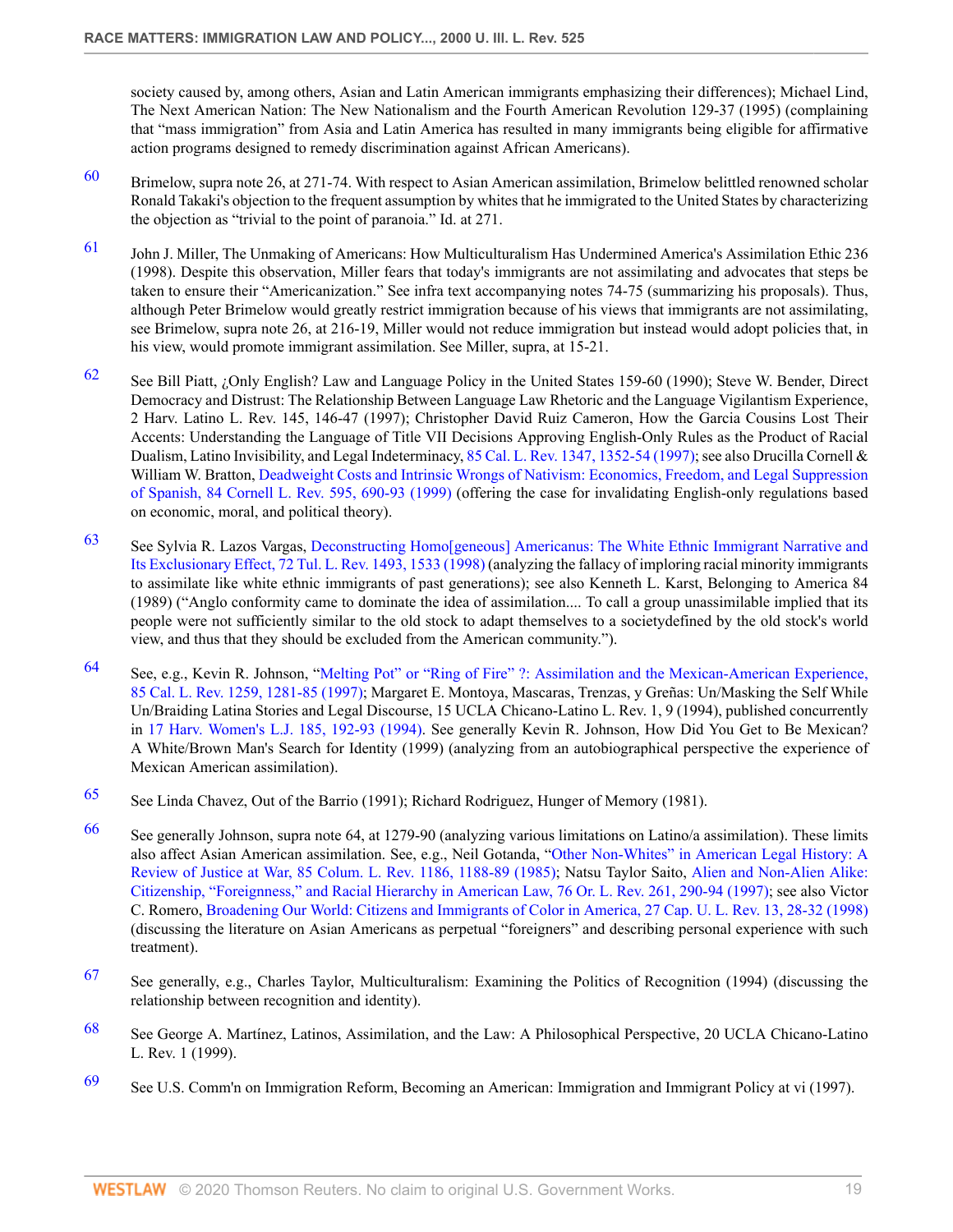- <span id="page-19-0"></span>[70](#page-4-1) I will not discuss in detail here how "Americanize" is a misnomer and that, for these purposes, "Anglo Americanize" or "North Americanize" is a more accurate way of describing the Commission on Immigration Reform's proposal.
- <span id="page-19-1"></span>[71](#page-4-2) U.S. Select Comm. on Immigration & Refugee Policy, U.S. Immigration Policy and the National Interest 189 (1981) (quoting former President Roosevelt) (footnote omitted).
- <span id="page-19-2"></span>[72](#page-4-3) Karst, supra note 63, at 84 (emphasis added). State and local governments joined in the Americanization crusade. Cf. supra note 35 (discussing state involvement in other nativist movements). States banned teaching foreign languages in the public schools; Oregon required elementary school children to attend public schools rather than the Catholic schools popular among immigrants; the governor of Iowa proclaimed that foreign languages were prohibited in public and private schools; and "[i]n an action eventually upheld by the Supreme Court [[State of Ohio v. Deckebach, 274](http://www.westlaw.com/Link/Document/FullText?findType=Y&serNum=1927124361&pubNum=780&originatingDoc=Icfe969814b0211dba16d88fb847e95e5&refType=RP&originationContext=document&vr=3.0&rs=cblt1.0&transitionType=DocumentItem&contextData=(sc.UserEnteredCitation)) [U.S. 392 \(1927\)\]](http://www.westlaw.com/Link/Document/FullText?findType=Y&serNum=1927124361&pubNum=780&originatingDoc=Icfe969814b0211dba16d88fb847e95e5&refType=RP&originationContext=document&vr=3.0&rs=cblt1.0&transitionType=DocumentItem&contextData=(sc.UserEnteredCitation)), Cincinnati prohibited aliens from operating poolrooms, to prevent foreigners from gathering in places where they would be away from Americanizing influences." Karst, supra note 63, at 85. One saving grace of this gloomy [era](https://1.next.westlaw.com/Link/RelatedInformation/Flag?documentGuid=I190f2d429cbc11d993e6d35cc61aab4a&transitionType=InlineKeyCiteFlags&originationContext=docHeaderFlag&Rank=0&contextData=(sc.UserEnteredCitation) ) is that the Supreme Court established some constitutional landmarks in invalidating some of these laws. See, e.g.,

[Pierce v. Society of Sisters, 268 U.S. 510 \(1925\)](http://www.westlaw.com/Link/Document/FullText?findType=Y&serNum=1925122126&pubNum=780&originatingDoc=Icfe969814b0211dba16d88fb847e95e5&refType=RP&originationContext=document&vr=3.0&rs=cblt1.0&transitionType=DocumentItem&contextData=(sc.UserEnteredCitation)) (invalidating a state law requiring children to attend public schools);

[Meyer v. Nebraska, 262 U.S. 390, 402-03 \(1923\)](http://www.westlaw.com/Link/Document/FullText?findType=Y&serNum=1923120440&pubNum=780&originatingDoc=Icfe969814b0211dba16d88fb847e95e5&refType=RP&fi=co_pp_sp_780_402&originationContext=document&vr=3.0&rs=cblt1.0&transitionType=DocumentItem&contextData=(sc.UserEnteredCitation)#co_pp_sp_780_402) (striking down a law prohibiting teaching of any language other than English in schools).

- <span id="page-19-3"></span>[73](#page-4-4) U.S. Comm'n on Immigration Reform, supra note 69, at 25-29.
- <span id="page-19-4"></span>[74](#page-4-5) See Miller, supra note 61, at 239.
- <span id="page-19-5"></span>[75](#page-4-6) See id. at 240-49.
- <span id="page-19-6"></span>[76](#page-4-7) See U.S. Comm'n. on Immigration Reform, supra note 69, at 25-58.
- <span id="page-19-7"></span>[77](#page-4-8) See supra text accompanying notes 70-72. See generally John Higham, Strangers in the Land: Patterns of American Nativism, 1860-1925 (3d ed. 1988) (analyzing the history of nativism in the United States).
- <span id="page-19-8"></span>[78](#page-4-9) See, e.g., infra note 86 (citing articles on naturalization requirements).
- <span id="page-19-9"></span>[79](#page-4-10) Assimilation occurs at some level, however. For example, most immigrants must learn English, pass a driver's license test, and unravel the intricacies of the federal income tax system to make a living and to naturalize. See Hing, supra note 43, at 877-79. By the same token, society refuses to fully integrate racial minorities into the national community.

#### <span id="page-19-10"></span>[80](#page-4-11)  $\frac{60 \text{ U.S. } 393 (1856)}{200 \text{ U.S. } 393 (1856)}$

- <span id="page-19-11"></span>[81](#page-4-12) See [U.S. Const. amend. XIV, § 1](http://www.westlaw.com/Link/Document/FullText?findType=L&pubNum=1000546&cite=USCOAMENDXIVS1&originatingDoc=Icfe969814b0211dba16d88fb847e95e5&refType=LQ&originationContext=document&vr=3.0&rs=cblt1.0&transitionType=DocumentItem&contextData=(sc.UserEnteredCitation)) ("All persons born or naturalized in the United States, and subject to the jurisdiction thereof, are citizens of the United States....").
- <span id="page-19-12"></span>[82](#page-4-13) See [United States v. Wong Kim Ark, 169 U.S. 649, 693 \(1898\).](http://www.westlaw.com/Link/Document/FullText?findType=Y&serNum=1898180070&pubNum=780&originatingDoc=Icfe969814b0211dba16d88fb847e95e5&refType=RP&fi=co_pp_sp_780_693&originationContext=document&vr=3.0&rs=cblt1.0&transitionType=DocumentItem&contextData=(sc.UserEnteredCitation)#co_pp_sp_780_693)
- <span id="page-19-13"></span>[83](#page-4-14) See supra text accompanying notes 17-19, 27.
- <span id="page-19-14"></span>[84](#page-4-15) See, e.g., [Jose A. Cabranes, Citizenship and the American Empire, 127 U. Pa. L. Rev. 391, 427 \(1978\)](http://www.westlaw.com/Link/Document/FullText?findType=Y&serNum=0284394795&pubNum=1268&originatingDoc=Icfe969814b0211dba16d88fb847e95e5&refType=LR&fi=co_pp_sp_1268_427&originationContext=document&vr=3.0&rs=cblt1.0&transitionType=DocumentItem&contextData=(sc.UserEnteredCitation)#co_pp_sp_1268_427); Ediberto Roman, The [Alien-Citizen Paradox and Other Consequences of U.S. Colonialism, 26 Fla. St. U. L. Rev. 1, 10 \(1998\)](http://www.westlaw.com/Link/Document/FullText?findType=Y&serNum=0110163790&pubNum=1141&originatingDoc=Icfe969814b0211dba16d88fb847e95e5&refType=LR&fi=co_pp_sp_1141_10&originationContext=document&vr=3.0&rs=cblt1.0&transitionType=DocumentItem&contextData=(sc.UserEnteredCitation)#co_pp_sp_1141_10).
- <span id="page-19-15"></span>[85](#page-4-16) See George A. Martínez, The Legal Construction of Race: Mexican-Americans and Whiteness, 2 Harv. Latino L. Rev. 321, 326-27 (1997) (analyzing the court decision in [In re Rodriguez, 81 F. 337 \(W.D. Tex. 1897\)](http://www.westlaw.com/Link/Document/FullText?findType=Y&serNum=1897148884&pubNum=348&originatingDoc=Icfe969814b0211dba16d88fb847e95e5&refType=RP&originationContext=document&vr=3.0&rs=cblt1.0&transitionType=DocumentItem&contextData=(sc.UserEnteredCitation)), which held that Mexican immigrants were "white" for purposes of naturalization, as an example of how Mexican Americans were socially and politically constructed as a "race"); see also Haney López, supra note 20, at 61-62 (discussing Rodriguez). See generally Stephanie Wildman, Privilege Revealed: How Invisible Preference Undermines America (1996) (analyzing the hidden privileges of whiteness); Cheryl I. Harris, Whiteness as Property, 106 Harv. L. Rev. 1707 (1993) (analyzing whiteness as a property interest). For historical accounts of Mexican American subordination during this period, see generally Rodolfo F. Acuña, Occupied America (3d ed. 1988); Tomás Almaguer, Racial Fault Lines: The Historical Origins of White Supremacy in California 1-104 (1994); Neil Foley, The White Scourge: Mexicans, Blacks, and Poor Whites in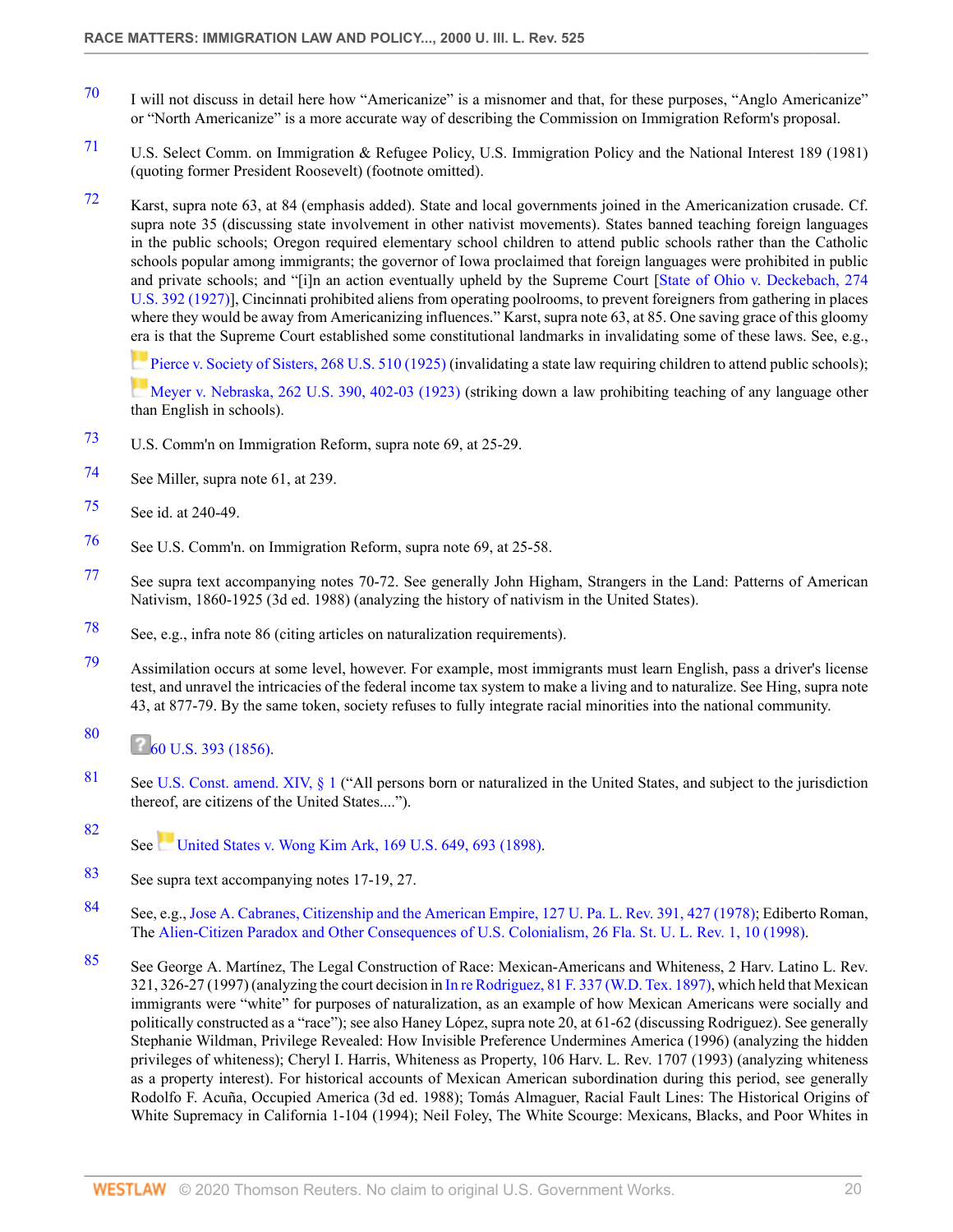Texas Cotton Culture (1997); David Montejano, Anglos and Mexicans in the Making of Texas, 1836-1986, at 101-254 (1987).

<span id="page-20-0"></span>[86](#page-4-17) See Jodi Wilgoren, California and the West: House Dismisses Challenge to Rep. Sanchez's Election, L.A. Times, Feb. 13, 1998, at A3 (reporting that Congress dismissed Robert Dornan's challenge to the election of Loretta Sanchez to the House of Representatives based on alleged voting by Mexican and Central American immigrants who had not yet completed the naturalization process).

This is not to suggest that reforms of the naturalization process cannot be justified. Many commentators have made thoughtful suggestions for reform. See, e.g., U.S. Comm'n on Immigration Reform, supra note 69, at xii-xvi; T. Alexander Aleinikoff, Between Principles and Politics: The Direction of U.S. Citizenship Policy (1998); Kelly, supra note 51, at 197-209 (tracing recent developments in naturalization reforms and questioning various legal requirements for naturalization); Gerald L. Neuman, [Justifying U.S. Naturalization Policies, 35 Va. J. Int'l L. 237, 253-55 \(1994\)](http://www.westlaw.com/Link/Document/FullText?findType=Y&serNum=0105287007&pubNum=1275&originatingDoc=Icfe969814b0211dba16d88fb847e95e5&refType=LR&fi=co_pp_sp_1275_253&originationContext=document&vr=3.0&rs=cblt1.0&transitionType=DocumentItem&contextData=(sc.UserEnteredCitation)#co_pp_sp_1275_253) (scrutinizing various naturalization requirements through different theoretical lenses); Peter J. Spiro, [Questioning](http://www.westlaw.com/Link/Document/FullText?findType=Y&serNum=0113003476&pubNum=1662&originatingDoc=Icfe969814b0211dba16d88fb847e95e5&refType=LR&originationContext=document&vr=3.0&rs=cblt1.0&transitionType=DocumentItem&contextData=(sc.UserEnteredCitation)) [Barriers to Naturalization, 13 Geo. Immigr. L.J. 479 \(1999\)](http://www.westlaw.com/Link/Document/FullText?findType=Y&serNum=0113003476&pubNum=1662&originatingDoc=Icfe969814b0211dba16d88fb847e95e5&refType=LR&originationContext=document&vr=3.0&rs=cblt1.0&transitionType=DocumentItem&contextData=(sc.UserEnteredCitation)) (criticizing various naturalization requirements).

<span id="page-20-1"></span>[87](#page-4-18) See Renato Rosaldo, Cultural Citizenship, Inequality, and Multiculturalism, in Latino Cultural Citizenship: Claiming Identity, Space, and Rights 27 (William V. Flores & Rina Benmayor eds., 1997) (contending that culture affects the meaning of legal citizenship in society). See generally Karst, supra note 63 (analyzing this history). As one commentator observed:

In the United States, discourse on citizenship is too often limited to concepts of "legal" status and formal membership in the nation-state. This country's anti-immigrant hysteria deflects our attention from a simple reality: being a citizen guarantees neither full membership in society nor equal rights. To be a full citizen one must be welcome and accepted as a full member of the society with all of its rights. Unfortunately, full citizenship rights have systematically been denied to Latinos and to other nonwhite racial groups in the United States. In fact, even when Latinos are U.S.-born citizens, they have been treated as second-class or third-class citizens.

William V. Flores, Citizens v. Citizenry: Undocumented Immigrants and Latino Cultural Citizenship, in Latino Cultural Citizenship, supra, at 255, 255.

- <span id="page-20-2"></span>[88](#page-5-0) See, e.g., Bill Ong Hing, Making and Remaking Asian America Through Immigration Policy, 1850-1990 (1993); Robert S. Chang & Keith Aoki, [Centering the Immigrant in the Inter/National Imagination, 85 Cal. L. Rev. 1395 \(1997\);](http://www.westlaw.com/Link/Document/FullText?findType=Y&serNum=0108716404&pubNum=1107&originatingDoc=Icfe969814b0211dba16d88fb847e95e5&refType=LR&originationContext=document&vr=3.0&rs=cblt1.0&transitionType=DocumentItem&contextData=(sc.UserEnteredCitation)) Chin, supra note 44; Chin, supra note 2; Gotanda, supra note 66; Romero, supra note 66; Victor C. Romero, The [Congruence](http://www.westlaw.com/Link/Document/FullText?findType=Y&serNum=0108934261&pubNum=1219&originatingDoc=Icfe969814b0211dba16d88fb847e95e5&refType=LR&originationContext=document&vr=3.0&rs=cblt1.0&transitionType=DocumentItem&contextData=(sc.UserEnteredCitation)) [Principle Applied: Rethinking Equal Protection Review of Federal Alienage Classifications After Adarand Constructors,](http://www.westlaw.com/Link/Document/FullText?findType=Y&serNum=0108934261&pubNum=1219&originatingDoc=Icfe969814b0211dba16d88fb847e95e5&refType=LR&originationContext=document&vr=3.0&rs=cblt1.0&transitionType=DocumentItem&contextData=(sc.UserEnteredCitation)) [Inc. v. Peña, 76 Or. L. Rev. 425 \(1997\)](http://www.westlaw.com/Link/Document/FullText?findType=Y&serNum=0108934261&pubNum=1219&originatingDoc=Icfe969814b0211dba16d88fb847e95e5&refType=LR&originationContext=document&vr=3.0&rs=cblt1.0&transitionType=DocumentItem&contextData=(sc.UserEnteredCitation)); Victor C. Romero, [Expanding the Circle of Membership by Reconstructing the](http://www.westlaw.com/Link/Document/FullText?findType=Y&serNum=0110799883&pubNum=1358&originatingDoc=Icfe969814b0211dba16d88fb847e95e5&refType=LR&originationContext=document&vr=3.0&rs=cblt1.0&transitionType=DocumentItem&contextData=(sc.UserEnteredCitation)) ["Alien": Lessons from Social Psychology and the "Promise Enforcement" Cases, 32 U. Mich. J.L. Reform 1 \(1998\)](http://www.westlaw.com/Link/Document/FullText?findType=Y&serNum=0110799883&pubNum=1358&originatingDoc=Icfe969814b0211dba16d88fb847e95e5&refType=LR&originationContext=document&vr=3.0&rs=cblt1.0&transitionType=DocumentItem&contextData=(sc.UserEnteredCitation)); Saito, supra note 66; Volpp, supra note 25; Frank H. Wu, [New Paradigms of Civil Rights: A Review Essay, 66 Geo.](http://www.westlaw.com/Link/Document/FullText?findType=Y&serNum=0108831848&pubNum=1147&originatingDoc=Icfe969814b0211dba16d88fb847e95e5&refType=LR&originationContext=document&vr=3.0&rs=cblt1.0&transitionType=DocumentItem&contextData=(sc.UserEnteredCitation)) [Wash. L. Rev. 698 \(1997\);](http://www.westlaw.com/Link/Document/FullText?findType=Y&serNum=0108831848&pubNum=1147&originatingDoc=Icfe969814b0211dba16d88fb847e95e5&refType=LR&originationContext=document&vr=3.0&rs=cblt1.0&transitionType=DocumentItem&contextData=(sc.UserEnteredCitation)) Frank H. Wu, The [Limits of Borders: A Moderate Proposal for Immigration Reform, 7 Stan.](http://www.westlaw.com/Link/Document/FullText?findType=Y&serNum=0106675959&pubNum=101481&originatingDoc=Icfe969814b0211dba16d88fb847e95e5&refType=LR&originationContext=document&vr=3.0&rs=cblt1.0&transitionType=DocumentItem&contextData=(sc.UserEnteredCitation)) [L. & Pol'y Rev. 35 \(1996\).](http://www.westlaw.com/Link/Document/FullText?findType=Y&serNum=0106675959&pubNum=101481&originatingDoc=Icfe969814b0211dba16d88fb847e95e5&refType=LR&originationContext=document&vr=3.0&rs=cblt1.0&transitionType=DocumentItem&contextData=(sc.UserEnteredCitation))
- <span id="page-20-3"></span>[89](#page-5-1) See Chin, supra note 2.
- <span id="page-20-4"></span>[90](#page-5-2) See Critical Race Theory Conference at the Yale Law School 7, 14 (Nov. 13-15, 1999) (conference program, on file with the University of Illinois Law Review).
- <span id="page-20-5"></span>[91](#page-5-3) See Lisa C. Ikemoto, [Traces of the Master Narrative in the Story of African American/Korean American Conflict: How](http://www.westlaw.com/Link/Document/FullText?findType=Y&serNum=0103145286&pubNum=1228&originatingDoc=Icfe969814b0211dba16d88fb847e95e5&refType=LR&originationContext=document&vr=3.0&rs=cblt1.0&transitionType=DocumentItem&contextData=(sc.UserEnteredCitation)) [We Constructed "Los Angeles," 66 S. Cal. L. Rev. 1581 \(1993\);](http://www.westlaw.com/Link/Document/FullText?findType=Y&serNum=0103145286&pubNum=1228&originatingDoc=Icfe969814b0211dba16d88fb847e95e5&refType=LR&originationContext=document&vr=3.0&rs=cblt1.0&transitionType=DocumentItem&contextData=(sc.UserEnteredCitation)) Reginald Leamon Robinson, "The [Other Against Itself":](http://www.westlaw.com/Link/Document/FullText?findType=Y&serNum=0103371076&pubNum=1228&originatingDoc=Icfe969814b0211dba16d88fb847e95e5&refType=LR&originationContext=document&vr=3.0&rs=cblt1.0&transitionType=DocumentItem&contextData=(sc.UserEnteredCitation)) [Deconstructing the Violent Discourse Between Korean and African Americans, 67 S. Cal. L. Rev. 15 \(1993\).](http://www.westlaw.com/Link/Document/FullText?findType=Y&serNum=0103371076&pubNum=1228&originatingDoc=Icfe969814b0211dba16d88fb847e95e5&refType=LR&originationContext=document&vr=3.0&rs=cblt1.0&transitionType=DocumentItem&contextData=(sc.UserEnteredCitation))
- <span id="page-20-6"></span>[92](#page-5-4) See, e.g., Tanya Kateri Hernandez, The [Construction of Race and Class Buffers in the Structure of Immigration Controls](http://www.westlaw.com/Link/Document/FullText?findType=Y&serNum=0108913870&pubNum=1219&originatingDoc=Icfe969814b0211dba16d88fb847e95e5&refType=LR&originationContext=document&vr=3.0&rs=cblt1.0&transitionType=DocumentItem&contextData=(sc.UserEnteredCitation)) [and Laws, 76 Or. L. Rev. 731 \(1997\);](http://www.westlaw.com/Link/Document/FullText?findType=Y&serNum=0108913870&pubNum=1219&originatingDoc=Icfe969814b0211dba16d88fb847e95e5&refType=LR&originationContext=document&vr=3.0&rs=cblt1.0&transitionType=DocumentItem&contextData=(sc.UserEnteredCitation)) Gil Gott, Race Moves: Toward a Critical Race Theory of Immigration 1-7 (May 1998) (unpublished manuscript, on file with author).
- <span id="page-20-7"></span>[93](#page-5-5) See Richard Delgado, [Rodrigo's Fifteenth Chronicle: Racial Mixture, Latino-Critical Scholarship, and the Black-White](http://www.westlaw.com/Link/Document/FullText?findType=Y&serNum=0107798413&pubNum=1251&originatingDoc=Icfe969814b0211dba16d88fb847e95e5&refType=LR&fi=co_pp_sp_1251_1198&originationContext=document&vr=3.0&rs=cblt1.0&transitionType=DocumentItem&contextData=(sc.UserEnteredCitation)#co_pp_sp_1251_1198) [Binary, 75 Tex. L. Rev. 1181, 1198 \(1997\)](http://www.westlaw.com/Link/Document/FullText?findType=Y&serNum=0107798413&pubNum=1251&originatingDoc=Icfe969814b0211dba16d88fb847e95e5&refType=LR&fi=co_pp_sp_1251_1198&originationContext=document&vr=3.0&rs=cblt1.0&transitionType=DocumentItem&contextData=(sc.UserEnteredCitation)#co_pp_sp_1251_1198). For the argument that the African American experience in the United States is exceptional, see Leslie Espinoza & Angela P. Harris, [Embracing the Tar-Baby: LatCrit Theory and the Sticky Mess](http://www.westlaw.com/Link/Document/FullText?findType=Y&serNum=0108716407&pubNum=1107&originatingDoc=Icfe969814b0211dba16d88fb847e95e5&refType=LR&fi=co_pp_sp_1107_1596&originationContext=document&vr=3.0&rs=cblt1.0&transitionType=DocumentItem&contextData=(sc.UserEnteredCitation)#co_pp_sp_1107_1596) [of Race, 85 Cal. L. Rev. 1585, 1596-1605 \(1997\).](http://www.westlaw.com/Link/Document/FullText?findType=Y&serNum=0108716407&pubNum=1107&originatingDoc=Icfe969814b0211dba16d88fb847e95e5&refType=LR&fi=co_pp_sp_1107_1596&originationContext=document&vr=3.0&rs=cblt1.0&transitionType=DocumentItem&contextData=(sc.UserEnteredCitation)#co_pp_sp_1107_1596) See also Taunya Lovell Banks, [Both Edges of the Margin: Blacks and](http://www.westlaw.com/Link/Document/FullText?findType=Y&serNum=0110629286&pubNum=105500&originatingDoc=Icfe969814b0211dba16d88fb847e95e5&refType=LR&fi=co_pp_sp_105500_39&originationContext=document&vr=3.0&rs=cblt1.0&transitionType=DocumentItem&contextData=(sc.UserEnteredCitation)#co_pp_sp_105500_39) [Asians in Mississippi Masala, Barriers to Coalition Building, 5 Asian L.J. 7, 39-40 \(1998\)](http://www.westlaw.com/Link/Document/FullText?findType=Y&serNum=0110629286&pubNum=105500&originatingDoc=Icfe969814b0211dba16d88fb847e95e5&refType=LR&fi=co_pp_sp_105500_39&originationContext=document&vr=3.0&rs=cblt1.0&transitionType=DocumentItem&contextData=(sc.UserEnteredCitation)#co_pp_sp_105500_39) (contending that "viewing race in the United States only through a binary lens is an imperfect analytical tool" but helps explain racial hierarchy, intergroup tensions, and other important matters); Anthony Paul Farley, [All Flesh Shall See It Together, 19 Chicano-](http://www.westlaw.com/Link/Document/FullText?findType=Y&serNum=0110222940&pubNum=101705&originatingDoc=Icfe969814b0211dba16d88fb847e95e5&refType=LR&fi=co_pp_sp_101705_171&originationContext=document&vr=3.0&rs=cblt1.0&transitionType=DocumentItem&contextData=(sc.UserEnteredCitation)#co_pp_sp_101705_171)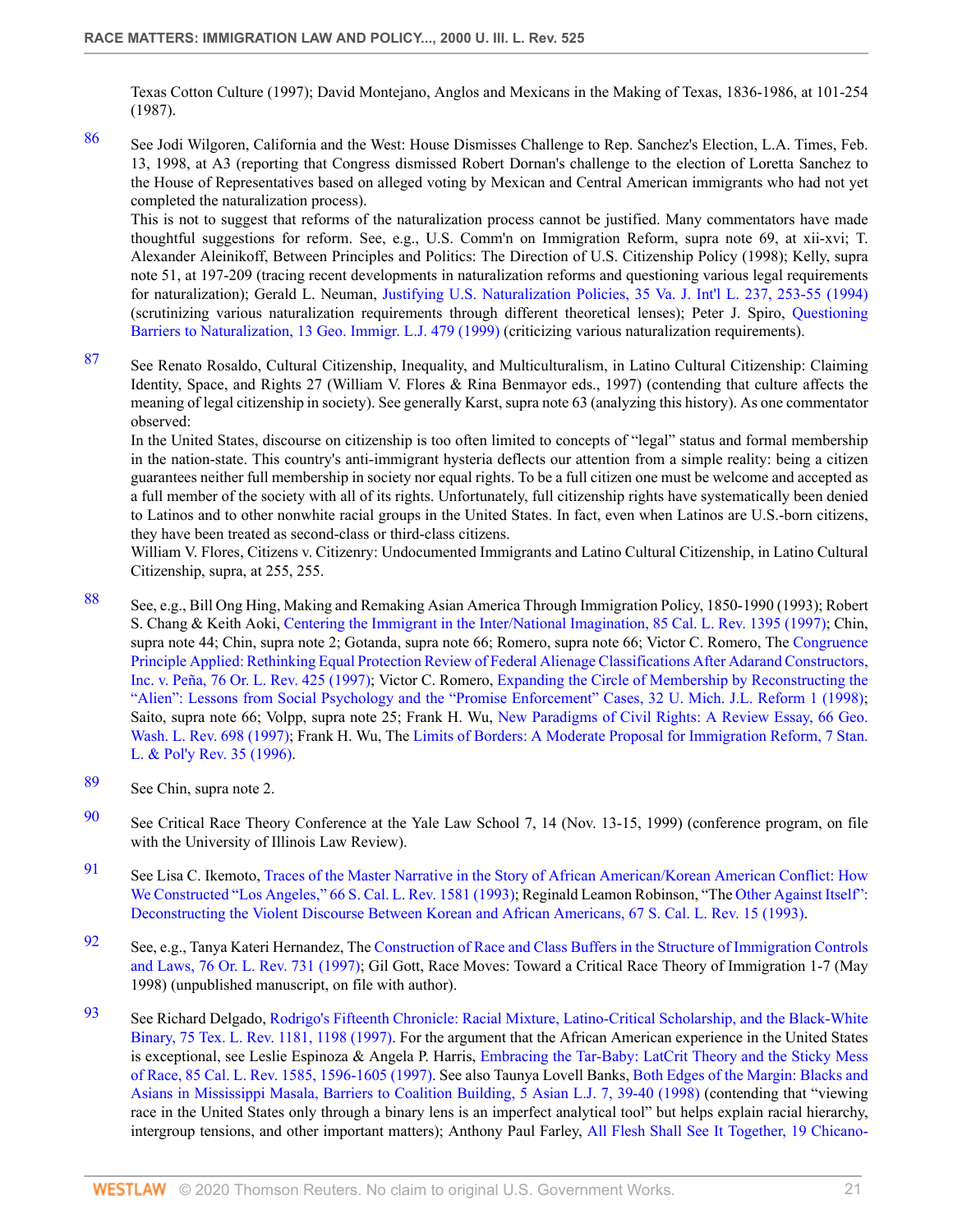[Latino L. Rev. 163, 171 \(1998\)](http://www.westlaw.com/Link/Document/FullText?findType=Y&serNum=0110222940&pubNum=101705&originatingDoc=Icfe969814b0211dba16d88fb847e95e5&refType=LR&fi=co_pp_sp_101705_171&originationContext=document&vr=3.0&rs=cblt1.0&transitionType=DocumentItem&contextData=(sc.UserEnteredCitation)#co_pp_sp_101705_171) (criticizing the use of the phrase "black-white paradigm" in LatCrit discourse because it is "reactionary" and "serves white power").

- <span id="page-21-0"></span>[94](#page-5-6) See supra text accompanying note 32 (discussing Haitian interdiction and repatriation). However, the relationship between the forced migration of slaves from Africa in U.S. history and the evolution of immigration law, based in part on the premise that immigrants are "articles of commerce," deserves greater attention. See Mary Sarah Bilder, The [Struggle](http://www.westlaw.com/Link/Document/FullText?findType=Y&serNum=0107067920&pubNum=1196&originatingDoc=Icfe969814b0211dba16d88fb847e95e5&refType=LR&originationContext=document&vr=3.0&rs=cblt1.0&transitionType=DocumentItem&contextData=(sc.UserEnteredCitation)) [Over Immigration: Indentured Servants, Slaves, and Articles of Commerce, 61 Mo. L. Rev. 743 \(1996\)](http://www.westlaw.com/Link/Document/FullText?findType=Y&serNum=0107067920&pubNum=1196&originatingDoc=Icfe969814b0211dba16d88fb847e95e5&refType=LR&originationContext=document&vr=3.0&rs=cblt1.0&transitionType=DocumentItem&contextData=(sc.UserEnteredCitation)) (contending that the legal classification of slaves as "articles of commerce" was inextricably linked to the development of immigration law); see also Lolita K. Buckner Inniss, [Tricky Magic: Blacks as Immigrants and the Paradox of Foreignness, 49 DePaul](http://www.westlaw.com/Link/Document/FullText?findType=Y&serNum=0112659029&pubNum=1126&originatingDoc=Icfe969814b0211dba16d88fb847e95e5&refType=LR&fi=co_pp_sp_1126_89&originationContext=document&vr=3.0&rs=cblt1.0&transitionType=DocumentItem&contextData=(sc.UserEnteredCitation)#co_pp_sp_1126_89) [L. Rev. 85, 89-92 \(1999\)](http://www.westlaw.com/Link/Document/FullText?findType=Y&serNum=0112659029&pubNum=1126&originatingDoc=Icfe969814b0211dba16d88fb847e95e5&refType=LR&fi=co_pp_sp_1126_89&originationContext=document&vr=3.0&rs=cblt1.0&transitionType=DocumentItem&contextData=(sc.UserEnteredCitation)#co_pp_sp_1126_89) (discussing the importation of slaves as a black immigrant experience).
- <span id="page-21-1"></span>[95](#page-5-7) Immigration, however, is important to the experiences of some subgroups of African Americans. See Leonard M. Baynes, [Who Is Black Enough for You? The Stories of One Black Man and His Family's Pursuit of the American Dream,](http://www.westlaw.com/Link/Document/FullText?findType=Y&serNum=0107764489&pubNum=1662&originatingDoc=Icfe969814b0211dba16d88fb847e95e5&refType=LR&fi=co_pp_sp_1662_106&originationContext=document&vr=3.0&rs=cblt1.0&transitionType=DocumentItem&contextData=(sc.UserEnteredCitation)#co_pp_sp_1662_106) [11 Geo. Immigr. L.J. 97, 106-13 \(1996\)](http://www.westlaw.com/Link/Document/FullText?findType=Y&serNum=0107764489&pubNum=1662&originatingDoc=Icfe969814b0211dba16d88fb847e95e5&refType=LR&fi=co_pp_sp_1662_106&originationContext=document&vr=3.0&rs=cblt1.0&transitionType=DocumentItem&contextData=(sc.UserEnteredCitation)#co_pp_sp_1662_106) (summarizing the history of Caribbean black migration to the United States); Hope Lewis, [Lionheart Gals Facing the Dragon: The Human Rights of Inter/national Black Women in the United States,](http://www.westlaw.com/Link/Document/FullText?findType=Y&serNum=0108913867&pubNum=1219&originatingDoc=Icfe969814b0211dba16d88fb847e95e5&refType=LR&originationContext=document&vr=3.0&rs=cblt1.0&transitionType=DocumentItem&contextData=(sc.UserEnteredCitation)) [76 Or. L. Rev. 567 \(1997\)](http://www.westlaw.com/Link/Document/FullText?findType=Y&serNum=0108913867&pubNum=1219&originatingDoc=Icfe969814b0211dba16d88fb847e95e5&refType=LR&originationContext=document&vr=3.0&rs=cblt1.0&transitionType=DocumentItem&contextData=(sc.UserEnteredCitation)) (analyzing the experiences of black Jamaican immigrant women in the United States).
- <span id="page-21-2"></span>[96](#page-5-8) See Derrick A. Bell, Jr., [Brown v. Board of Education and the Interest-Convergence Dilemma, 93 Harv. L. Rev. 518](http://www.westlaw.com/Link/Document/FullText?findType=Y&serNum=0110404484&pubNum=3084&originatingDoc=Icfe969814b0211dba16d88fb847e95e5&refType=LR&originationContext=document&vr=3.0&rs=cblt1.0&transitionType=DocumentItem&contextData=(sc.UserEnteredCitation)) [\(1980\).](http://www.westlaw.com/Link/Document/FullText?findType=Y&serNum=0110404484&pubNum=3084&originatingDoc=Icfe969814b0211dba16d88fb847e95e5&refType=LR&originationContext=document&vr=3.0&rs=cblt1.0&transitionType=DocumentItem&contextData=(sc.UserEnteredCitation)) The interest-convergence theory posits that civil rights improvements come only when the interests of the powerful converge with those of the subordinated. See [id. at 522-28;](http://www.westlaw.com/Link/Document/FullText?findType=Y&serNum=0110404484&originatingDoc=Icfe969814b0211dba16d88fb847e95e5&refType=LR&originationContext=document&vr=3.0&rs=cblt1.0&transitionType=DocumentItem&contextData=(sc.UserEnteredCitation)) see also, e.g., Mary L. Dudziak, [Desegregation as](http://www.westlaw.com/Link/Document/FullText?findType=Y&serNum=0102612376&pubNum=1239&originatingDoc=Icfe969814b0211dba16d88fb847e95e5&refType=LR&originationContext=document&vr=3.0&rs=cblt1.0&transitionType=DocumentItem&contextData=(sc.UserEnteredCitation)) [a Cold War Imperative, 41 Stan. L. Rev. 61 \(1988\)](http://www.westlaw.com/Link/Document/FullText?findType=Y&serNum=0102612376&pubNum=1239&originatingDoc=Icfe969814b0211dba16d88fb847e95e5&refType=LR&originationContext=document&vr=3.0&rs=cblt1.0&transitionType=DocumentItem&contextData=(sc.UserEnteredCitation)) (analyzing how U.S. foreign policy imperatives influenced 1950s desegregation efforts).
- <span id="page-21-3"></span>[97](#page-5-9) See, e.g., Kitty Calavita, Inside the State: The Bracero Program, Immigraton, and the INS (1992) (analyzing the U.S. government's role through the Bracero Program in the 1950s in ensuring a labor supply for business); Schuck, supra note 3, at 65-66 (describing how employers opposed employer sanctions proposals ultimately included in the Immigration Reform and Control Act of 1986); see also John Hayakawa Torok, "Interest Convergence" and the Liberalization of Discriminatory Immigration and Naturalization Laws Affecting Asians, 1943-65, in Chinese America: History and Perspectives 1995, at 1 (Marlon K. Hom et al. eds., 1995) (analyzing how a convergence of interests of majority and minority groups contributed to reforms to immigration laws in the post-World War II period).
- <span id="page-21-4"></span>[98](#page-5-10) See Kevin R. Johnson, [Public Benefits and Immigration: The Intersection of Immigration Status, Ethnicity, Gender, and](http://www.westlaw.com/Link/Document/FullText?findType=Y&serNum=0105778859&pubNum=3041&originatingDoc=Icfe969814b0211dba16d88fb847e95e5&refType=LR&originationContext=document&vr=3.0&rs=cblt1.0&transitionType=DocumentItem&contextData=(sc.UserEnteredCitation)) [Class, 42 UCLA L. Rev. 1509 \(1995\)](http://www.westlaw.com/Link/Document/FullText?findType=Y&serNum=0105778859&pubNum=3041&originatingDoc=Icfe969814b0211dba16d88fb847e95e5&refType=LR&originationContext=document&vr=3.0&rs=cblt1.0&transitionType=DocumentItem&contextData=(sc.UserEnteredCitation)) (analyzing the impact of California's Proposition 187 on poor immigrant women of color); see also Peter Margulies, [Asylum, Intersectionality, and AIDS: Women with HIV as a Persecuted Social Group,](http://www.westlaw.com/Link/Document/FullText?findType=Y&serNum=0104953544&pubNum=1662&originatingDoc=Icfe969814b0211dba16d88fb847e95e5&refType=LR&fi=co_pp_sp_1662_542&originationContext=document&vr=3.0&rs=cblt1.0&transitionType=DocumentItem&contextData=(sc.UserEnteredCitation)#co_pp_sp_1662_542) [8 Geo. Immigr. L.J. 521, 542-43 \(1994\)](http://www.westlaw.com/Link/Document/FullText?findType=Y&serNum=0104953544&pubNum=1662&originatingDoc=Icfe969814b0211dba16d88fb847e95e5&refType=LR&fi=co_pp_sp_1662_542&originationContext=document&vr=3.0&rs=cblt1.0&transitionType=DocumentItem&contextData=(sc.UserEnteredCitation)#co_pp_sp_1662_542) (utilizing the concept of intersectionality to show the marginality of certain Haitian refugee women).
- <span id="page-21-5"></span>[99](#page-5-11) See Kimberlé Crenshaw, [Mapping the Margins: Intersectionality, Identity Politics, and Violence Against Women of](http://www.westlaw.com/Link/Document/FullText?findType=Y&serNum=0103319080&pubNum=1239&originatingDoc=Icfe969814b0211dba16d88fb847e95e5&refType=LR&fi=co_pp_sp_1239_1246&originationContext=document&vr=3.0&rs=cblt1.0&transitionType=DocumentItem&contextData=(sc.UserEnteredCitation)#co_pp_sp_1239_1246) [Color, 43 Stan. L. Rev. 1241, 1246-51 \(1991\).](http://www.westlaw.com/Link/Document/FullText?findType=Y&serNum=0103319080&pubNum=1239&originatingDoc=Icfe969814b0211dba16d88fb847e95e5&refType=LR&fi=co_pp_sp_1239_1246&originationContext=document&vr=3.0&rs=cblt1.0&transitionType=DocumentItem&contextData=(sc.UserEnteredCitation)#co_pp_sp_1239_1246) Congress subsequently amended these laws to alleviate some of the burdens on immigrant women. See supra note 25 and accompanying text.
- <span id="page-21-6"></span>[100](#page-5-12) See, e.g., Angela P. Harris, [Race and Essentialism in Feminist Legal Theory, 42 Stan. L. Rev. 581 \(1990\)](http://www.westlaw.com/Link/Document/FullText?findType=Y&serNum=0101386940&pubNum=1239&originatingDoc=Icfe969814b0211dba16d88fb847e95e5&refType=LR&originationContext=document&vr=3.0&rs=cblt1.0&transitionType=DocumentItem&contextData=(sc.UserEnteredCitation)). See generally Critical Race Feminism: A Reader (Adrien Katherine Wing ed., 1997) (collecting readings on intersectionality and other tenets of critical race feminism).
- <span id="page-21-7"></span>[101](#page-5-13) See INS Statistical Yearbook, supra note 41, at 52 tbl.12 (providing statistical data showing that in fiscal year 1997, women constituted more than 54% of immigrants admitted into the United States); supra text accompanying note 41 (discussing the fact that many immigrants today are from developing nations populated by people of color).
- <span id="page-21-8"></span>[102](#page-5-14) See, e.g., Enid Trucios-Haynes, "[Family Values" 1990s Style: U.S. Immigration Reform Proposals and the Abandonment](http://www.westlaw.com/Link/Document/FullText?findType=Y&serNum=0108811563&pubNum=1175&originatingDoc=Icfe969814b0211dba16d88fb847e95e5&refType=LR&originationContext=document&vr=3.0&rs=cblt1.0&transitionType=DocumentItem&contextData=(sc.UserEnteredCitation)) [of Family, 36 J. Fam. L. 241 \(1997-98\)](http://www.westlaw.com/Link/Document/FullText?findType=Y&serNum=0108811563&pubNum=1175&originatingDoc=Icfe969814b0211dba16d88fb847e95e5&refType=LR&originationContext=document&vr=3.0&rs=cblt1.0&transitionType=DocumentItem&contextData=(sc.UserEnteredCitation)) (paper presented at the Third Annual Mid-Atlantic People of Color Legal Scholarship Conference in 1997).
- <span id="page-21-9"></span>[103](#page-5-15) See Generations, Sixth Annual Western Law Teachers of Color Conference, at Salishan Resort, Gleneden Beach, Or. (Mar. 6-8, 1998) (conference program, on file with the University of Illinois Law Review) (listing various panels including ones touching on immigration).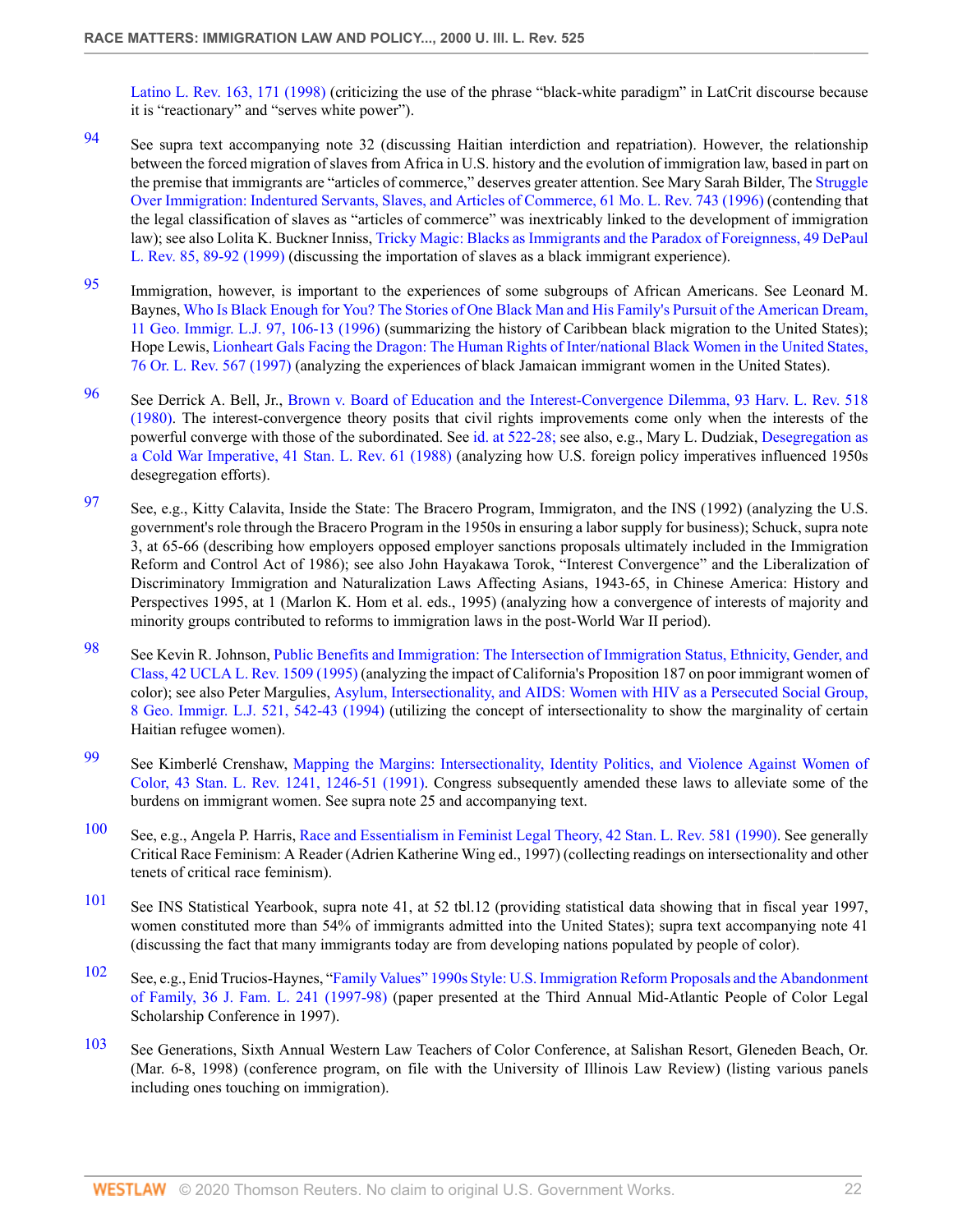- <span id="page-22-0"></span>[104](#page-5-16) Symposium, [Citizenship and Its Discontents: Centering the Immigrant in the Inter/National Imagination, 76 Or. L. Rev.](http://www.westlaw.com/Link/Document/FullText?findType=Y&serNum=0108934256&pubNum=1219&originatingDoc=Icfe969814b0211dba16d88fb847e95e5&refType=LR&originationContext=document&vr=3.0&rs=cblt1.0&transitionType=DocumentItem&contextData=(sc.UserEnteredCitation)) [207, 457 \(1997\)](http://www.westlaw.com/Link/Document/FullText?findType=Y&serNum=0108934256&pubNum=1219&originatingDoc=Icfe969814b0211dba16d88fb847e95e5&refType=LR&originationContext=document&vr=3.0&rs=cblt1.0&transitionType=DocumentItem&contextData=(sc.UserEnteredCitation)).
- <span id="page-22-1"></span>[105](#page-5-17) See Peter H. Schuck & Rogers M. Smith, Citizenship Without Consent: Illegal Aliens in the American Polity (1985).
- <span id="page-22-2"></span>[106](#page-5-18) See id. at 4-5; Neil Gotanda, [Race, Citizenship, and the Search for Political Community Among "We the People": A](http://www.westlaw.com/Link/Document/FullText?findType=Y&serNum=0108934257&pubNum=1219&originatingDoc=Icfe969814b0211dba16d88fb847e95e5&refType=LR&fi=co_pp_sp_1219_234&originationContext=document&vr=3.0&rs=cblt1.0&transitionType=DocumentItem&contextData=(sc.UserEnteredCitation)#co_pp_sp_1219_234) [Review Essay on Citizenship Without Consent, 76 Or. L. Rev. 233, 234 \(1997\)](http://www.westlaw.com/Link/Document/FullText?findType=Y&serNum=0108934257&pubNum=1219&originatingDoc=Icfe969814b0211dba16d88fb847e95e5&refType=LR&fi=co_pp_sp_1219_234&originationContext=document&vr=3.0&rs=cblt1.0&transitionType=DocumentItem&contextData=(sc.UserEnteredCitation)#co_pp_sp_1219_234).
- <span id="page-22-3"></span>[107](#page-5-19) See Hernandez, supra note 92.
- <span id="page-22-4"></span>[108](#page-5-20) See Lewis, supra note 95.
- <span id="page-22-5"></span>[109](#page-5-21) See Saito, supra note 66.
- <span id="page-22-6"></span>[110](#page-6-0) For example, the scholarship of respected ethnic studies scholar Ronald Takaki is commonly cited for the proposition that Chinese immigrants were the subject of racism in the late 1800s. See, e.g., Motomura, supra note 27, at 1633 n.31 (citing Ronald Takaki, Strangers from a Different Shore: A History of Asian Americans (1989)); Gerald L. Neuman, The [Lost Century of Immigration Law \(1776-1875\), 93 Colum. L. Rev. 1833, 1872 nn.254-55 \(1993\)](http://www.westlaw.com/Link/Document/FullText?findType=Y&serNum=0103407716&pubNum=3050&originatingDoc=Icfe969814b0211dba16d88fb847e95e5&refType=LR&fi=co_pp_sp_3050_1872&originationContext=document&vr=3.0&rs=cblt1.0&transitionType=DocumentItem&contextData=(sc.UserEnteredCitation)#co_pp_sp_3050_1872) (citing same).
- <span id="page-22-7"></span>[111](#page-6-1) I agree with John Scanlan that the division between these two groups--like all efforts to demarcate borders, see Martínez, supra note 85, at 345 (discussing the difficulties inherent in drawing lines between different racial groups)--constitutes an overgeneralization and that the line between mainstream and race-based immigration scholarship is murky at the margins. See Scanlan, supra note 46, at 653. Nevertheless, the division serves as a rough gauge for classifying the immigration law scholarship and a useful tool for analysis.
- <span id="page-22-8"></span><sup>[112](#page-6-2)</sup> On the other hand, race scholars who write about immigration cannot realistically ignore the work of majority scholars. It is difficult indeed to not refer to this work in the field given its status and influence.
- <span id="page-22-9"></span>[113](#page-6-3) Peter Schuck dissects Peter Brimelow's extreme restrictionist prescriptions in Brimelow's Alien Nation, see Schuck, supra note 26, at 1964 ("Although it is tempting to dismiss this book as another ideological tract,... that would be a mistake. The book must be taken seriously... because it is already influencing the public debate on immigration." (footnotes omitted)), without much analysis of the racist claims in the book, which included such statements as "[r]ace and ethnicity are destiny in American politics." Brimelow, supra note 26, at 11 (emphasis omitted); see also Motomura, supra note 53 (reviewing Alien Nation); supra note 26 (mentioning how Schuck addressed in a footnote the charge that Brimelow is racist). For analysis of the anti-Latino/a bent of Alien Nation, see Kevin R. Johnson, [Fear of an "Alien Nation": Race, Immigration, and Immigrants, 7 Stan. L. & Pol'y Rev. 111 \(1996\)](http://www.westlaw.com/Link/Document/FullText?findType=Y&serNum=0106675967&pubNum=101481&originatingDoc=Icfe969814b0211dba16d88fb847e95e5&refType=LR&originationContext=document&vr=3.0&rs=cblt1.0&transitionType=DocumentItem&contextData=(sc.UserEnteredCitation)). Similar problems apparently exist in other academic disciplines. See, e.g., Eric Margolis & Mary Romero, "The Department is Very Male, Very White, Very Old, and Very Conservative": The Functioning of the Hidden Curriculum in Graduate Sociology Departments, 68 Harv. Educ. Rev. 1 (1998) (discussing how, among other things, discourse on race is muted in graduate sociology programs).
- <span id="page-22-10"></span>[114](#page-6-4) See generally Lawrence, supra note 46 (criticizing the discriminatory intent requirement of modern equal protection doctrine because of the unconscious nature of much racism).
- <span id="page-22-11"></span>[115](#page-6-5) See generally [Richard Delgado, The Imperial Scholar: Reflections on a Review of Civil Rights Literature, 132 U. Pa. L.](http://www.westlaw.com/Link/Document/FullText?findType=Y&serNum=0283314033&pubNum=1268&originatingDoc=Icfe969814b0211dba16d88fb847e95e5&refType=LR&originationContext=document&vr=3.0&rs=cblt1.0&transitionType=DocumentItem&contextData=(sc.UserEnteredCitation)) [Rev. 561 \(1984\)](http://www.westlaw.com/Link/Document/FullText?findType=Y&serNum=0283314033&pubNum=1268&originatingDoc=Icfe969814b0211dba16d88fb847e95e5&refType=LR&originationContext=document&vr=3.0&rs=cblt1.0&transitionType=DocumentItem&contextData=(sc.UserEnteredCitation)) (describing an "inner-circle" of white civil rights scholars who cite almost exclusively to one another) [hereinafter Delgado, The Imperial Scholar]; Richard Delgado, The [Imperial Scholar Revisited: How to Marginalize](http://www.westlaw.com/Link/Document/FullText?findType=Y&serNum=0101544922&pubNum=1268&originatingDoc=Icfe969814b0211dba16d88fb847e95e5&refType=LR&originationContext=document&vr=3.0&rs=cblt1.0&transitionType=DocumentItem&contextData=(sc.UserEnteredCitation)) [Outsider Writing, Ten Years Later, 140 U. Pa. L. Rev. 1349 \(1992\)](http://www.westlaw.com/Link/Document/FullText?findType=Y&serNum=0101544922&pubNum=1268&originatingDoc=Icfe969814b0211dba16d88fb847e95e5&refType=LR&originationContext=document&vr=3.0&rs=cblt1.0&transitionType=DocumentItem&contextData=(sc.UserEnteredCitation)) (arguing that mainstream scholars control the civil rights discourse and continue to marginalize new views). For a controversial critique, see Randall L. Kennedy, [Racial](http://www.westlaw.com/Link/Document/FullText?findType=Y&serNum=0102033253&pubNum=3084&originatingDoc=Icfe969814b0211dba16d88fb847e95e5&refType=LR&fi=co_pp_sp_3084_1770&originationContext=document&vr=3.0&rs=cblt1.0&transitionType=DocumentItem&contextData=(sc.UserEnteredCitation)#co_pp_sp_3084_1770) [Critiques of Legal Academia, 102 Harv. L. Rev. 1745, 1770-77 \(1989\)](http://www.westlaw.com/Link/Document/FullText?findType=Y&serNum=0102033253&pubNum=3084&originatingDoc=Icfe969814b0211dba16d88fb847e95e5&refType=LR&fi=co_pp_sp_3084_1770&originationContext=document&vr=3.0&rs=cblt1.0&transitionType=DocumentItem&contextData=(sc.UserEnteredCitation)#co_pp_sp_3084_1770). This citation pattern can be found in other scholarly fields touching on issues affecting minorities. See Michael A. Olivas, An Elite Priesthood of White Males Dominates the Central Areas of Civil Rights Scholarship, Chron. Higher Educ., May 24, 1989 (analyzing citation patterns in the literature of minority education). One variable not addressed here is whether some mainstream scholars avoid engaging race because foundations and other entities providing research and related funding would be skittish about, or perhaps not interested in, supporting race-focused research.
- <span id="page-22-12"></span>[116](#page-6-6) Stephen Shie-Wei Fan, Note, [Immigration Law and the Promise of Critical Race Theory: Opening the Academy to the](http://www.westlaw.com/Link/Document/FullText?findType=Y&serNum=0107935303&pubNum=3050&originatingDoc=Icfe969814b0211dba16d88fb847e95e5&refType=LR&fi=co_pp_sp_3050_1228&originationContext=document&vr=3.0&rs=cblt1.0&transitionType=DocumentItem&contextData=(sc.UserEnteredCitation)#co_pp_sp_3050_1228) [Voices of Aliens and Immigrants, 97 Colum. L. Rev. 1202, 1228 \(1997\);](http://www.westlaw.com/Link/Document/FullText?findType=Y&serNum=0107935303&pubNum=3050&originatingDoc=Icfe969814b0211dba16d88fb847e95e5&refType=LR&fi=co_pp_sp_3050_1228&originationContext=document&vr=3.0&rs=cblt1.0&transitionType=DocumentItem&contextData=(sc.UserEnteredCitation)#co_pp_sp_3050_1228) cf. Richard S. Markovits, The [Professional](http://www.westlaw.com/Link/Document/FullText?findType=Y&serNum=0110366661&pubNum=3196&originatingDoc=Icfe969814b0211dba16d88fb847e95e5&refType=LR&fi=co_pp_sp_3196_423&originationContext=document&vr=3.0&rs=cblt1.0&transitionType=DocumentItem&contextData=(sc.UserEnteredCitation)#co_pp_sp_3196_423)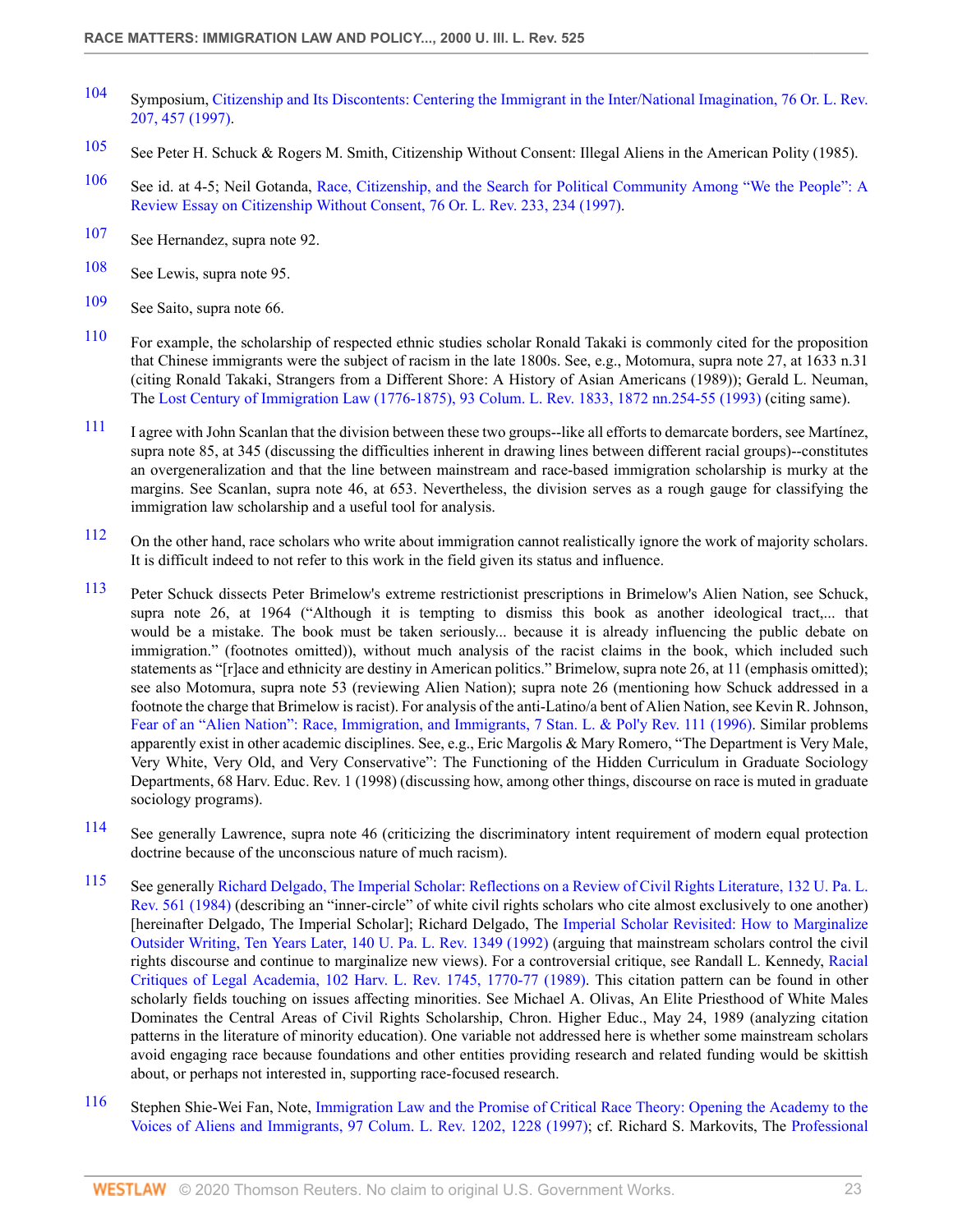[Assessment of Legal Academics: On the Shift from Evaluator Judgment to Market Evaluations, 48 J. Legal Educ. 417,](http://www.westlaw.com/Link/Document/FullText?findType=Y&serNum=0110366661&pubNum=3196&originatingDoc=Icfe969814b0211dba16d88fb847e95e5&refType=LR&fi=co_pp_sp_3196_423&originationContext=document&vr=3.0&rs=cblt1.0&transitionType=DocumentItem&contextData=(sc.UserEnteredCitation)#co_pp_sp_3196_423) [423-24 \(1998\)](http://www.westlaw.com/Link/Document/FullText?findType=Y&serNum=0110366661&pubNum=3196&originatingDoc=Icfe969814b0211dba16d88fb847e95e5&refType=LR&fi=co_pp_sp_3196_423&originationContext=document&vr=3.0&rs=cblt1.0&transitionType=DocumentItem&contextData=(sc.UserEnteredCitation)#co_pp_sp_3196_423) (stating that "many frequently cited articles are cited[, among other reasons,] because they fall squarely within a particular academic paradigm whose proponents make a practice of citing each other"). The citation patterns also may be explained in part by elitism; that is, that the scholarship of certain scholars not at top-twenty law schools is viewed as not worthy of citation unless published in one of the elite law reviews (regardless of the merit of the article). This claim, of course, is difficult to verify empirically. Other factors might come into play.

- <span id="page-23-0"></span>[117](#page-6-7) See Schuck & Smith, supra note 105, at 141-67. More recent work by one of this book's coauthors follows a similar citation pattern. See Peter H. Schuck, The Re[-Evaluation of American Citizenship, 12 Geo. Immigr. L.J. 1 \(1997\);](http://www.westlaw.com/Link/Document/FullText?findType=Y&serNum=0108692166&pubNum=1662&originatingDoc=Icfe969814b0211dba16d88fb847e95e5&refType=LR&originationContext=document&vr=3.0&rs=cblt1.0&transitionType=DocumentItem&contextData=(sc.UserEnteredCitation)) Peter H. Schuck & John Williams, Removing Criminal Aliens: The Pitfalls and Promises of Federalism, 22 Harv. J.L. & Pub. Pol'y 368 (1999).
- <span id="page-23-1"></span>[118](#page-6-8) See, e.g., David A. Martin, [Making Asylum Policy: The 1994 Reforms, 70 Wash. L. Rev. 725 \(1995\);](http://www.westlaw.com/Link/Document/FullText?findType=Y&serNum=0106052081&pubNum=1281&originatingDoc=Icfe969814b0211dba16d88fb847e95e5&refType=LR&originationContext=document&vr=3.0&rs=cblt1.0&transitionType=DocumentItem&contextData=(sc.UserEnteredCitation)) Neuman, supra note 86. Even when the subject of the publication is racial exclusion in the immigration laws, a mainstream scholar may sparingly cite minority law professors' work without engaging it, thereby marginalizing the analysis. See, e.g., Peter J. Spiro, The [Citizenship Dilemma, 51 Stan. L. Rev. 597 \(1999\)](http://www.westlaw.com/Link/Document/FullText?findType=Y&serNum=0110591725&pubNum=1239&originatingDoc=Icfe969814b0211dba16d88fb847e95e5&refType=LR&originationContext=document&vr=3.0&rs=cblt1.0&transitionType=DocumentItem&contextData=(sc.UserEnteredCitation)) (reviewing Smith, supra note 20, which analyzes the history of racial, gender, and other exclusions in U.S. citizenship law).
- <span id="page-23-2"></span>[119](#page-6-9) According to the American Association of Law Schools, The AALS Directory of Law Teachers 1999-2000, at 1167-68 (1999), 49 of 117 (41.8%) of the immigration law teachers were minorities. I calculated this figure by determining which immigration law teachers also were on the list of minority law teachers. See id. at 1315-24. Professors erroneously listed twice were counted only once in these calculations.

At least at UC Davis, many minority students often take immigration law courses and participate in the immigration clinical program. See Kevin R. Johnson & Amagda Pérez, [Clinical Legal Education and the U.C. Davis Immigration](http://www.westlaw.com/Link/Document/FullText?findType=Y&serNum=0110112935&pubNum=101925&originatingDoc=Icfe969814b0211dba16d88fb847e95e5&refType=LR&originationContext=document&vr=3.0&rs=cblt1.0&transitionType=DocumentItem&contextData=(sc.UserEnteredCitation)) [Law Clinic: Putting Theory into Practice and Practice into Theory, 51 SMU L. Rev. 1423 \(1998\)](http://www.westlaw.com/Link/Document/FullText?findType=Y&serNum=0110112935&pubNum=101925&originatingDoc=Icfe969814b0211dba16d88fb847e95e5&refType=LR&originationContext=document&vr=3.0&rs=cblt1.0&transitionType=DocumentItem&contextData=(sc.UserEnteredCitation)) (describing the clinic's work and its impact). In my immigration law and refugee law courses at UC Davis, it is not uncommon for over half the class to be comprised of minority students. This may be the case at other law schools as well.

- <span id="page-23-3"></span>[120](#page-6-10) See Aleinikoff et al., supra note 19, at xvii-xxii. A handful of other selections were by minority scholars in disciplines other than law. This citation pattern is particularly surprising in light of the fact that one of the coauthors is an Asian American who once was an "alien," see Hiroshi Motomura, [Immigration Law After a Century of Plenary Power: Phantom Constitutional](http://www.westlaw.com/Link/Document/FullText?findType=Y&serNum=0101445958&pubNum=1292&originatingDoc=Icfe969814b0211dba16d88fb847e95e5&refType=LR&fi=co_pp_sp_1292_547&originationContext=document&vr=3.0&rs=cblt1.0&transitionType=DocumentItem&contextData=(sc.UserEnteredCitation)#co_pp_sp_1292_547) [Norms and Statutory Interpretation, 100 Yale L.J. 545, 547 n.4 \(1990\)](http://www.westlaw.com/Link/Document/FullText?findType=Y&serNum=0101445958&pubNum=1292&originatingDoc=Icfe969814b0211dba16d88fb847e95e5&refType=LR&fi=co_pp_sp_1292_547&originationContext=document&vr=3.0&rs=cblt1.0&transitionType=DocumentItem&contextData=(sc.UserEnteredCitation)#co_pp_sp_1292_547), and another has analyzed the legal significance of racism toward African Americans in U.S. social life. See T. Alexander Aleinikoff, The [Constitution in Context: The](http://www.westlaw.com/Link/Document/FullText?findType=Y&serNum=0101667096&pubNum=1260&originatingDoc=Icfe969814b0211dba16d88fb847e95e5&refType=LR&fi=co_pp_sp_1260_351&originationContext=document&vr=3.0&rs=cblt1.0&transitionType=DocumentItem&contextData=(sc.UserEnteredCitation)#co_pp_sp_1260_351) [Continuing Significance of Racism, 63 U. Colo. L. Rev. 325, 351-52 \(1992\);](http://www.westlaw.com/Link/Document/FullText?findType=Y&serNum=0101667096&pubNum=1260&originatingDoc=Icfe969814b0211dba16d88fb847e95e5&refType=LR&fi=co_pp_sp_1260_351&originationContext=document&vr=3.0&rs=cblt1.0&transitionType=DocumentItem&contextData=(sc.UserEnteredCitation)#co_pp_sp_1260_351) T. Alexander Aleinikoff, [A Case for Race-](http://www.westlaw.com/Link/Document/FullText?findType=Y&serNum=0298824935&pubNum=3050&originatingDoc=Icfe969814b0211dba16d88fb847e95e5&refType=LR&originationContext=document&vr=3.0&rs=cblt1.0&transitionType=DocumentItem&contextData=(sc.UserEnteredCitation))[Consciousness, 91 Colum. L. Rev. 1060 \(1991\)](http://www.westlaw.com/Link/Document/FullText?findType=Y&serNum=0298824935&pubNum=3050&originatingDoc=Icfe969814b0211dba16d88fb847e95e5&refType=LR&originationContext=document&vr=3.0&rs=cblt1.0&transitionType=DocumentItem&contextData=(sc.UserEnteredCitation)).
- <span id="page-23-4"></span>[121](#page-6-11) See Stephen H. Legomsky, Immigration and Refugee Law and Policy at xix-xxi (2d ed. 1997). As Michael Olivas documents, two other immigration casebooks by minority authors incorporate minority scholarship much more thoroughly. See Michael A. Olivas, [Immigration Law Teaching and Scholarship in the Ivory Tower: A Response to Race](http://www.westlaw.com/Link/Document/FullText?findType=Y&serNum=0281956437&pubNum=1264&originatingDoc=Icfe969814b0211dba16d88fb847e95e5&refType=LR&fi=co_pp_sp_1264_626&originationContext=document&vr=3.0&rs=cblt1.0&transitionType=DocumentItem&contextData=(sc.UserEnteredCitation)#co_pp_sp_1264_626) [Matters, 2000 U. Ill. L. Rev. 613, 626.](http://www.westlaw.com/Link/Document/FullText?findType=Y&serNum=0281956437&pubNum=1264&originatingDoc=Icfe969814b0211dba16d88fb847e95e5&refType=LR&fi=co_pp_sp_1264_626&originationContext=document&vr=3.0&rs=cblt1.0&transitionType=DocumentItem&contextData=(sc.UserEnteredCitation)#co_pp_sp_1264_626)
- <span id="page-23-5"></span>[122](#page-6-12) See Legomsky, supra note 121, at lxii (listing, inter alia, Michael A. Olivas, The Chronicles, My Grandfather's Stories, and Immigration Law: The Slave Traders as Racial History, 34 St. Louis U. L.J. 425 (1990)). Olivas's article is excerpted in Critical Race Theory: The Cutting Edge, supra note 13, at 9, as well as in Readings in Race and Law (Alex Johnson ed., forthcoming 2000), The Latino/a Condition, supra note 47, at 253-58, and Notable Selections in Race and Ethnicity 377-85 (A. Aguirre & D. Baker eds., 1998). Cognizant of issues of race, the Legomsky casebook also includes an excellent "simulation exercise" raising issues of race and the plenary power doctrine, namely whether a law designed to limit immigration from Latin America (which would have racial impacts) would be constitutional, see Legomsky, supra note 121, at 94-96, and a lengthy note about the English-only movement, with recognition of its anti-Latino/a bent. See id. at 220-22.
- <span id="page-23-6"></span>[123](#page-6-13) See Aleinikoff et al., supra note 19, at liv.
- <span id="page-23-7"></span>[124](#page-7-0) This is not uncommon in legal casebooks. An empirical study found "that new legal ideas find their way into casebooks at best slowly--though more effortlessly when they are easily named, and when they resonate well with current beliefs." Jean Stefancic, [Needles in the Haystack: Finding New Legal Movements in Casebooks, 73 Chi.-Kent L. Rev. 755, 756](http://www.westlaw.com/Link/Document/FullText?findType=Y&serNum=0109580956&pubNum=1114&originatingDoc=Icfe969814b0211dba16d88fb847e95e5&refType=LR&fi=co_pp_sp_1114_756&originationContext=document&vr=3.0&rs=cblt1.0&transitionType=DocumentItem&contextData=(sc.UserEnteredCitation)#co_pp_sp_1114_756)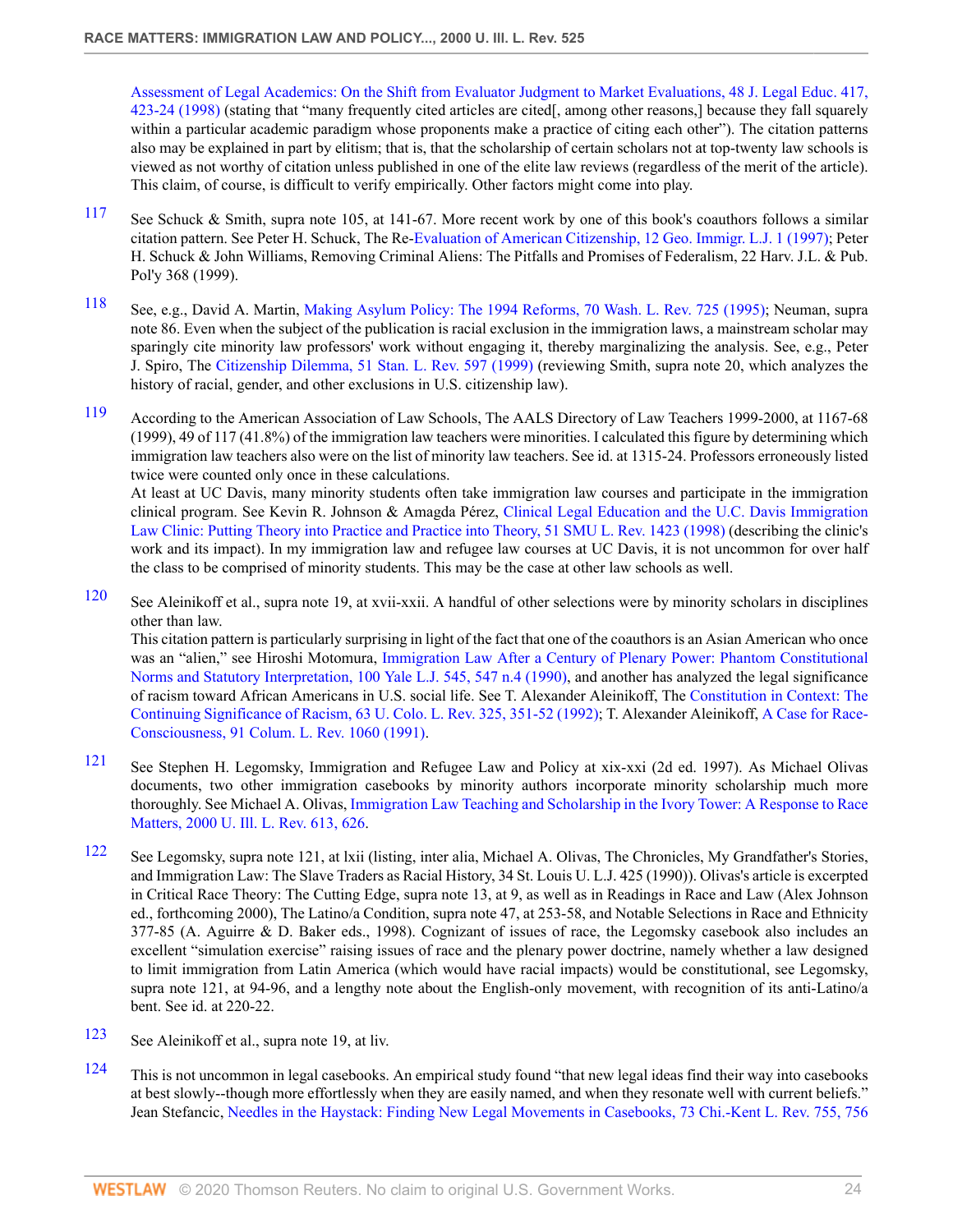[\(1998\)](http://www.westlaw.com/Link/Document/FullText?findType=Y&serNum=0109580956&pubNum=1114&originatingDoc=Icfe969814b0211dba16d88fb847e95e5&refType=LR&fi=co_pp_sp_1114_756&originationContext=document&vr=3.0&rs=cblt1.0&transitionType=DocumentItem&contextData=(sc.UserEnteredCitation)#co_pp_sp_1114_756) (footnote omitted). New casebooks that attempt to look at the law critically are now emerging. See, e.g., Amy H. Kastely et al., Contracting Law: A Set of Course Materials (1996).

- <span id="page-24-0"></span>[125](#page-7-1) See Immigrants Out! The New Nativism and the Anti-Immigrant Impulse in the United States (Juan F. Perea ed., 1997). The minority law professors who contributed to the anthology include Gilbert Paul Carrasco, Robert S. Chang, Richard Delgado, Berta Esperanza Hernández-Truyol, Kevin R. Johnson, Juan F. Perea, and Dorothy E. Roberts. See id.
- <span id="page-24-1"></span>[126](#page-7-2) Schuck, supra note 5, at 139.
- <span id="page-24-2"></span>[127](#page-7-3) Search of LEXIS, Lawrev Lib., Allrev File (Jan. 25, 2000) (search for immigrants out w/10 nativism w/10 Juan w/2 Perea).
- <span id="page-24-3"></span><sup>[128](#page-7-4)</sup> Cf. Delgado, The Imperial Scholar, supra note 115, at 563 (making a similar observation about the imperial scholar phenomenon in civil rights scholarship).
- <span id="page-24-4"></span>[129](#page-7-5) See, e.g., Aleinikoff et al., supra note 19; Legomsky, supra note 121, Neuman, supra note 27.
- <span id="page-24-5"></span>[130](#page-7-6) Cf. Jerome McCristal Culp, Jr., [You Can Take Them to Water but You Can't Make Them Drink: Black Legal Scholarship](http://www.westlaw.com/Link/Document/FullText?findType=Y&serNum=0102983373&pubNum=1264&originatingDoc=Icfe969814b0211dba16d88fb847e95e5&refType=LR&originationContext=document&vr=3.0&rs=cblt1.0&transitionType=DocumentItem&contextData=(sc.UserEnteredCitation)) [and White Legal Scholars, 1992 U. Ill. L. Rev. 1021](http://www.westlaw.com/Link/Document/FullText?findType=Y&serNum=0102983373&pubNum=1264&originatingDoc=Icfe969814b0211dba16d88fb847e95e5&refType=LR&originationContext=document&vr=3.0&rs=cblt1.0&transitionType=DocumentItem&contextData=(sc.UserEnteredCitation)) (contending that white scholars refuse to accept stories of African American scholars that do not coincide with their views of the world). This status quo is reminiscent of the events leading to the split of CRT from the Critical Legal Studies (CLS) movement in the 1980s. CLS was dominated by elite white scholars who, though progressive in many ways, did not integrate issues of race into the analysis to the extent desired by minority scholars in their ranks. See Critical Race Theory: The Key Writings That Formed the Movement, supra note 13, at xxii-xxvii (outlining causes of the splintering of CRT from CLS); see also Keith Aoki, [Critical Legal Studies,](http://www.westlaw.com/Link/Document/FullText?findType=Y&serNum=0108676470&pubNum=105500&originatingDoc=Icfe969814b0211dba16d88fb847e95e5&refType=LR&fi=co_pp_sp_105500_25&originationContext=document&vr=3.0&rs=cblt1.0&transitionType=DocumentItem&contextData=(sc.UserEnteredCitation)#co_pp_sp_105500_25) [Asian Americans in U.S. Law & Culture, Neil Gotanda, and Me, 4 Asian L.J. 19, 25-26 \(1997\)](http://www.westlaw.com/Link/Document/FullText?findType=Y&serNum=0108676470&pubNum=105500&originatingDoc=Icfe969814b0211dba16d88fb847e95e5&refType=LR&fi=co_pp_sp_105500_25&originationContext=document&vr=3.0&rs=cblt1.0&transitionType=DocumentItem&contextData=(sc.UserEnteredCitation)#co_pp_sp_105500_25) ("CRT, while not totally opposed to the loose agenda of CLS, was clearly critical of the elitist and imperialistic aspects of rich, white lefty male professors drawing up blueprints for revolution and ironic rabble-rousing." (footnote omitted)). A famous expression of minority discontent with CLS can be found in Symposium, Minority Critiques of the Critical Legal Studies Movement, [22 Harv. C.R.-C.L. L. Rev. 297 \(1987\)](http://www.westlaw.com/Link/Document/FullText?findType=Y&serNum=0101355489&pubNum=1151&originatingDoc=Icfe969814b0211dba16d88fb847e95e5&refType=LR&originationContext=document&vr=3.0&rs=cblt1.0&transitionType=DocumentItem&contextData=(sc.UserEnteredCitation)) (including contributions by Harlon L. Dalton, Richard Delgado, Mari J. Matsuda, and Patricia J. Williams). Interestingly, the split in effect involved the significance of legal doctrine, namely rights, to people of color. CLS scholars downplayed the utility of rights and argued that they reinforced the status quo, while minority CRT scholars viewed rights as of great importance in protecting their communities. See Richard Delgado, The [Ethereal Scholar: Does Critical Legal Studies Have What Minorities Want?, 22 Harv. C.R.-C.L. L. Rev. 301, 303-07](http://www.westlaw.com/Link/Document/FullText?findType=Y&serNum=0101355490&pubNum=1151&originatingDoc=Icfe969814b0211dba16d88fb847e95e5&refType=LR&fi=co_pp_sp_1151_303&originationContext=document&vr=3.0&rs=cblt1.0&transitionType=DocumentItem&contextData=(sc.UserEnteredCitation)#co_pp_sp_1151_303) [\(1987\)](http://www.westlaw.com/Link/Document/FullText?findType=Y&serNum=0101355490&pubNum=1151&originatingDoc=Icfe969814b0211dba16d88fb847e95e5&refType=LR&fi=co_pp_sp_1151_303&originationContext=document&vr=3.0&rs=cblt1.0&transitionType=DocumentItem&contextData=(sc.UserEnteredCitation)#co_pp_sp_1151_303) (discussing the CLS scholars' critique of rules and rights compared to the importance minorities place on their rights as forces that hold their communities together).
- <span id="page-24-6"></span>[131](#page-7-7) This is not to suggest that the mainstream scholars lack experience in immigration law outside of academia. Several, in fact, have held high-level INS positions. The rarified air found at the pinnacle of a sprawling bureaucracy, like that of academia, however, remains distant from the actual day-to-day implementation of the laws and regulations on the front lines. Cf. Roscoe Pound, Law in the Books and Law in Action, 44 Am. L. Rev. 12 (1910) (analyzing how "law in the books" differs from "law in action").
- <span id="page-24-7"></span>[132](#page-7-8) Delgado, The Imperial Scholar, supra note 115, at 568; see also Anthony V. Alfieri, [Race Trials, 76 Tex. L. Rev. 1293,](http://www.westlaw.com/Link/Document/FullText?findType=Y&serNum=0108886188&pubNum=1251&originatingDoc=Icfe969814b0211dba16d88fb847e95e5&refType=LR&fi=co_pp_sp_1251_1367&originationContext=document&vr=3.0&rs=cblt1.0&transitionType=DocumentItem&contextData=(sc.UserEnteredCitation)#co_pp_sp_1251_1367) [1367-68 \(1998\)](http://www.westlaw.com/Link/Document/FullText?findType=Y&serNum=0108886188&pubNum=1251&originatingDoc=Icfe969814b0211dba16d88fb847e95e5&refType=LR&fi=co_pp_sp_1251_1367&originationContext=document&vr=3.0&rs=cblt1.0&transitionType=DocumentItem&contextData=(sc.UserEnteredCitation)#co_pp_sp_1251_1367) (analyzing the goal of creating empathy for racial minorities in the context of racially charged trials). This is related to the issue of "voice" in legal scholarship. See, e.g., Alex M. Johnson, Jr., The [New Voice of Color,](http://www.westlaw.com/Link/Document/FullText?findType=Y&serNum=0100968606&pubNum=1292&originatingDoc=Icfe969814b0211dba16d88fb847e95e5&refType=LR&originationContext=document&vr=3.0&rs=cblt1.0&transitionType=DocumentItem&contextData=(sc.UserEnteredCitation)) [100 Yale L.J. 2007 \(1991\)](http://www.westlaw.com/Link/Document/FullText?findType=Y&serNum=0100968606&pubNum=1292&originatingDoc=Icfe969814b0211dba16d88fb847e95e5&refType=LR&originationContext=document&vr=3.0&rs=cblt1.0&transitionType=DocumentItem&contextData=(sc.UserEnteredCitation)); Mari J. Matsuda, [Looking to the Bottom: Critical Legal Studies and Reparations, 22 Harv.](http://www.westlaw.com/Link/Document/FullText?findType=Y&serNum=0101355492&pubNum=1151&originatingDoc=Icfe969814b0211dba16d88fb847e95e5&refType=LR&originationContext=document&vr=3.0&rs=cblt1.0&transitionType=DocumentItem&contextData=(sc.UserEnteredCitation)) [C.R.-C.L. L. Rev. 323 \(1987\).](http://www.westlaw.com/Link/Document/FullText?findType=Y&serNum=0101355492&pubNum=1151&originatingDoc=Icfe969814b0211dba16d88fb847e95e5&refType=LR&originationContext=document&vr=3.0&rs=cblt1.0&transitionType=DocumentItem&contextData=(sc.UserEnteredCitation))
- <span id="page-24-8"></span>[133](#page-7-9) Cf. Robert A. Williams, Jr., "The [People of the States Where They Are Found Are Often Their Deadliest Enemies": The](http://www.westlaw.com/Link/Document/FullText?findType=Y&serNum=0106970316&pubNum=1093&originatingDoc=Icfe969814b0211dba16d88fb847e95e5&refType=LR&originationContext=document&vr=3.0&rs=cblt1.0&transitionType=DocumentItem&contextData=(sc.UserEnteredCitation)) [Indian Side of the Story of Indian Rights and Federalism, 38 Ariz. L. Rev. 981 \(1996\)](http://www.westlaw.com/Link/Document/FullText?findType=Y&serNum=0106970316&pubNum=1093&originatingDoc=Icfe969814b0211dba16d88fb847e95e5&refType=LR&originationContext=document&vr=3.0&rs=cblt1.0&transitionType=DocumentItem&contextData=(sc.UserEnteredCitation)) (contending that traditional Indian law scholarship on Indian rights and federalism is flawed because it fails to tell the Indian side of the story). A wide variety of other factors affect whether a scholar can appreciate the realities of immigration law, including geography, particularly proximity to the border; where the person has lived or worked; and experience in the field.
- <span id="page-24-9"></span>[134](#page-7-10) See Deborah E. Anker & Michael H. Posner, The Forty Year Crisis: A Legislative History of the Refugee Act of 1980, 19 San Diego L. Rev. 9, 30-42 (1981).
- <span id="page-24-10"></span>[135](#page-7-11) See Hing, supra note 88, at 123-28.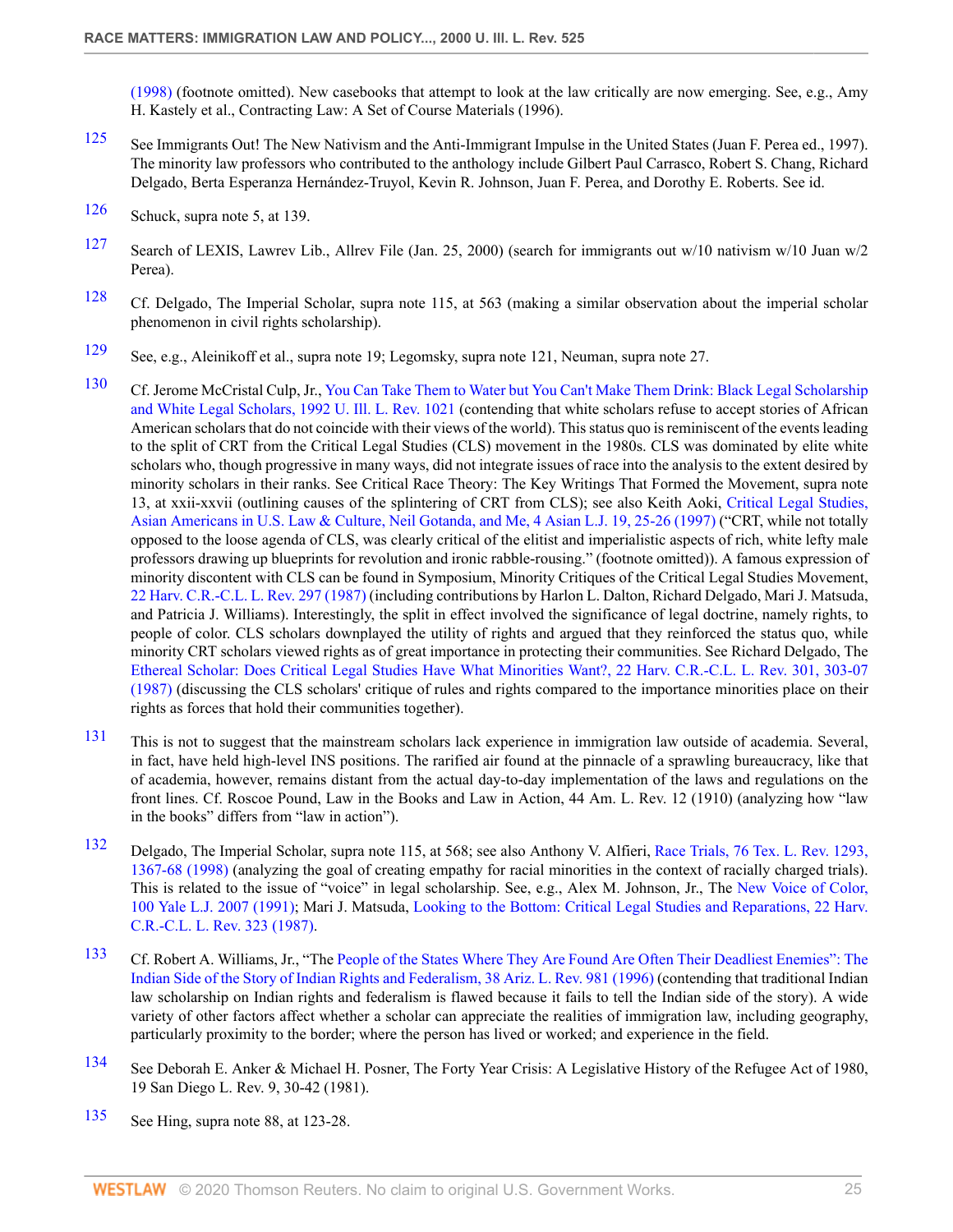- <span id="page-25-0"></span>[136](#page-7-12) See, e.g., supra note 57 (discussing Operation Roundup in Arizona and other similar incidents). The concrete harms caused by the failure to address the race critique in immigration law show that not only "fragile egos" are at stake. See Olivas, supra note 121.
- <span id="page-25-1"></span>[137](#page-7-13) Consider a personal experience. My wife's late grandmother, Velia Salazar, a U.S. citizen and lifetime resident of Phoenix, Arizona, worried about persons of Mexican ancestry who were stopped and interrogated about their citizenship in the nearby upscale Phoenix suburb of Chandler. See supra note 57 (describing this problematic attempt at immigration enforcement). She evidently feared that this easily could happen to her and her family. This fear understandably undermines one's sense of belonging to the greater community. See supra text accompanying notes 59-87. This is so even if Velia Salazar and her family could not have lawfully been deported from the United States.
- <span id="page-25-2"></span>[138](#page-7-14) There also are some unsettling stories about immigration scholars who have written about race, whose scholarship has been challenged by elite scholars as not tenure-worthy in the peer review process required by many law schools. Such stories tend to chill untenured professors from aggressively challenging the racial status quo.
- <span id="page-25-3"></span>[139](#page-8-0) See supra note 119 and accompanying text.
- <span id="page-25-4"></span>[140](#page-8-1) See Lamar Smith & Edward R. Grant, [Immigration Reform: Seeking the Right Reasons, 28 St. Mary's L.J. 883,](http://www.westlaw.com/Link/Document/FullText?findType=Y&serNum=0108498626&pubNum=1237&originatingDoc=Icfe969814b0211dba16d88fb847e95e5&refType=LR&fi=co_pp_sp_1237_927&originationContext=document&vr=3.0&rs=cblt1.0&transitionType=DocumentItem&contextData=(sc.UserEnteredCitation)#co_pp_sp_1237_927) [927-28 \(1997\)](http://www.westlaw.com/Link/Document/FullText?findType=Y&serNum=0108498626&pubNum=1237&originatingDoc=Icfe969814b0211dba16d88fb847e95e5&refType=LR&fi=co_pp_sp_1237_927&originationContext=document&vr=3.0&rs=cblt1.0&transitionType=DocumentItem&contextData=(sc.UserEnteredCitation)#co_pp_sp_1237_927) (claiming that birthright citizenship encourages undocumented migration and citing studies considering the migration of "Hispanic" women); see also Dorothy E. Roberts, Who May Give Birth to Citizens? Reproduction, Eugenics, and Immigration, in Immigrants Out!, supra note 125, at 205 (contending that efforts to restrict birthright citizenship will affect whether immigrant women of color may give birth to citizens). Similarly, the deportation of immigrants has an impact on citizen children, see Bill Piatt, [Born as Second Class Citizens in the U.S.A.: Children of](http://www.westlaw.com/Link/Document/FullText?findType=Y&serNum=0101927749&pubNum=1211&originatingDoc=Icfe969814b0211dba16d88fb847e95e5&refType=LR&originationContext=document&vr=3.0&rs=cblt1.0&transitionType=DocumentItem&contextData=(sc.UserEnteredCitation)) [Undocumented Parents, 63 Notre Dame L. Rev. 35 \(1988\),](http://www.westlaw.com/Link/Document/FullText?findType=Y&serNum=0101927749&pubNum=1211&originatingDoc=Icfe969814b0211dba16d88fb847e95e5&refType=LR&originationContext=document&vr=3.0&rs=cblt1.0&transitionType=DocumentItem&contextData=(sc.UserEnteredCitation)) which disparately impacts Mexican American citizens in light of the large Mexican immigrant population in this country.
- <span id="page-25-5"></span>[141](#page-8-2) See supra text accompanying notes 53-58.
- <span id="page-25-6"></span>[142](#page-8-3) See supra text accompanying note 33.
- <span id="page-25-7"></span>[143](#page-8-4) See supra text accompanying note 32.
- <span id="page-25-8"></span>[144](#page-8-5) There are some suggestions that this is the tack they would take. See Bosniak, supra note 40, at 444 ("[W]e should not reduce all arguments for immigration restriction to covert expressions of racial or ethnic hostility."); Schuck, supra note 26, at 1966 (suggesting that racism "plays a less significant role than it did before 1965" in influencing immigration laws).
- <span id="page-25-9"></span>[145](#page-8-6) See supra text accompanying notes 46-110.
- <span id="page-25-10"></span>[146](#page-8-7) See Olivas, supra note 31, at 854-57 (analyzing this point).
- <span id="page-25-11"></span>[147](#page-8-8) See, e.g., Gerald P. López, Rebellious Lawyering: One Chicano's Vision of Progressive Law Practice (1992); Anthony V. Alfieri, [Reconstructive Poverty Law Practice: Learning Lessons of Client Narrative, 100 Yale L.J. 2107 \(1991\)](http://www.westlaw.com/Link/Document/FullText?findType=Y&serNum=0100968609&pubNum=1292&originatingDoc=Icfe969814b0211dba16d88fb847e95e5&refType=LR&originationContext=document&vr=3.0&rs=cblt1.0&transitionType=DocumentItem&contextData=(sc.UserEnteredCitation)); Laura M. Padilla, LatCrit Praxis to Heal Fractured Communities, 2 Harv. Latino L. Rev. 375 (1997); Eric K. Yamamoto, [Critical](http://www.westlaw.com/Link/Document/FullText?findType=Y&serNum=0107628014&pubNum=1192&originatingDoc=Icfe969814b0211dba16d88fb847e95e5&refType=LR&originationContext=document&vr=3.0&rs=cblt1.0&transitionType=DocumentItem&contextData=(sc.UserEnteredCitation)) [Race Praxis: Race Theory and Political Lawyering Practice in Post-Civil Rights America, 95 Mich. L. Rev. 821 \(1997\).](http://www.westlaw.com/Link/Document/FullText?findType=Y&serNum=0107628014&pubNum=1192&originatingDoc=Icfe969814b0211dba16d88fb847e95e5&refType=LR&originationContext=document&vr=3.0&rs=cblt1.0&transitionType=DocumentItem&contextData=(sc.UserEnteredCitation))
- <span id="page-25-12"></span>[148](#page-8-9) See supra note 46 and accompanying text (citing examples).
- <span id="page-25-13"></span>[149](#page-8-10) See, e.g., Alan David Freeman, Legitimizing Racial Discrimination Through Antidiscrimination Law: A Critical Review of Supreme Court Doctrine, 62 Minn. L. Rev. 1049 (1978) (contending that Supreme Court doctrine on antidiscrimination law legitimizes and reinforces racial discrimination); George A. Martínez, [Legal Indeterminacy,](http://www.westlaw.com/Link/Document/FullText?findType=Y&serNum=0104657467&pubNum=2779&originatingDoc=Icfe969814b0211dba16d88fb847e95e5&refType=LR&originationContext=document&vr=3.0&rs=cblt1.0&transitionType=DocumentItem&contextData=(sc.UserEnteredCitation)) [Judicial Discretion and the Mexican-American Litigation Experience: 1930-1980, 27 U.C. Davis L. Rev. 555 \(1994\)](http://www.westlaw.com/Link/Document/FullText?findType=Y&serNum=0104657467&pubNum=2779&originatingDoc=Icfe969814b0211dba16d88fb847e95e5&refType=LR&originationContext=document&vr=3.0&rs=cblt1.0&transitionType=DocumentItem&contextData=(sc.UserEnteredCitation)) (examining Mexican American civil rights litigation to show how judicial discretion is exercised against the Mexican American community).
- <span id="page-25-14"></span>[150](#page-8-11) See Haney López, supra note 20. Historically, other immigrant groups, today considered "white," were treated as nonwhite at the time that they constituted a large portion of the immigrant population of an era. John Scanlan offers the example of how U.S. society constructed the Irish as another "race" of people in the wake of migration from Ireland